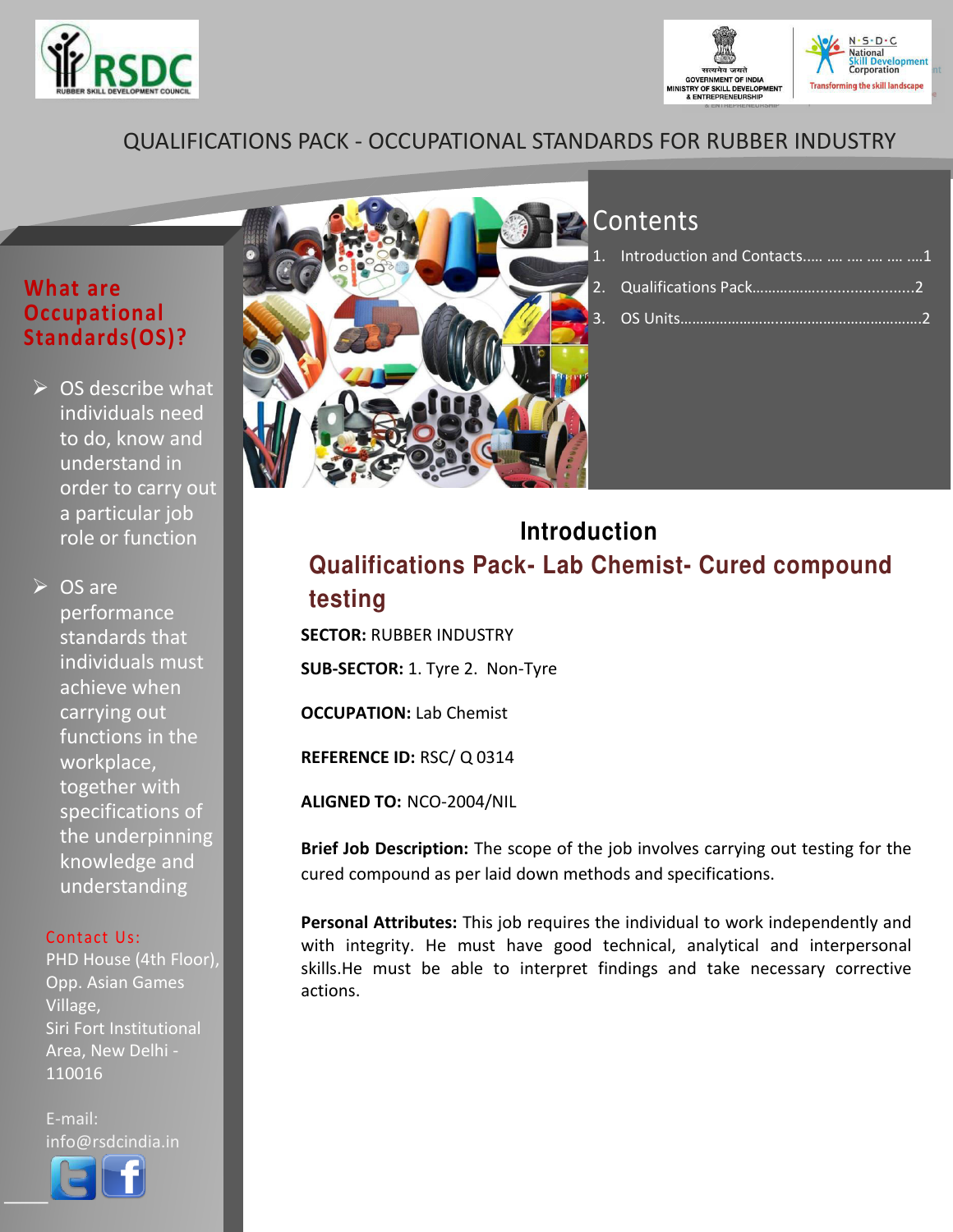



**Qualifications Pack Code RSC/Q0314 Job Role** Lab Chemist - Cured Compound testing Credits(NSQF) **TBD Version number**  $1.0$  $20/03/13$ **Sector Rubber Manufacturing Drafted on** Sub-sector **Tyre and Non-tyre** Last reviewed on 29/12/15 **Next review date Occupation Lab Chemist** 29/12/17 **NSQC Clearnace on** 19/06/2015

| <b>Job Role</b>                            | Lab Chemist - Cured Compund testing                                                                                      |  |
|--------------------------------------------|--------------------------------------------------------------------------------------------------------------------------|--|
| <b>Role Description</b>                    | The scope of the job involves carrying out testing for the cured<br>compound as per laid down methods and specifications |  |
| <b>NSQF level</b>                          | 5                                                                                                                        |  |
| <b>Minimum Educational Qualifications*</b> | Diploma                                                                                                                  |  |
| <b>Maximum Educational Qualifications*</b> | <b>Masters in Science</b>                                                                                                |  |
| <b>Training</b>                            |                                                                                                                          |  |
| (Suggested but not mandatory)              |                                                                                                                          |  |
| <b>Experience</b>                          |                                                                                                                          |  |
| <b>Minimum Job Entry Age</b>               | 18 years                                                                                                                 |  |
|                                            | <b>Compulsory:</b>                                                                                                       |  |
|                                            | 1.<br>RSC/ N1401 (To carry out testing of cured compound)                                                                |  |
|                                            | 2.<br>RSC/N5001 (To carry out housekeeping)                                                                              |  |
|                                            | 3.<br>RSC/ N5002 (To carry out reporting and documentation)                                                              |  |
| <b>Applicable National Occupational</b>    | 4.<br>RSC/ N5003 (To carry out quality checks)                                                                           |  |
| <b>Standards (NOS)</b>                     | 5.<br>RSC/ N5004 (To carry out problem identification and                                                                |  |
|                                            | escalation)                                                                                                              |  |
|                                            | <b>Optional:</b>                                                                                                         |  |
|                                            | 6.<br><b>NA</b>                                                                                                          |  |
|                                            |                                                                                                                          |  |
| <b>Performance Criteria</b>                | As described in the relevant OS units                                                                                    |  |

**Job Details**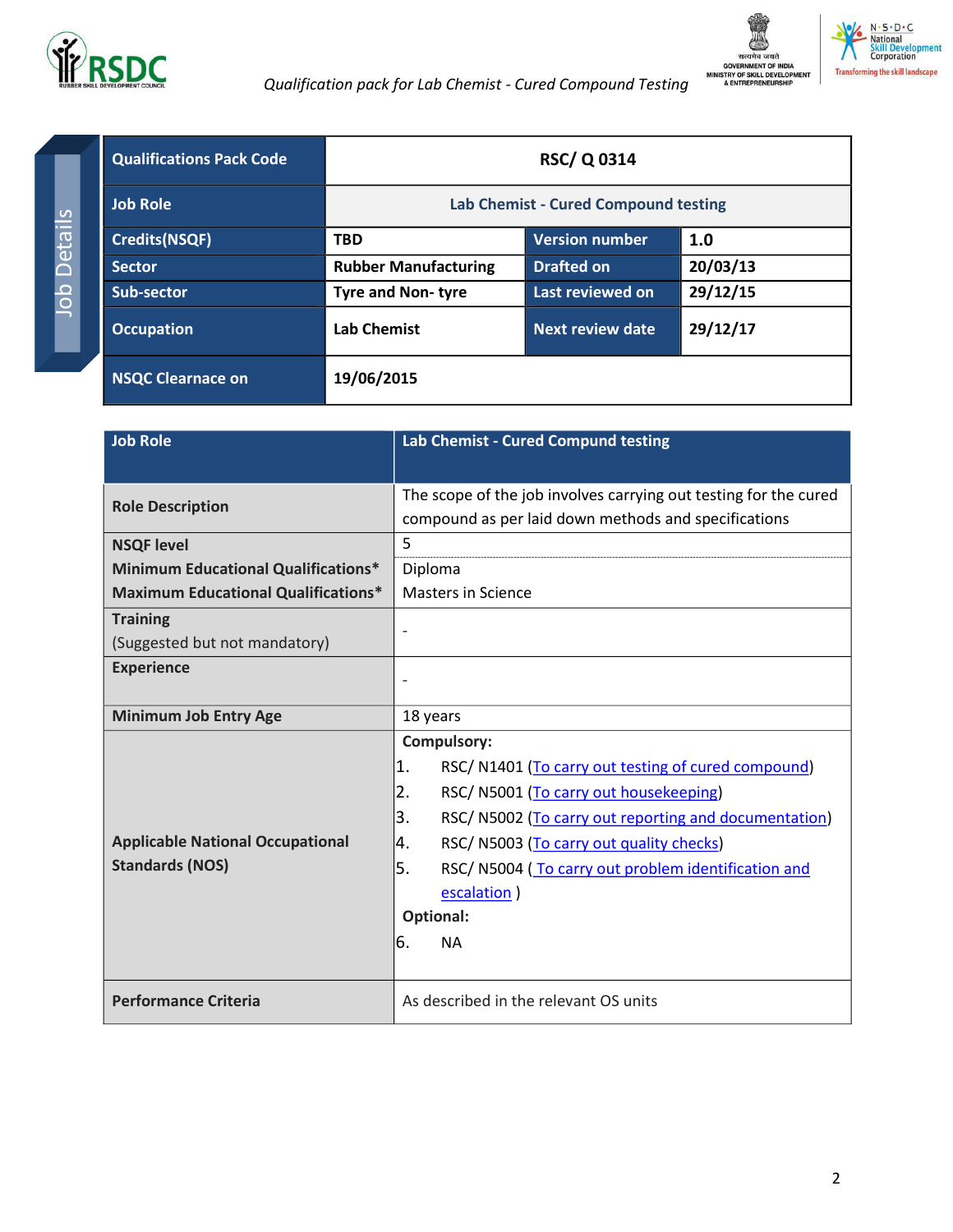



N ⋅ S ⋅ D ⋅ C<br>► National<br>Skill Development<br>Corporation **Transforming the skill landscape** 

| <b>Keywords / Terms</b>       | <b>Description</b>                                                                           |
|-------------------------------|----------------------------------------------------------------------------------------------|
| Sector                        | Sector is a conglomeration of different business operations having similar                   |
|                               | businesses and interests. It may also be defined as a distinct subset of the                 |
|                               | economy whose components share similar characteristics and interests.                        |
| Sub-sector                    | Sub-sector is derived from a further breakdown based on the                                  |
|                               | characteristics and interests of its components.                                             |
| Occupation                    | Occupation is a set of job roles, which perform similar/related set of                       |
|                               | functions in an industry.                                                                    |
| Function                      | Function is an activity necessary for achieving the key purpose of the                       |
|                               | sector, occupation, or area of work, which can be carried out by a person                    |
|                               | or a group of persons. Functions are identified through functional                           |
|                               | analysis and form the basis of OS.                                                           |
| Job Role                      | Job role defines a unique set of functions that together form a unique                       |
|                               | employment opportunity in an organization.                                                   |
| <b>OS</b>                     | OS specify the standards of performance an individual must achieve                           |
|                               | when carrying out a function in the workplace, together with the                             |
|                               | knowledge and understanding they need to meet that standard                                  |
|                               | consistently. Occupational Standards are applicable both in the Indian                       |
|                               | and global contexts.                                                                         |
| Performance Criteria          | Performance Criteria are statements that together specify the standard                       |
|                               | of performance required when carrying out a task.                                            |
| <b>NOS</b>                    | NOS are Occupational Standards which apply uniquely in the Indian                            |
|                               | context.                                                                                     |
| <b>Qualifications Pack</b>    | Qualifications Pack Code is a unique reference code that identifies a                        |
| Code                          | qualifications pack.                                                                         |
| <b>Qualifications Pack</b>    | Qualifications Pack comprises the set of OS, together with the                               |
|                               | educational, training and other criteria required to perform a job role. A                   |
|                               | Qualifications Pack is assigned a unique qualification pack code.                            |
| Unit Code                     | Unit Code is a unique identifier for an Occupational Standard, which is                      |
| <b>Unit Title</b>             | denoted by an 'N'.                                                                           |
|                               | Unit Title gives a clear overall statement about what the incumbent<br>should be able to do. |
|                               | Description gives a short summary of the unit content. This would be                         |
| Description                   | helpful to anyone searching on a database to verify that this is the                         |
|                               | appropriate OS they are looking for.                                                         |
| Knowledge and                 | Knowledge and Understanding are statements which together specify the                        |
| Understanding                 | technical, generic, professional and organizational specific knowledge                       |
|                               | that an individual needs in order to perform to the required standard.                       |
| <b>Organizational Context</b> | Organizational Context includes the way the organization is structured                       |
|                               | and how it operates, including the extent of operative knowledge                             |
|                               | managers have of their relevant areas of responsibility.                                     |
| <b>Technical Knowledge</b>    | Technical Knowledge is the specific knowledge needed to accomplish                           |
|                               | specific designated responsibilities.                                                        |
| Core Skills or Generic        | Core Skills or Generic Skills are a group of skills that are key to learning                 |
| <b>Skills</b>                 | and working in today's world. These skills are typically needed in any                       |
|                               | work environment. In the context of the OS, these include                                    |
|                               | communication related skills that are applicable to most job roles.                          |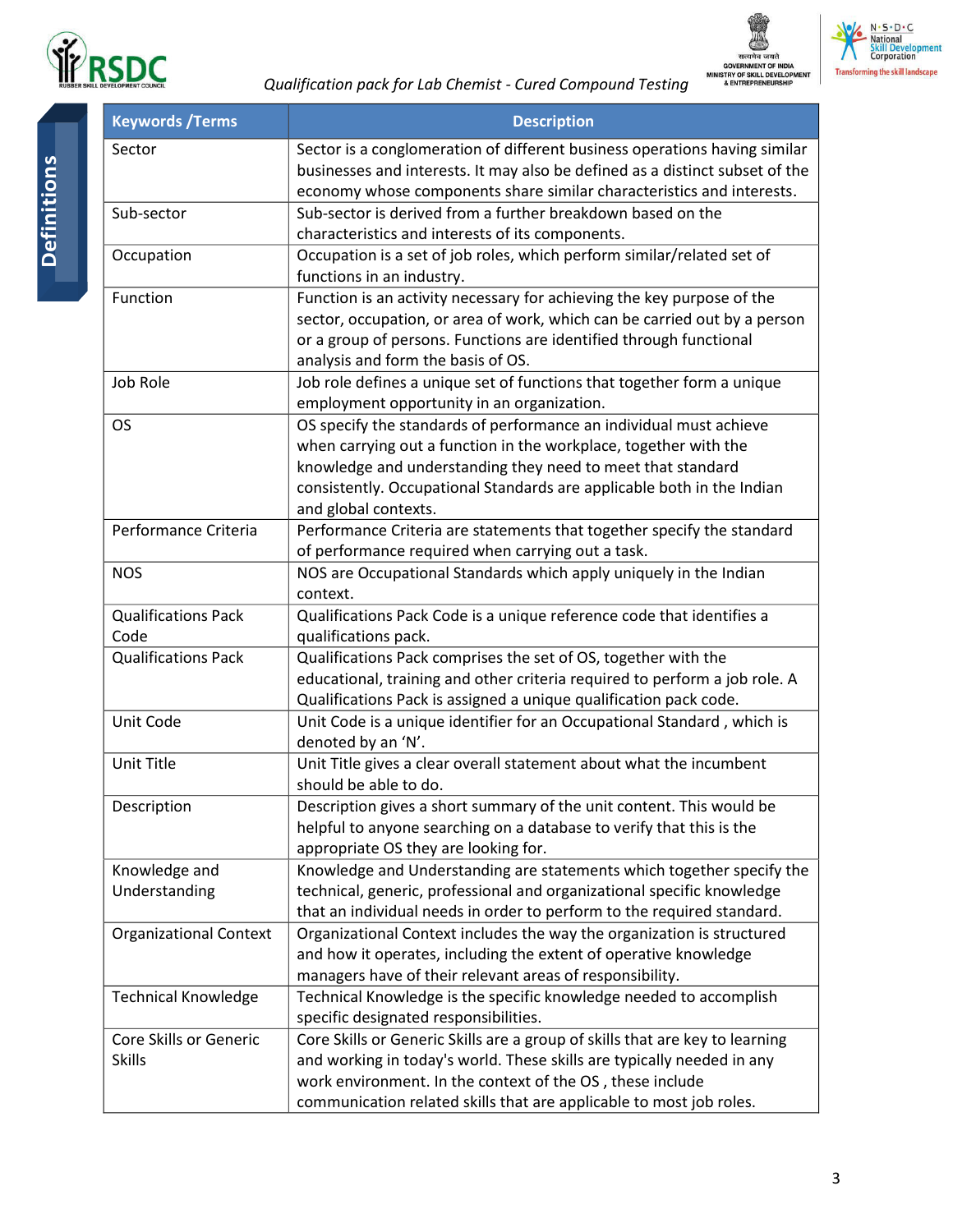





ng the skill landscane

# **National Occupational Standard**



**Overview** 

This unit is about carrying out testing of cured compound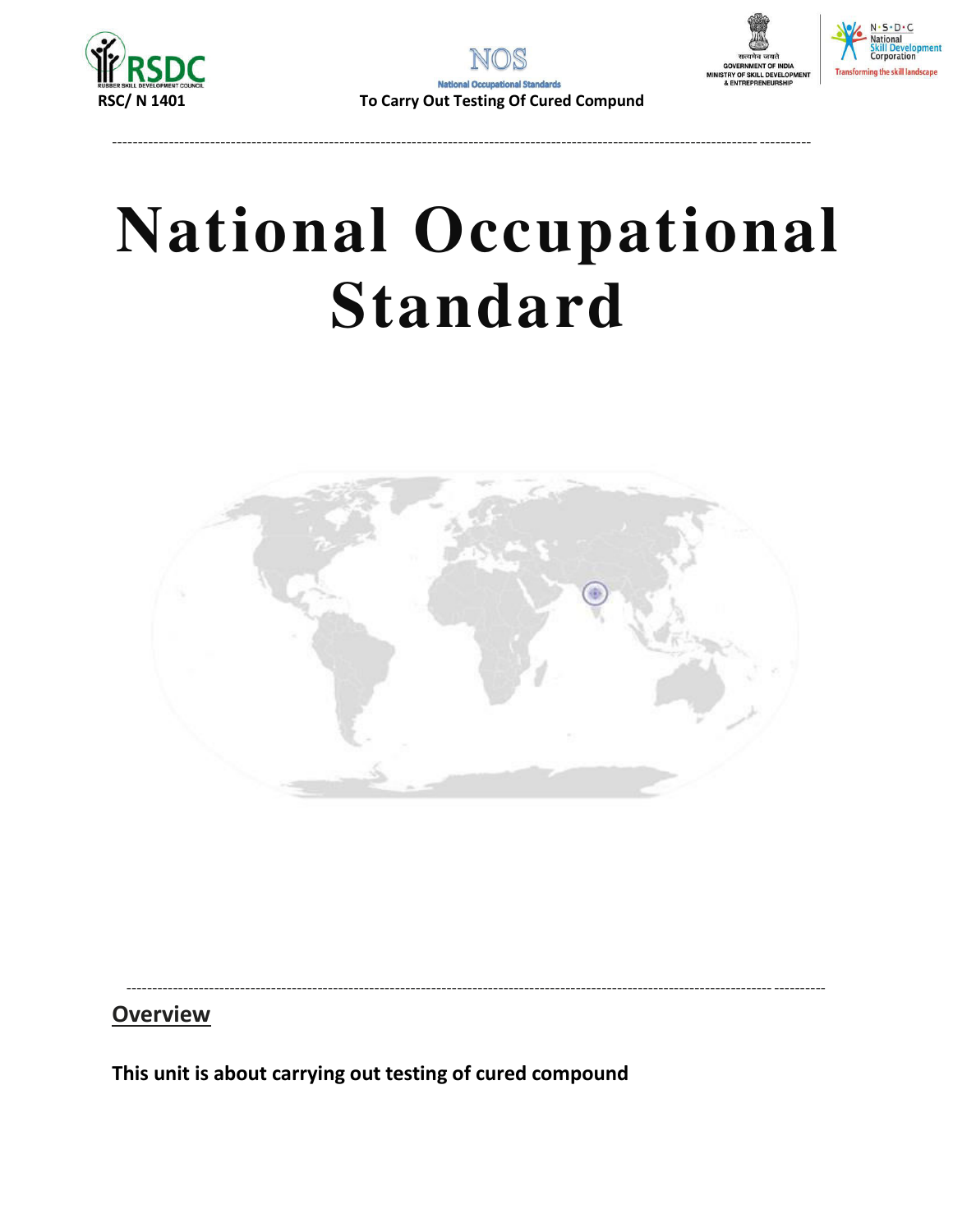



**National Occupational Standards** 



N. S. D. C.<br>National<br>Skill Development<br>Corporation **Transforming the skill landscape** 

## To Carry Out Testing Of Cured Compund

| Ì | ٠ |
|---|---|
| ì |   |
|   |   |
|   |   |
|   |   |
|   |   |
|   |   |
|   |   |
|   |   |
|   |   |
|   |   |
|   |   |
|   |   |
|   |   |
|   |   |
|   |   |
|   |   |
|   |   |
|   |   |
|   |   |
|   |   |
|   |   |
|   |   |
| ļ |   |
|   |   |
| ĺ |   |
| í |   |
|   |   |
| I |   |
|   |   |
| j |   |
|   |   |
|   |   |
|   |   |
| Í |   |
|   |   |
|   |   |
|   |   |
| ſ |   |
|   |   |
|   |   |
|   |   |
|   |   |
| Ï |   |
|   |   |
|   |   |
|   |   |
|   |   |
|   |   |
|   |   |
|   |   |
|   |   |
|   |   |
|   |   |
|   |   |
|   |   |
|   |   |

| <b>Unit Code</b>                           | <b>RSC / N 1401</b>                                                                                                                                                                                                                                                                                                                                                                                                                                                                                                                                                      |  |  |
|--------------------------------------------|--------------------------------------------------------------------------------------------------------------------------------------------------------------------------------------------------------------------------------------------------------------------------------------------------------------------------------------------------------------------------------------------------------------------------------------------------------------------------------------------------------------------------------------------------------------------------|--|--|
| <b>Unit Title</b>                          | To carry out testing of cured compound                                                                                                                                                                                                                                                                                                                                                                                                                                                                                                                                   |  |  |
| (Task)                                     |                                                                                                                                                                                                                                                                                                                                                                                                                                                                                                                                                                          |  |  |
| <b>Description</b>                         | This unit is about carrying out testing of cured compound                                                                                                                                                                                                                                                                                                                                                                                                                                                                                                                |  |  |
| <b>Scope</b>                               | This unit/task covers the following:<br>Ensuring housekeeping and safety in the lab testing area<br>Equipment preparation and calibration of instruments to be used in the testing<br>process.<br>Prepare test samples<br>Carry out tests as per laid down method and specification<br>Data Logging<br>Interpret data, judgment and reporting<br><b>Record Keeping</b>                                                                                                                                                                                                   |  |  |
| Performance Criteria (PC) w.r.t. the Scope |                                                                                                                                                                                                                                                                                                                                                                                                                                                                                                                                                                          |  |  |
| <b>Sample collection</b>                   | PC1. Determine the minimum amount of compound required for testing to<br>achieve the desired level of confidence in the tests.<br>PC2. Sample the compound as per SOP<br>PC3. Sampling should be as per process flow sheet with control points<br>PC4. Ensure that sample is suitable for test/analysis<br>PC5. Mould compound to appropriate standard test specimens (button/dumbbell/<br>slab) for testing<br>PC6. Identify the defect/problem in inappropriate sample<br>PC7. Follow the procedure (SOP) laid down by the company while<br>labeling/numbering samples |  |  |
| <b>Sample integrity</b>                    | PC8. Follow procedures (SOP) to maintain conditioning of the sample (eg. Time,<br>temperature, humidity, mechanical stress etc) as per SOP<br>PC9. Follow SOP to store sample for future/further testing                                                                                                                                                                                                                                                                                                                                                                 |  |  |
| <b>Equipment readiness</b>                 | PC10. Identify the most appropriate equipment such as Rheometer, Mooney<br>Viscometer and accessories for testing<br>PC11. Set up appropriate equipment or apparatus for testing as per SOP, by running<br>the reference test specimen<br>PC12. Calibrate/validate/verify the testing equipment periodically as per standard<br>procedures.<br>PC13. Identify defective equipment/apparatus and steps to be taken                                                                                                                                                        |  |  |
| <b>Sample testing</b>                      | PC14. Identify appropriate tests like Specific Gravity, Dispersion, Rheometry, Mooney<br>viscosity, Hardness, Tensile, Elongation, Modulus, Tear, low temperature<br>properties, ozone resistance, aging properties, abrasion resistance, rebound                                                                                                                                                                                                                                                                                                                        |  |  |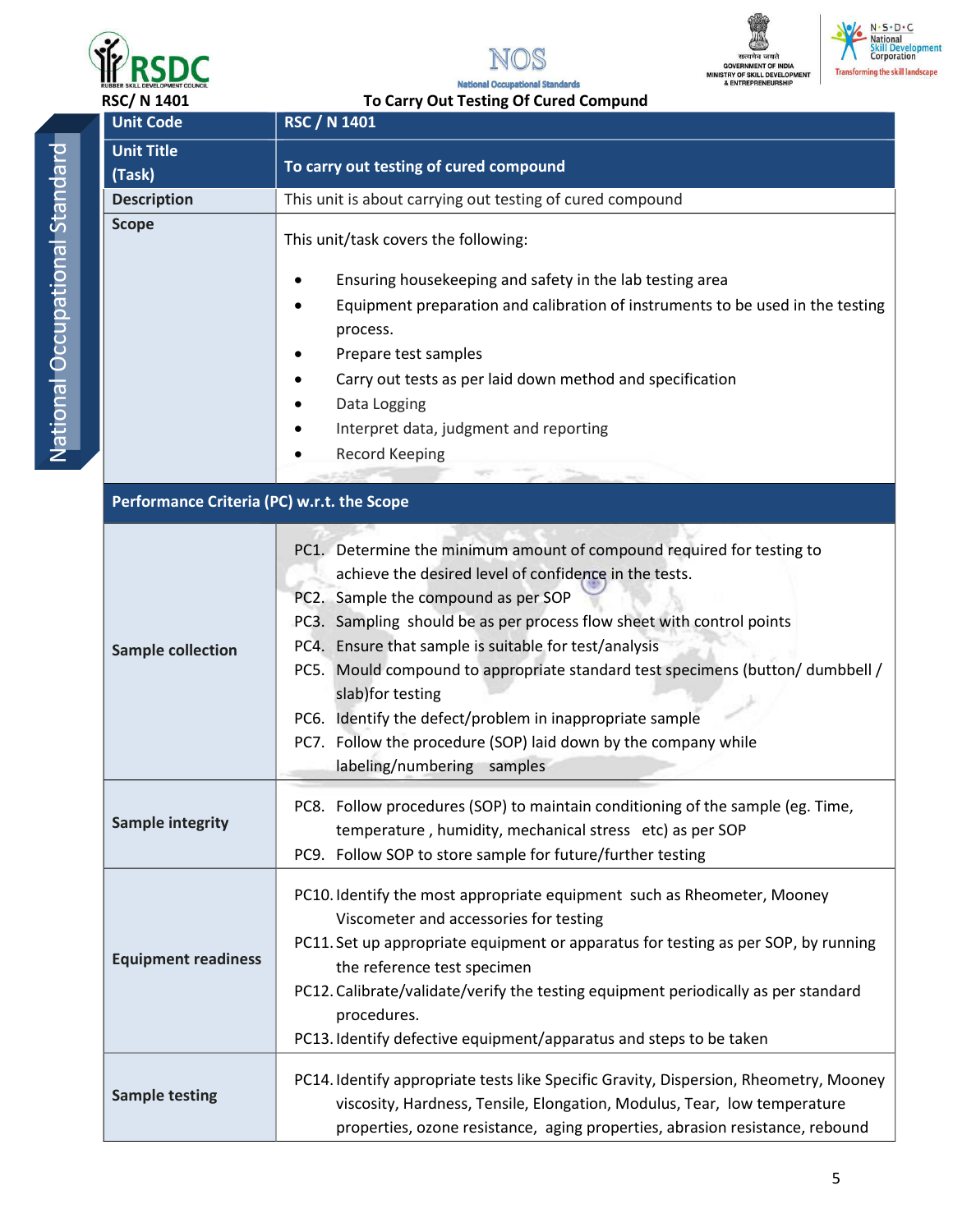







**National Occupational Standards** 

| <b>RSC/N1401</b>                                                                                           | To Carry Out Testing Of Cured Compund                                                                                                                                                                                                                                                                                                                                                                                                                                                                                                                                                                                                                                                                                                               |
|------------------------------------------------------------------------------------------------------------|-----------------------------------------------------------------------------------------------------------------------------------------------------------------------------------------------------------------------------------------------------------------------------------------------------------------------------------------------------------------------------------------------------------------------------------------------------------------------------------------------------------------------------------------------------------------------------------------------------------------------------------------------------------------------------------------------------------------------------------------------------|
|                                                                                                            | resilience, set properties, electrical properties, Tear resistance, Dispersion,                                                                                                                                                                                                                                                                                                                                                                                                                                                                                                                                                                                                                                                                     |
|                                                                                                            | Heat build up, swelling as per requirement / Standards                                                                                                                                                                                                                                                                                                                                                                                                                                                                                                                                                                                                                                                                                              |
|                                                                                                            | PC15. Carry out tests as per requirement and in accordance with SOP and desired                                                                                                                                                                                                                                                                                                                                                                                                                                                                                                                                                                                                                                                                     |
|                                                                                                            | individual test frequency                                                                                                                                                                                                                                                                                                                                                                                                                                                                                                                                                                                                                                                                                                                           |
| Data analysis                                                                                              | PC16. Keep tools and accessories like calculator ready before starting the analysis in<br>accordance to the standard (IS/ISO or other international standards)<br>PC17. Ensure that the accuracy and periodicity of the data captured in records is as<br>per SOP<br>PC18. Identify appropriate technique in evaluating result<br>PC19. Interpret the results correctly using the identified technique(s)                                                                                                                                                                                                                                                                                                                                           |
|                                                                                                            | PC20. Record and maintain data as per company SOP                                                                                                                                                                                                                                                                                                                                                                                                                                                                                                                                                                                                                                                                                                   |
| <b>Recording</b>                                                                                           | PC21. Ensure that reports/records are accurate and clear                                                                                                                                                                                                                                                                                                                                                                                                                                                                                                                                                                                                                                                                                            |
|                                                                                                            |                                                                                                                                                                                                                                                                                                                                                                                                                                                                                                                                                                                                                                                                                                                                                     |
| <b>Reporting</b>                                                                                           | PC22. Release or Hold the raw material as per finding for further processing.<br>PC23. Take up the results of the findings with supplier/QC in-charge/appropriate<br>authority.                                                                                                                                                                                                                                                                                                                                                                                                                                                                                                                                                                     |
| <b>Health and Safety</b>                                                                                   | PC24. Ensure Housekeeping and Safety in mixing area<br>PC25. Handle the equipment properly<br>PC26. Ensure samples and chemicals are carefully handled to avoid accidental<br>spillage of chemicals.<br>PC27. Conduct the experiments wearing the appropriate attire such as safety<br>goggles, gloves, closed toe shoes, long pants, tied hair<br>PC28. Dispose all the materials used in the experiment safely<br>PC29. Use safety equipment such as fire extinguishers, fire blankets, and eye-wash<br>stations.<br>PC30. Escalate matters in case of any accidents, spills etc.<br>PC31. Comply with health, safety, environment guidelines, regulations etc in<br>accordance with international/national standards or organizational standards |
| <b>Material disposal</b>                                                                                   | PC32. Carry out disposal of waste and left over tested material safely as per SOP<br>PC33. Dispose all materials used in the experiment safely as per Health and Safety<br>management system of the company                                                                                                                                                                                                                                                                                                                                                                                                                                                                                                                                         |
| <b>Knowledge and Understanding (K)</b>                                                                     |                                                                                                                                                                                                                                                                                                                                                                                                                                                                                                                                                                                                                                                                                                                                                     |
| A. Organizational<br><b>Context</b><br>(Knowledge of the<br>company/<br>organization and<br>its processes) | The user/individual on the job needs to know and understand:<br>KA1. Types and grades of rubber products and other polymers and their<br>applications in the rubber industry<br>KA2. Understanding of role of the Rheometry and Mooney viscometry in rubber<br>technology & product manufacturing<br>KA3. Organisational Coding system of raw material and compounds<br>KA4. Chemicals used in the industry and their function                                                                                                                                                                                                                                                                                                                      |
|                                                                                                            |                                                                                                                                                                                                                                                                                                                                                                                                                                                                                                                                                                                                                                                                                                                                                     |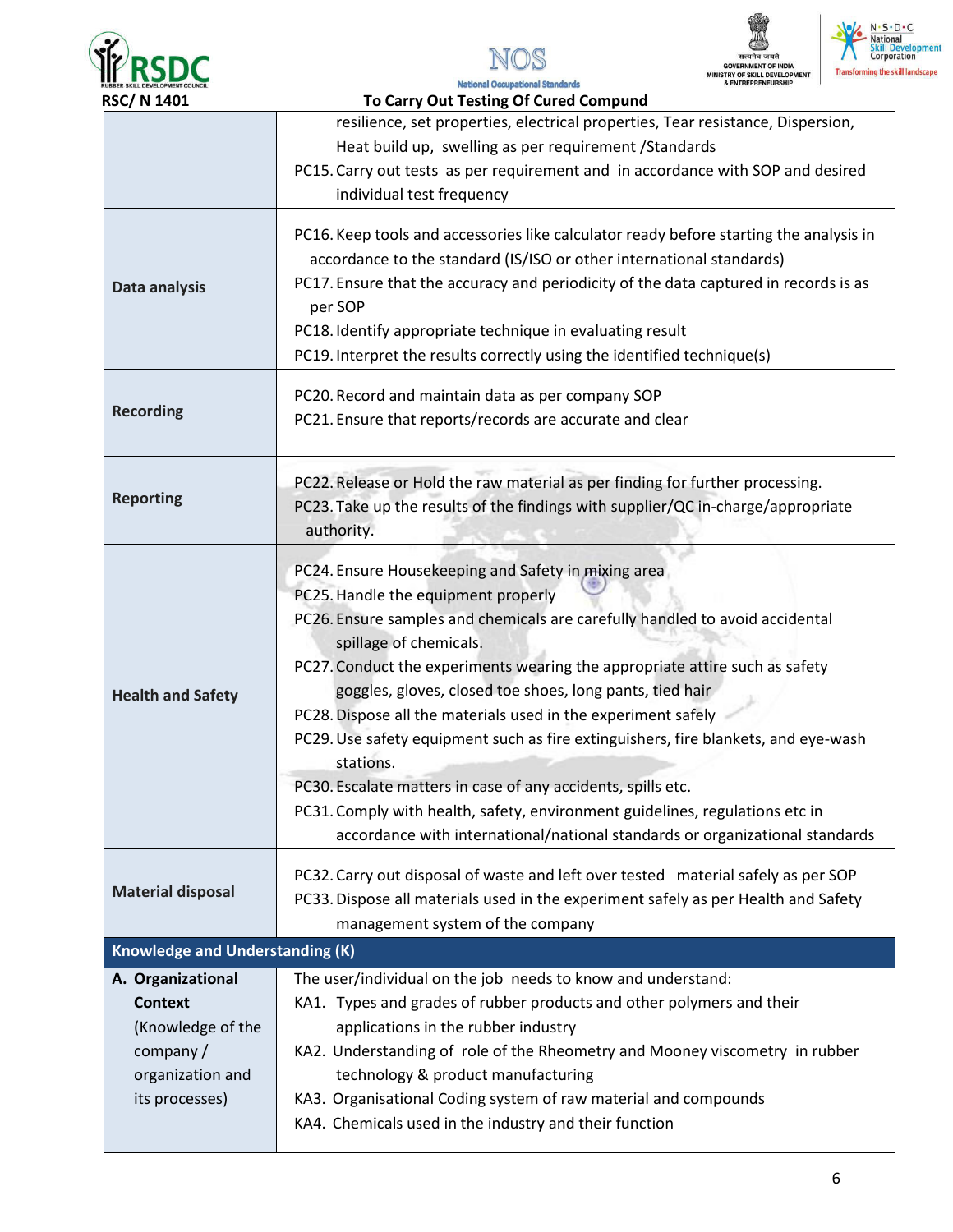





 $S \cdot D \cdot C$ 

elopment

To Carry Out Testing Of Cured Compund RSC/ N 1401 KA5. Modern methods of quality management systems (ISO-9000, TS-16949, ISO-14001, OHSAS-18000) KA6. Principles of good laboratory practices applicable in the workplace KA7. Material disposal procedure, importance of appropriate disposal of material and implications of not following the material disposal procedure KA8. Importance of identifying non-conforming products and storage of the same KA9. Risk and impact of not following defined procedures/work instructions KA10. Escalation matrix for reporting identified issues KA11. Types of documentation in organization and importance of the same KA12. Records to be maintained and implications of non-maintenance of the same KA13. Company manual and from where to attain it KA14. Importance of housekeeping & good shop floor practices (e.g.3S/5S) KA15. Health, Safety and Environment guidelines, legislation and regulations as applicable KA16. Personal protection (Which protective equipment to be used and how) KA17. Impact of poor practices on health, safety and environment KA18. Potential hazards and actions to minimize the same KA19. Escalation matrix and escalation procedure for reporting hazards. KA20. The usage of different fire extinguisher KA21. Impact of various practices on cost, quality, productivity, delivery and safety KA22. Handover/ Takeover the equipment/ work area as per company's SOP **B. Technical** The user/individual on the job needs to know and understand: KB1. Knowledge of basic chemistry and simple chemical calculation **Knowledge** KB2. Knowledge on different standard reference material KB3. Role of different raw materials in rubber compounding, processing/ product manufacturing and performance KB4. Understanding of role of the Rheometry and Mooney viscometry, Densometer, Dispergrader, Tensile Tester, Hardness Tester, Rebound Resilience Tester in rubber technology & product manufacturing KB5. Testing equipments and related test methods and purpose of tests KB6. Calibration procedure for test equipment KB7. Use of chemicals, basic sciences and mathematics KB8. Preparation of standard chemical reagents for testing KB9. Standard method of drawing samples and preparing them for testing KB10. Importance of sample conditioning for testing KB11. How to assess if a sample is suitable for testing KB12. Methods/techniques used for labeling samples KB13. Procedure to be followed in case the sample is unfit for testing KB14. National/International standard test methods for different compounds KB15. Understanding of Specifications of tests & their importance in the release system. KB16. The methods that can be used for controlling test variables KB17. Potential problems in performing experiments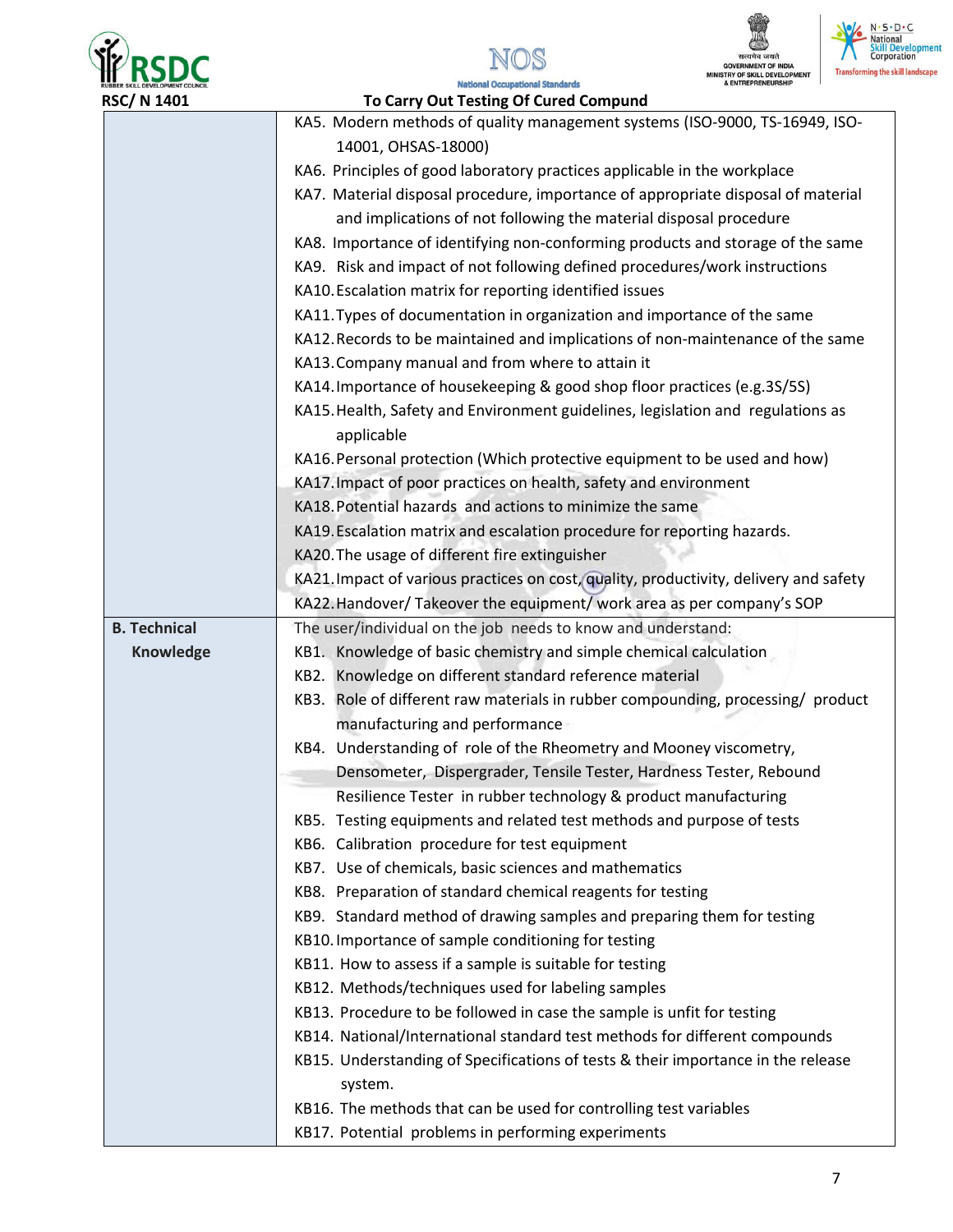







**National Occupational Standards** 

| <b>RSC/N1401</b>                         | To Carry Out Testing Of Cured Compund                                                                                                                                                                                                                                                                                                                                                                                                                                                                                                                                                         |
|------------------------------------------|-----------------------------------------------------------------------------------------------------------------------------------------------------------------------------------------------------------------------------------------------------------------------------------------------------------------------------------------------------------------------------------------------------------------------------------------------------------------------------------------------------------------------------------------------------------------------------------------------|
|                                          | KB18. Indicators and reasons of potential problems                                                                                                                                                                                                                                                                                                                                                                                                                                                                                                                                            |
|                                          | KB19. Implications (impact on internal/external customers) of defective products,                                                                                                                                                                                                                                                                                                                                                                                                                                                                                                             |
|                                          | materials or components.                                                                                                                                                                                                                                                                                                                                                                                                                                                                                                                                                                      |
|                                          | KB20. Procedures for storing samples                                                                                                                                                                                                                                                                                                                                                                                                                                                                                                                                                          |
|                                          | KB21. Factors that adversely affect integrity of the sample                                                                                                                                                                                                                                                                                                                                                                                                                                                                                                                                   |
|                                          | KB22. Statistical analysis of test data                                                                                                                                                                                                                                                                                                                                                                                                                                                                                                                                                       |
|                                          | KB23. How to obtain and interpret records, charts, specifications, equipment                                                                                                                                                                                                                                                                                                                                                                                                                                                                                                                  |
|                                          | manuals, history/technical support reports and other documents                                                                                                                                                                                                                                                                                                                                                                                                                                                                                                                                |
|                                          | KB24. Methods and techniques involved in evaluating information                                                                                                                                                                                                                                                                                                                                                                                                                                                                                                                               |
|                                          | KB25. Use of Computer/application software                                                                                                                                                                                                                                                                                                                                                                                                                                                                                                                                                    |
|                                          | KB26. Units of measurement                                                                                                                                                                                                                                                                                                                                                                                                                                                                                                                                                                    |
| Skills (S)                               |                                                                                                                                                                                                                                                                                                                                                                                                                                                                                                                                                                                               |
| A. Core Skills/<br><b>Generic Skills</b> | <b>Writing Skills</b><br>The user/ individual on the job needs to know and understand how to:<br>SA1. Construct simple sentences and express ideas clearly through written<br>communication<br>SA2. Fill up appropriate technical forms, process charts, activity logs in required<br>format of the company<br>SA3. Write simple letters, mails, etc<br>SA4. Perform functional mathematical operations, including apply basic<br>mathematical principles, such as numbers and space, and techniques such as<br>estimation and approximation, for practical purposes<br><b>Reading Skills</b> |
|                                          | The user/individual on the job needs to know and understand how to:<br>SA5. Read and understand manuals, health and safety instructions, memos, reports,<br>job cards etc<br>SA6. Read images, graphs, diagrams<br>SA7. Understand the various coding systems as per company norms<br><b>Oral Communication (Listening and Speaking skills)</b>                                                                                                                                                                                                                                               |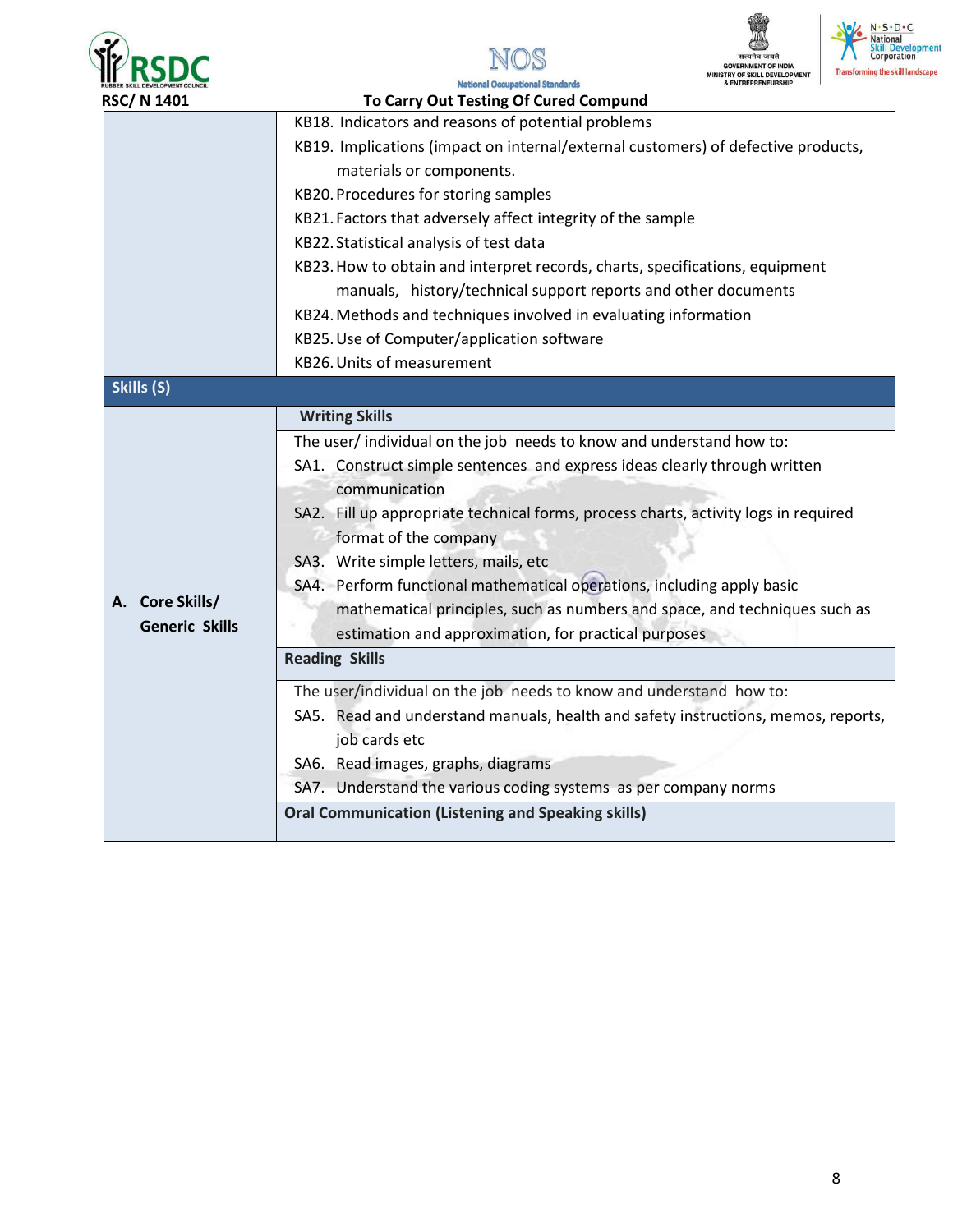





 $-S \cdot D \cdot C$ 

| IVUD                                                                                 | <b>GOVERNMENT OF INDIA</b><br><b>Transforming the skill landscape</b><br>MINISTRY OF SKILL DEVELOPMENT |
|--------------------------------------------------------------------------------------|--------------------------------------------------------------------------------------------------------|
| <b>National Occupational Standards</b>                                               | <b>NTREPRENEURSHIP</b>                                                                                 |
| <b>To Carry Out Testing Of Cured Compund</b>                                         |                                                                                                        |
| The user/individual on the job needs to know and understand how to:                  |                                                                                                        |
| SA8. Express statements, opinions or information clearly so that others can hear     |                                                                                                        |
| and understand                                                                       |                                                                                                        |
| SA9. Respond appropriately to any queries                                            |                                                                                                        |
| SA10. Communicate with supervisor                                                    |                                                                                                        |
| SA11. Communicate with upstream and downstream teams                                 |                                                                                                        |
| SA12. Work in a team and other behavioral skills required to support the small group |                                                                                                        |
| activities (Quality Circle, Cross Functional Team, Suggestion Scheme)                |                                                                                                        |
| Integrity                                                                            |                                                                                                        |
| The user/individual on the job needs to know and understand how to:                  |                                                                                                        |
| SA13. Practice honesty with respect to company property and time                     |                                                                                                        |
| SA14. Communicate with people in a form and manner and using language that is        |                                                                                                        |
| open and respectful                                                                  |                                                                                                        |
| SA15. Resolve any difficulties in relationships with colleagues, or get help from an |                                                                                                        |
| appropriate person, in a way that preserves goodwill and trust                       |                                                                                                        |
| <b>Motivation</b>                                                                    |                                                                                                        |
| The user/individual on the job needs to know and understand how to:                  |                                                                                                        |
| SA16. Take responsibility for completing one's own work assignment                   |                                                                                                        |
| SA17. Take initiative to enhance/learn skills in ones's area of work                 |                                                                                                        |
| SA18. The capacity to learn from experience in a range of settings and scenarios and |                                                                                                        |
| the capacity to reflect on and analyse one's learning.                               |                                                                                                        |
| SA19. Is open to new ways of doing things                                            |                                                                                                        |
| SA20. The capacity to envisage and articulate personal goals; to develop strategies  |                                                                                                        |
| and take action to achieve them.                                                     |                                                                                                        |

### **Reliability**

The user/individual on the job needs to know and understand how to:

- SA21. Avoid absenteeism
	- SA22. Act objectively, rather than impulsively or emotionally when faced with difficult/stressful or emotional situations
	- SA23. Work in disciplined factory environment
- SA24. Be punctual

|                              | <b>Decision Making</b>                                                                |
|------------------------------|---------------------------------------------------------------------------------------|
| <b>B.Professional Skills</b> | The user/individual on the job needs to know and understand how to:                   |
|                              | Handle internal mixer, accessories                                                    |
|                              | Handle rubber compound                                                                |
|                              | Handle chemicals                                                                      |
|                              | Handling of various types of material handling equipment like forklifts, trolleys     |
|                              | The capacity to apply technology, combining the physical and sensory skills needed to |
|                              | operate equipment with the understanding of scientific and technological principles   |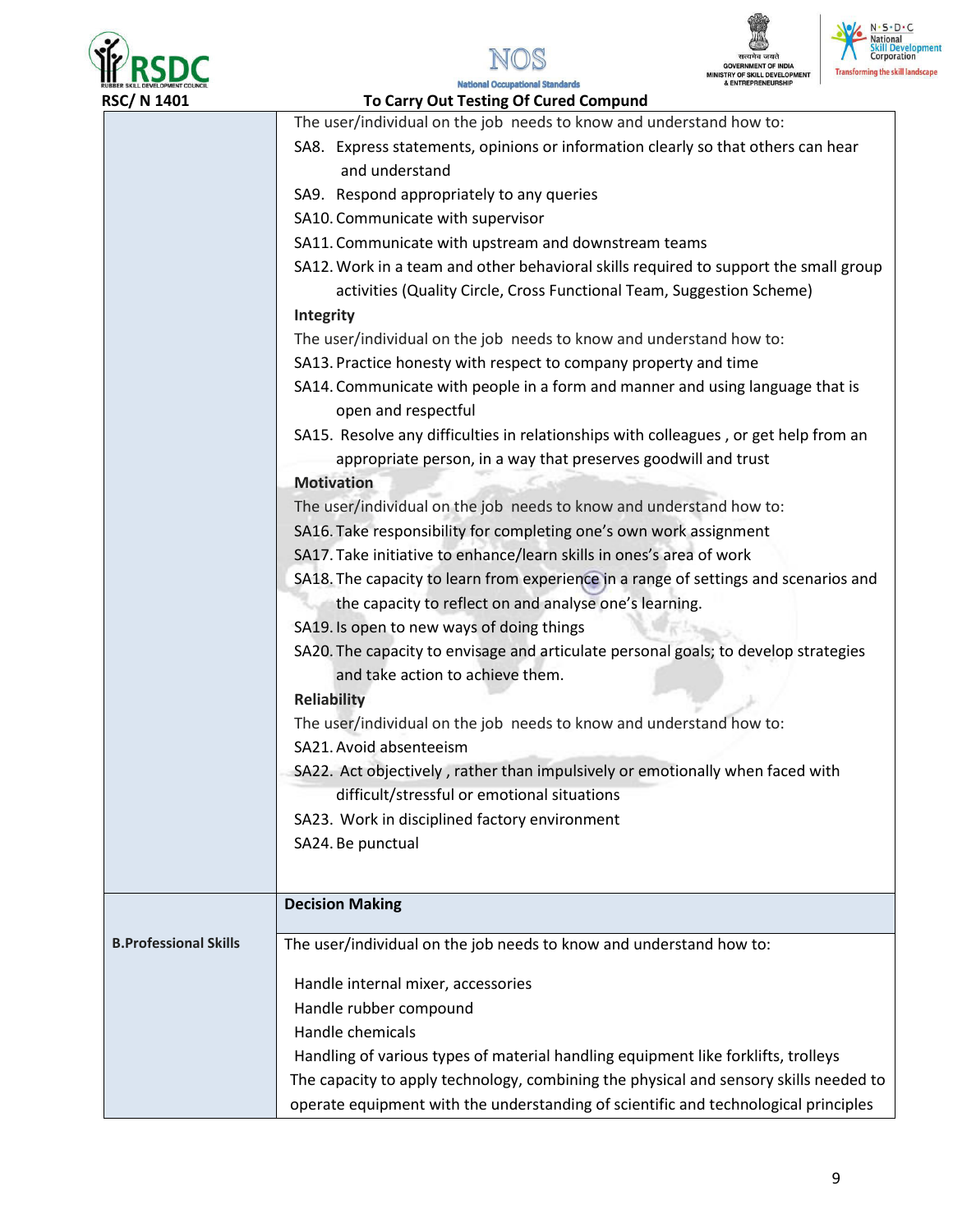







### To Carry Out Testing Of Cured Compund

needed to explore and adapt systems.

#### **Plan and Organize**

The user/individual on the job needs to know and understand how to:

SB2. seek clarification on problems from others

SB3. apply problem-solving approaches in different situations

SB4. refer anomalies to the line manager

### **Customer Centricity**

Application of basic sciences (chemistry), mathematics Application of statistics

Use of computer/ application software

#### **Problem Solving**

The user/individual on the job needs to know and understand how to:

SB 5. Interpret quality for sheet

SB 6. Suggest improvements(if any) in process/product/materials based on results and experience

#### **Analytical Thinking**

The user/individual on the job needs to know and understand how to:

SB7. Proper collection of waste material

SB8. Identify defects in the material and communicate it at the earliest and suggest improvements(if any) in process/material based on experience

Diagnose common problems in the machine based on visual inspection, sound,

temperature etc

Suggest improvements(if any) in process based on experience

**Critical Thinking** 

The user/individual on the job needs to know and understand how to:

SB9. Handle equipment/rubber sheet SB6. seek clarification on problems from others

SB10. apply problem-solving approaches in different situations

SB11. refer anomalies to the line manager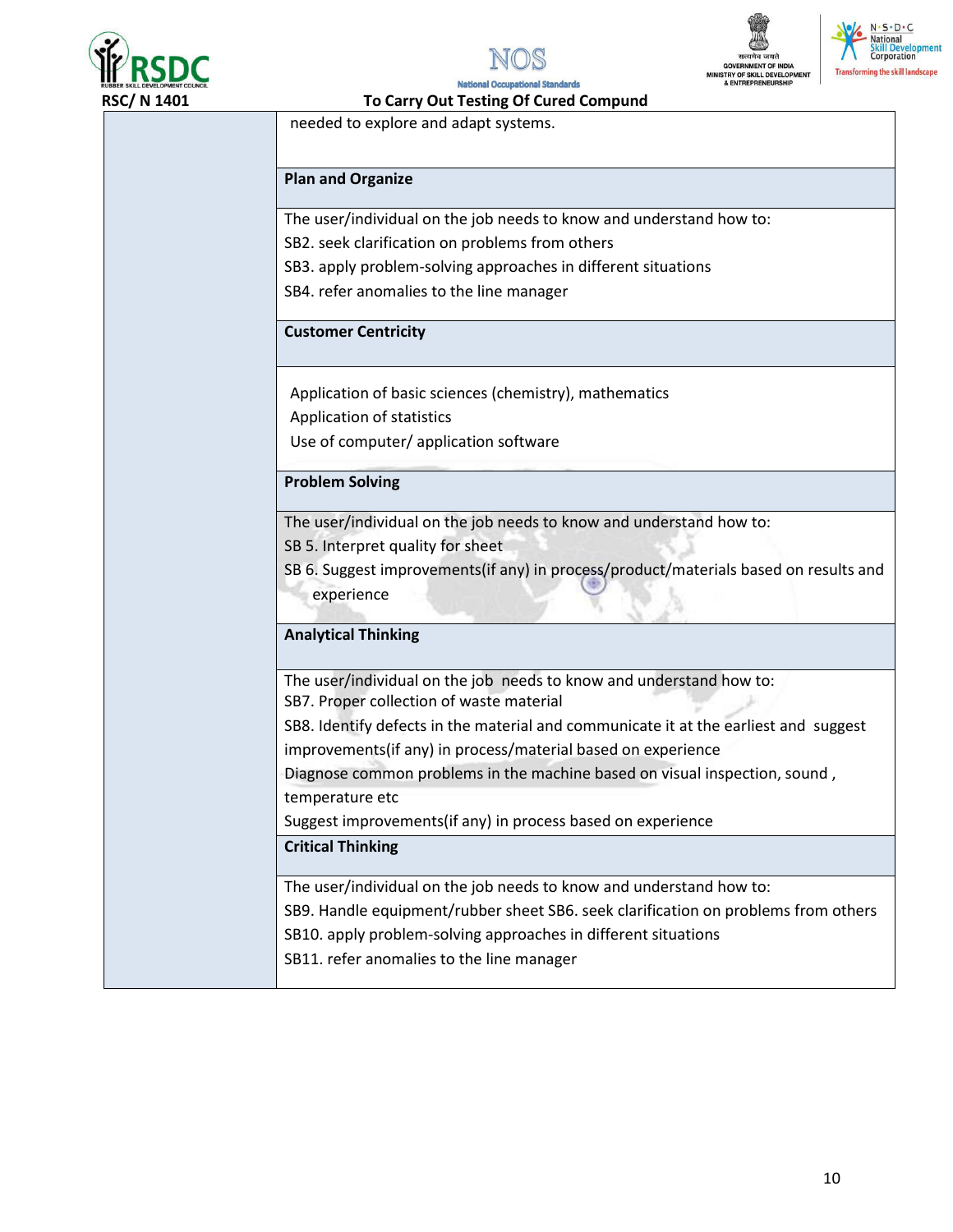





N - S - D - C<br>- National<br>Skill Development<br>Corporation **Transforming the skill landscape** 

# **NOS Version Control**

| <b>NOS Code</b>            | RSC / N 1401                |                         |          |
|----------------------------|-----------------------------|-------------------------|----------|
| <b>Credits(NSQF)</b>       | 5                           | Version number          | 1.0      |
| <b>Industry</b>            | <b>Rubber Manufacturing</b> | <b>Drafted on</b>       | 20/03/13 |
| <b>Industry Sub-sector</b> | <b>Tyre and Non-tyre</b>    | Last reviewed on        | 29/12/15 |
| <b>Occupation</b>          | <b>Lab Chemist</b>          | <b>Next review date</b> | 29/12/17 |

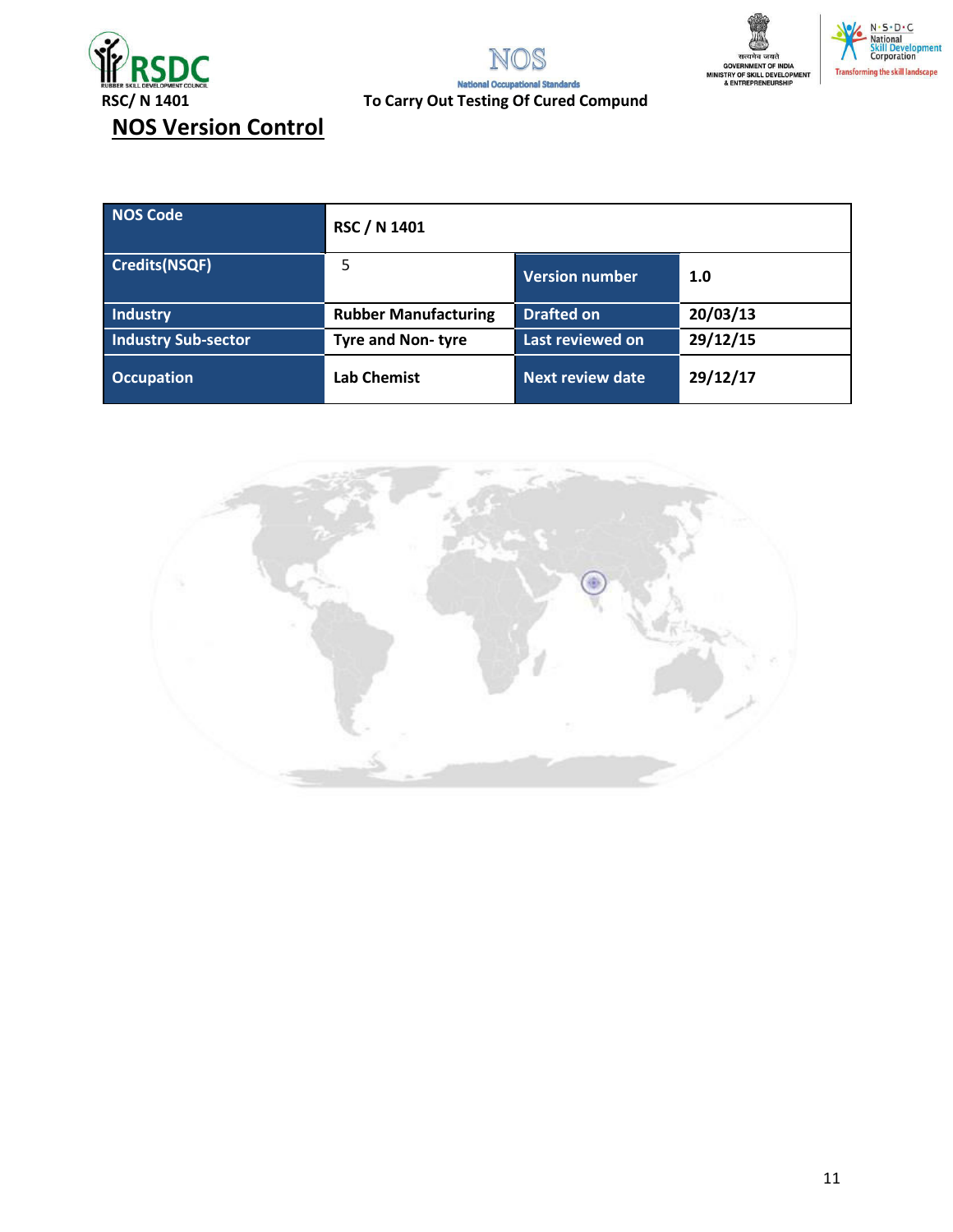







# **National Occupational Standard**



**Overview** 

This unit is about carrying out housekeeping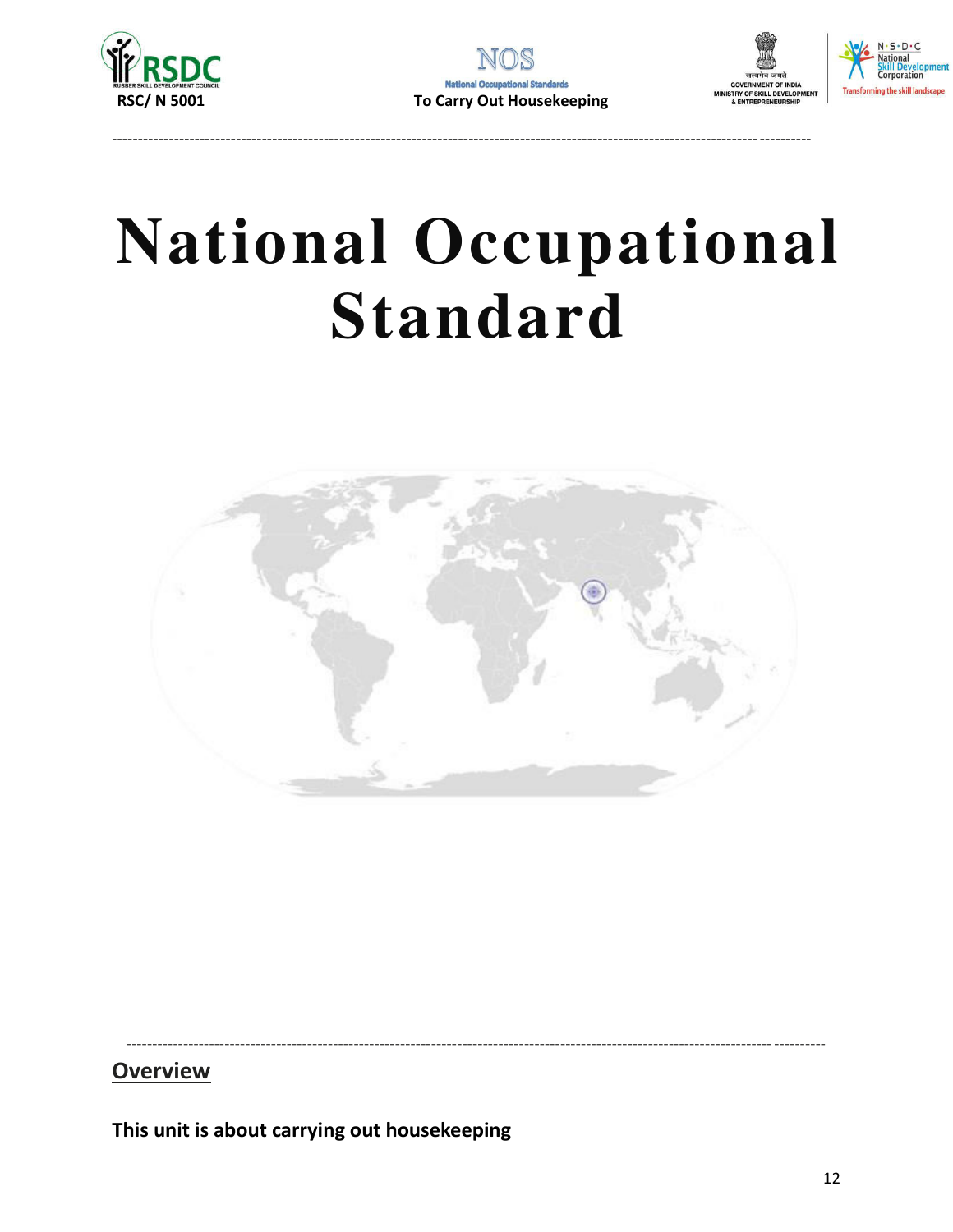







| <b>Unit Code</b>                           | <b>RSC / N 5001</b>                                                                                                                                                                                                                                                                                                                                                                                                                                                                                                                                                                                                                                                                                                                                                                                                                                                                                                                                            |
|--------------------------------------------|----------------------------------------------------------------------------------------------------------------------------------------------------------------------------------------------------------------------------------------------------------------------------------------------------------------------------------------------------------------------------------------------------------------------------------------------------------------------------------------------------------------------------------------------------------------------------------------------------------------------------------------------------------------------------------------------------------------------------------------------------------------------------------------------------------------------------------------------------------------------------------------------------------------------------------------------------------------|
| <b>Unit Title</b>                          | To carry out housekeeping                                                                                                                                                                                                                                                                                                                                                                                                                                                                                                                                                                                                                                                                                                                                                                                                                                                                                                                                      |
| (Task)                                     |                                                                                                                                                                                                                                                                                                                                                                                                                                                                                                                                                                                                                                                                                                                                                                                                                                                                                                                                                                |
| <b>Description</b>                         | This unit is about carrying out housekeeping activities                                                                                                                                                                                                                                                                                                                                                                                                                                                                                                                                                                                                                                                                                                                                                                                                                                                                                                        |
| <b>Scope</b>                               | This unit/task covers the following:<br>Preparing for housekeeping activities<br>$\bullet$<br>Carry out housekeeping activities<br>Post housekeeping activities                                                                                                                                                                                                                                                                                                                                                                                                                                                                                                                                                                                                                                                                                                                                                                                                |
| Performance Criteria (PC) w.r.t. the Scope |                                                                                                                                                                                                                                                                                                                                                                                                                                                                                                                                                                                                                                                                                                                                                                                                                                                                                                                                                                |
| <b>Element</b>                             | <b>Performance Criteria</b>                                                                                                                                                                                                                                                                                                                                                                                                                                                                                                                                                                                                                                                                                                                                                                                                                                                                                                                                    |
| Pre housekeeping<br>activities             | To be competent, the user/individual on the job must be able to:<br>PC1. Inspect the area while taking into account various surfaces<br>PC2. Identify the material requirements for cleaning the areas inspected, by<br>considering risk, time, efficiency and type of stain<br>PC3. Ensure that the cleaning equipment is in proper working condition<br>PC4. Select the suitable alternatives for cleaning the areas in case the appropriate<br>equipment and materials are not available and inform the appropriate person<br>PC5. Plan the sequence for cleaning the area to avoid re-soiling clean areas and<br>surfaces<br>PC6. Inform the affected people about the cleaning activity<br>PC7. Display the appropriate signage for the work being conducted<br>PC8. Ensure that there is adequate ventilation for the work being carried out<br>PC9. Wear the personal protective equipment required for the cleaning method and<br>materials being used |
| <b>Operations</b>                          | PC10. Use the correct cleaning method for the work area, type of soiling and surface<br>PC11. Carry out cleaning activity without disturbing others<br>PC12. Deal with accidental damage, if any, caused while carrying out the work<br>PC13. Report to the appropriate person any difficulties in carrying out your work<br>PC14. Identify and report to the appropriate person any additional cleaning required<br>that is outside one's responsibility or skill                                                                                                                                                                                                                                                                                                                                                                                                                                                                                             |
| <b>Post housekeeping</b><br>activities     | PC15. Ensure that there is no oily substance on the floor to avoid slippage<br>PC16. Ensure that no scrap material is lying around<br>PC17. Maintain and store housekeeping equipment and supplies<br>PC18. Follow workplace procedures to deal with any accidental damage caused                                                                                                                                                                                                                                                                                                                                                                                                                                                                                                                                                                                                                                                                              |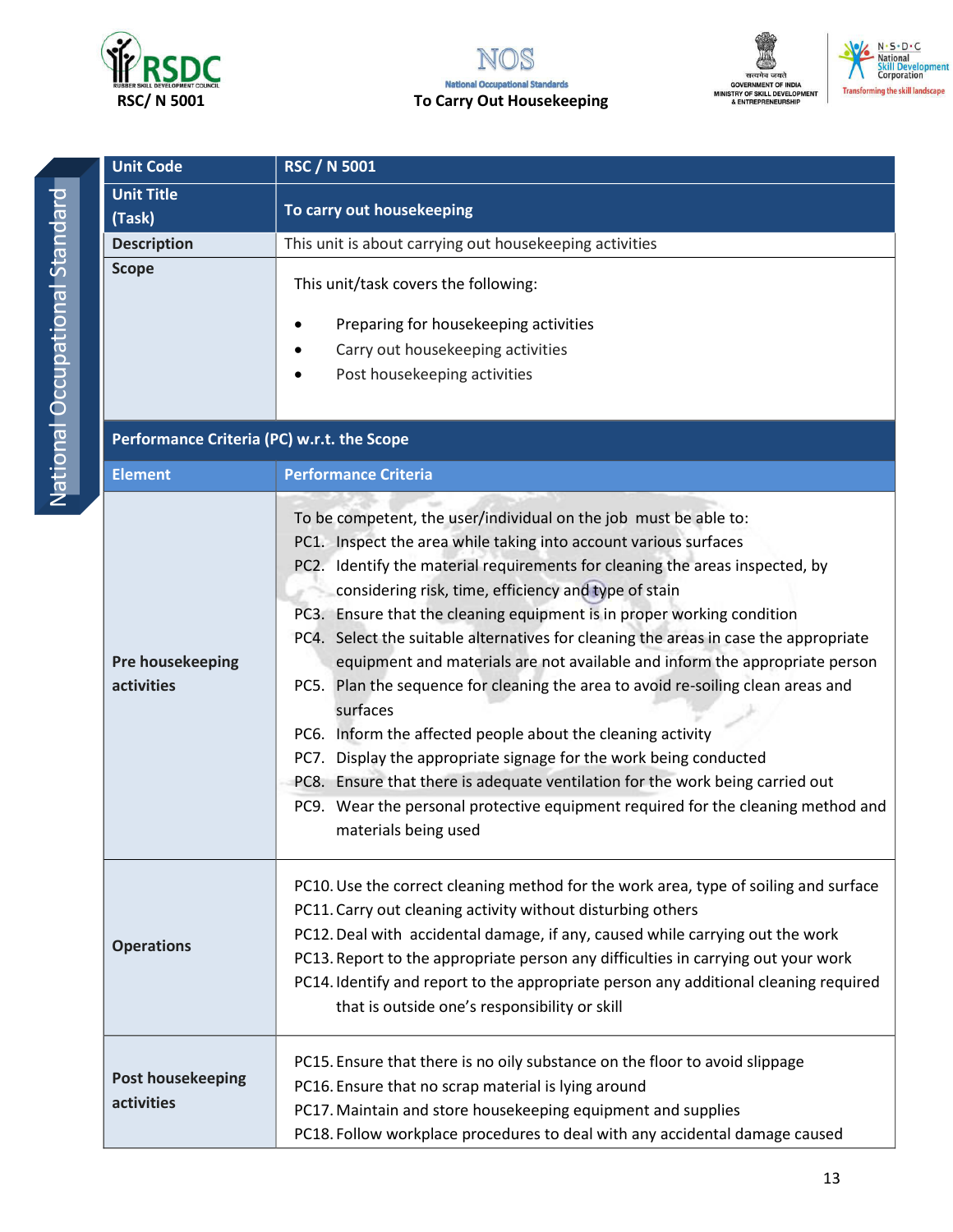





|                                         | during the cleaning process<br>PC19. Ensure that, on completion of the work, the area is left clean and dry and<br>meets requirements<br>PC20. Return the equipment, materials and personal protective equipment that were<br>used to the right places making sure they are clean, safe and securely stored<br>PC21. Dispose the waste garnered from the activity in an appropriate manner<br>PC22. Dispose of used and un-used solutions according to manufacturer's<br>instructions, and clean the equipment thoroughly                                                                                                                                                                                                                                                                                                                                                                                                                                                                                                                                                                                                                                                                                                                                                                                                                                                                                                                                                                                                                  |
|-----------------------------------------|--------------------------------------------------------------------------------------------------------------------------------------------------------------------------------------------------------------------------------------------------------------------------------------------------------------------------------------------------------------------------------------------------------------------------------------------------------------------------------------------------------------------------------------------------------------------------------------------------------------------------------------------------------------------------------------------------------------------------------------------------------------------------------------------------------------------------------------------------------------------------------------------------------------------------------------------------------------------------------------------------------------------------------------------------------------------------------------------------------------------------------------------------------------------------------------------------------------------------------------------------------------------------------------------------------------------------------------------------------------------------------------------------------------------------------------------------------------------------------------------------------------------------------------------|
| <b>General</b>                          | PC23. Maintain schedules and records for housekeeping duty<br>PC24. Replenish any necessary supplies or consumables                                                                                                                                                                                                                                                                                                                                                                                                                                                                                                                                                                                                                                                                                                                                                                                                                                                                                                                                                                                                                                                                                                                                                                                                                                                                                                                                                                                                                        |
| <b>Knowledge and Understanding (K)</b>  |                                                                                                                                                                                                                                                                                                                                                                                                                                                                                                                                                                                                                                                                                                                                                                                                                                                                                                                                                                                                                                                                                                                                                                                                                                                                                                                                                                                                                                                                                                                                            |
| <b>B. Technical</b><br><b>Knowledge</b> | The user/individual on the job needs to know and understand:<br>KB1. The levels of hygiene required by workplace and why it is important to<br>maintain them during your work<br>KB2. How to inspect a work area to decide what cleaning it needs<br>KB3. Methods and materials that used for cleaning variety of surfaces<br>KB4. The types of cleansing agents that are not to be mixed together<br>KB5. The correct method for cleaning equipment and/or machinery used during<br>your work<br>KB6. The importance of personal protective equipment<br>KB7. Appropriate personal protective equipment for the work area, cleaning<br>equipment, tools, materials and chemicals used<br>KB8. The correct sequence for cleaning the work area<br>KB9. The time taken by the treatment to work<br>KB10. The importance of following manufacturer's instructions on cleaning agents<br>KB11. The most appropriate place to carry out test cleans and why this should be<br>done before applying treatments<br>KB12. The importance of applying treatments evenly and the effect of not doing this<br>KB13. Process of cleaning the surfaces without causing injury or damage<br>KB14. The method to check the treated surface and equipment on completion of<br>cleaning<br>KB15. Procedures for reporting any unidentified soiling<br>KB16. Procedures for disposing off waste<br>KB17. Procedures for disposing off or storing personal protective equipment<br>KB18. Escalation procedures for soils or stains that could not be removed |
|                                         |                                                                                                                                                                                                                                                                                                                                                                                                                                                                                                                                                                                                                                                                                                                                                                                                                                                                                                                                                                                                                                                                                                                                                                                                                                                                                                                                                                                                                                                                                                                                            |
| Skills (S)                              |                                                                                                                                                                                                                                                                                                                                                                                                                                                                                                                                                                                                                                                                                                                                                                                                                                                                                                                                                                                                                                                                                                                                                                                                                                                                                                                                                                                                                                                                                                                                            |
| A. Core Skills/                         | <b>Writing Skills</b>                                                                                                                                                                                                                                                                                                                                                                                                                                                                                                                                                                                                                                                                                                                                                                                                                                                                                                                                                                                                                                                                                                                                                                                                                                                                                                                                                                                                                                                                                                                      |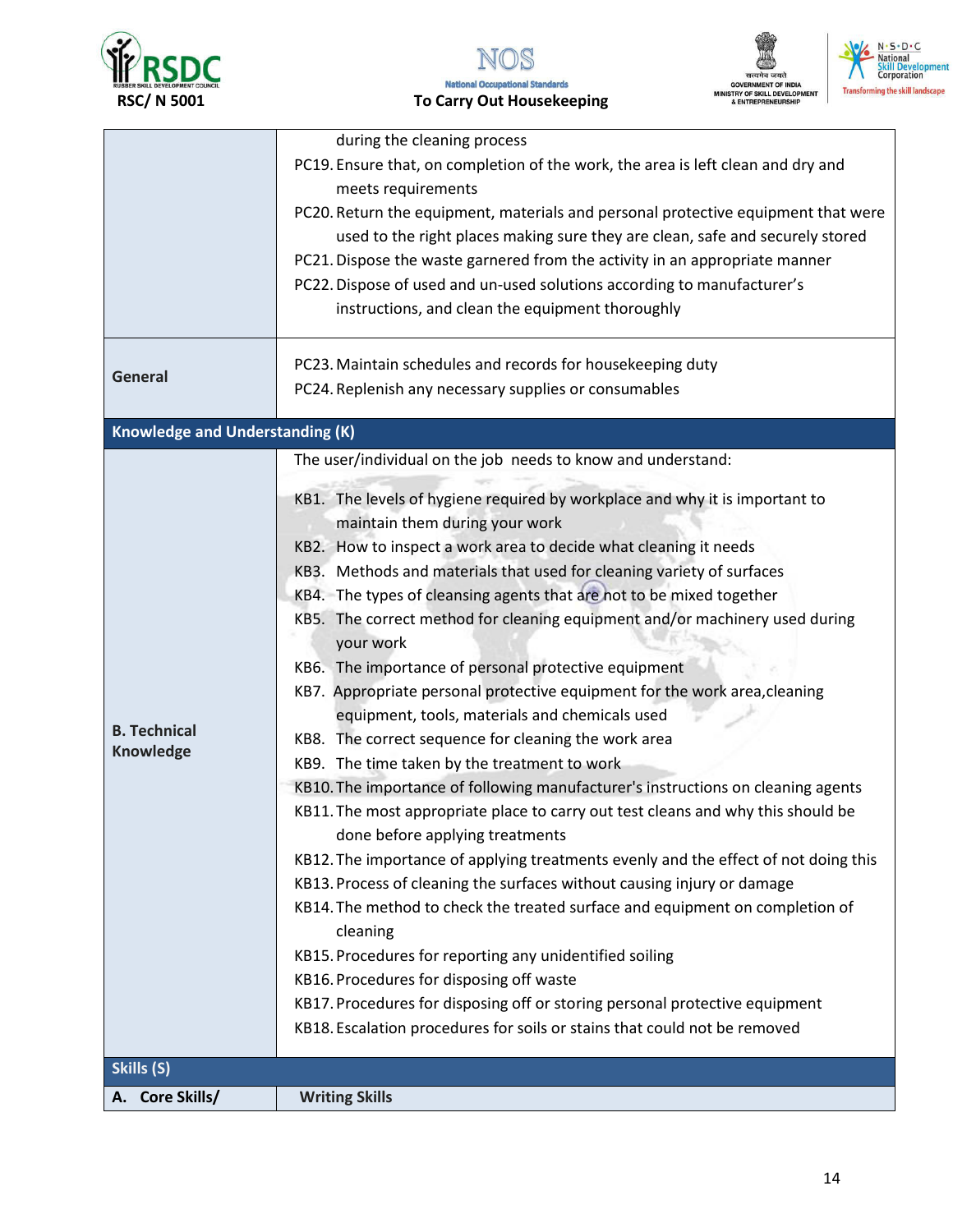







| <b>Generic Skills</b> | The user/individual on the job needs to know and understand how to:                 |
|-----------------------|-------------------------------------------------------------------------------------|
|                       | SA1. Construct simple sentences and express ideas clearly through written           |
|                       | communication                                                                       |
|                       | SA2. Fill up appropriate technical forms, process charts, activity logs in required |
|                       | format of the company                                                               |
|                       | SA3. Write simple letters, mails, etc.                                              |
|                       | SA4. Perform functional mathematical operations, including apply basic              |
|                       | mathematical principles, such as numbers and space, and techniques such as          |
|                       | estimation and approximation, for practical purposes                                |
|                       | <b>Reading Skills</b>                                                               |
|                       | The user/individual on the job needs to know and understand how to:                 |
|                       | SA5. Read and understand manuals, health and safety instructions, memos, reports,   |
|                       | job cards etc                                                                       |
|                       | SA6. Read images, graphs, diagrams                                                  |
|                       | SA7. Understand the various coding systems as per company norms                     |
|                       | <b>Oral Communication (Listening and Speaking skills)</b>                           |
|                       |                                                                                     |

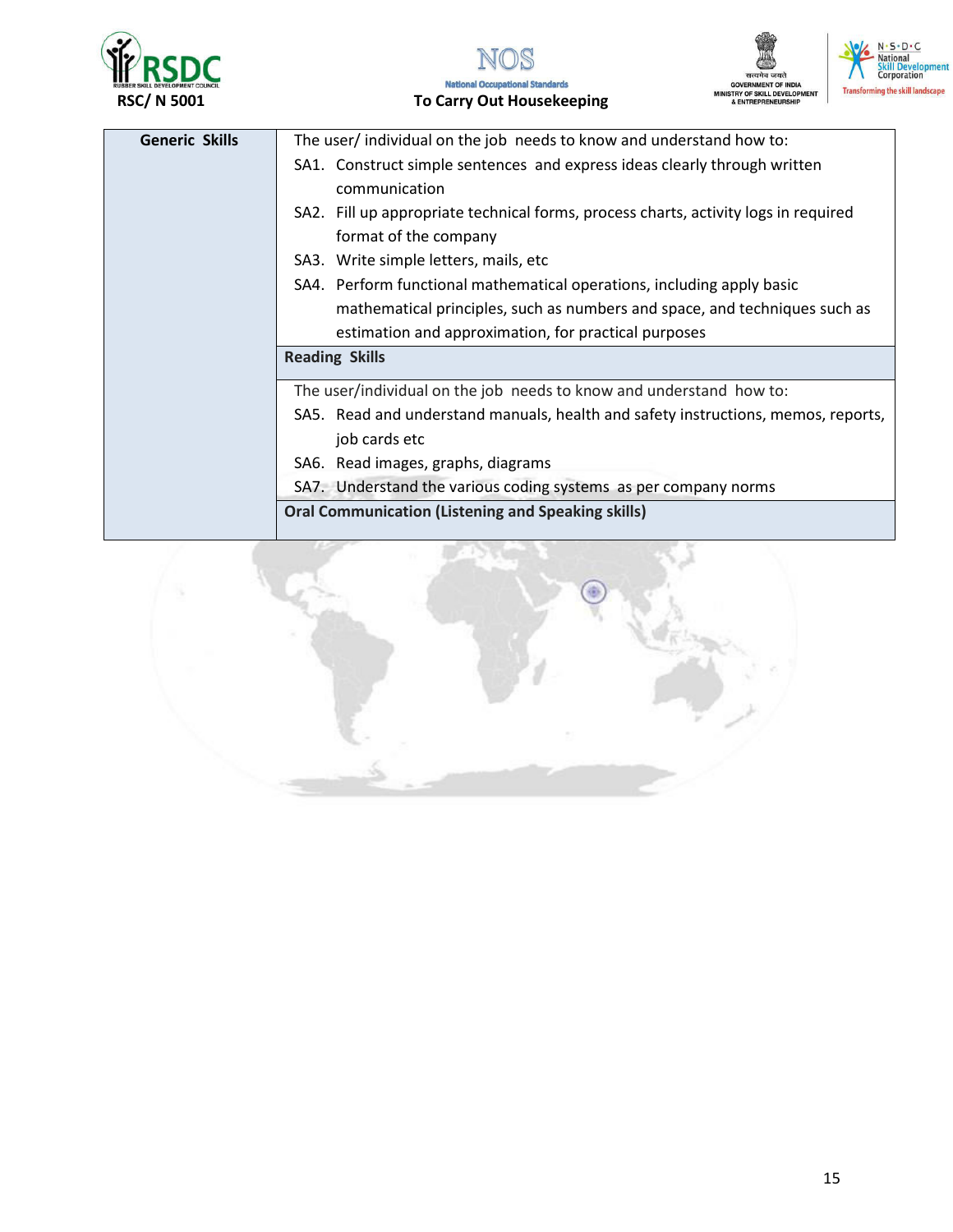







The user/individual on the job needs to know and understand how to: SA8. Express statements, opinions or information clearly so that others can hear and understand SA9. Respond appropriately to any queries SA10. Communicate with supervisor SA11. Communicate with upstream and downstream teams SA12. Work in a team and other behavioral skills required to support the small group activities (Quality Circle, Cross Functional Team, Suggestion Scheme) Integrity The user/individual on the job needs to know and understand how to: SA13. Practice honesty with respect to company property and time SA14. Communicate with people in a form and manner and using language that is open and respectful SA15. Resolve any difficulties in relationships with colleagues, or get help from an appropriate person, in a way that preserves goodwill and trust **Motivation** The user/individual on the job needs to know and understand how to: SA16. Take responsibility for completing one's own work assignment SA17. Take initiative to enhance/learn skills in ones's area of work SA18. The capacity to learn from experience in a range of settings and scenarios and the capacity to reflect on and analyse one's learning. SA19. Is open to new ways of doing things SA20. The capacity to envisage and articulate personal goals; to develop strategies and take action to achieve them. **Reliability** The user/individual on the job needs to know and understand how to: SA21. Avoid absenteeism SA22. Act objectively, rather than impulsively or emotionally when faced with difficult/stressful or emotional situations SA23. Work in disciplined factory environment SA24. Be punctual **Decision Making B.Professional Skills** The user/individual on the job needs to know and understand how to: Handle internal mixer, accessories Handle rubber compound Handle chemicals Handling of various types of material handling equipment like forklifts, trolleys The capacity to apply technology, combining the physical and sensory skills needed to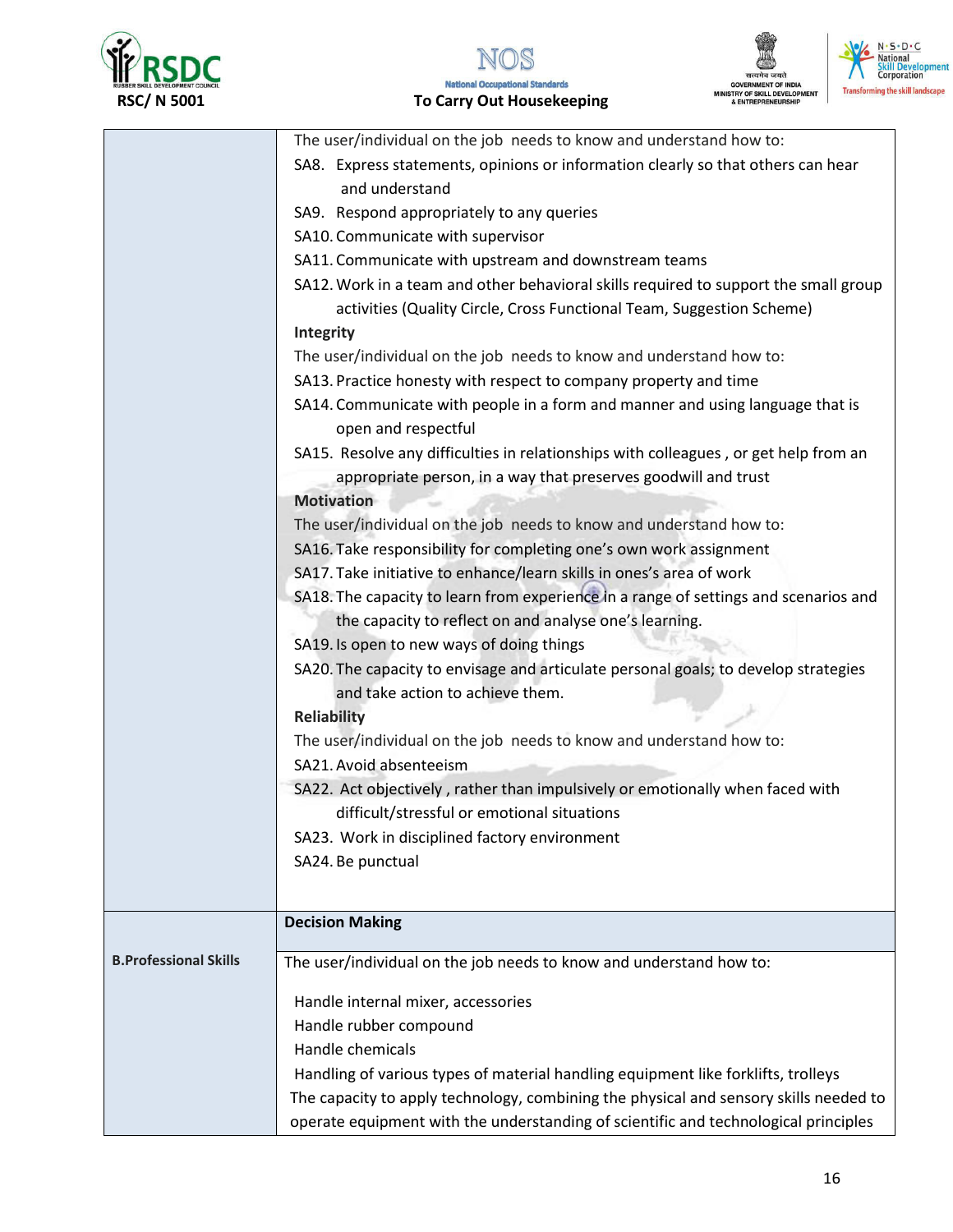





| needed to explore and adapt systems.                                                                                                                                                                           |
|----------------------------------------------------------------------------------------------------------------------------------------------------------------------------------------------------------------|
| <b>Plan and Organize</b>                                                                                                                                                                                       |
| The user/individual on the job needs to know and understand how to:                                                                                                                                            |
| SB2. seek clarification on problems from others                                                                                                                                                                |
| SB3. apply problem-solving approaches in different situations                                                                                                                                                  |
| SB4. refer anomalies to the line manager                                                                                                                                                                       |
| <b>Customer Centricity</b>                                                                                                                                                                                     |
| Application of basic sciences (chemistry), mathematics                                                                                                                                                         |
| Application of statistics                                                                                                                                                                                      |
| Use of computer/ application software                                                                                                                                                                          |
| <b>Problem Solving</b>                                                                                                                                                                                         |
| The user/individual on the job needs to know and understand how to:<br>SB 5. Interpret quality for sheet<br>SB 6. Suggest improvements(if any) in process/product/materials based on results and<br>experience |
| <b>Analytical Thinking</b>                                                                                                                                                                                     |
| The user/individual on the job needs to know and understand how to:<br>SB7. Proper collection of waste material                                                                                                |
| SB8. Identify defects in the material and communicate it at the earliest and suggest<br>improvements(if any) in process/material based on experience                                                           |
| Diagnose common problems in the machine based on visual inspection, sound,                                                                                                                                     |
| temperature etc                                                                                                                                                                                                |
| Suggest improvements (if any) in process based on experience                                                                                                                                                   |
| <b>Critical Thinking</b>                                                                                                                                                                                       |
| The user/individual on the job needs to know and understand how to:                                                                                                                                            |
| SB9. Handle equipment/rubber sheet SB6. seek clarification on problems from others                                                                                                                             |
| SB10. apply problem-solving approaches in different situations                                                                                                                                                 |
| SB11. refer anomalies to the line manager                                                                                                                                                                      |
|                                                                                                                                                                                                                |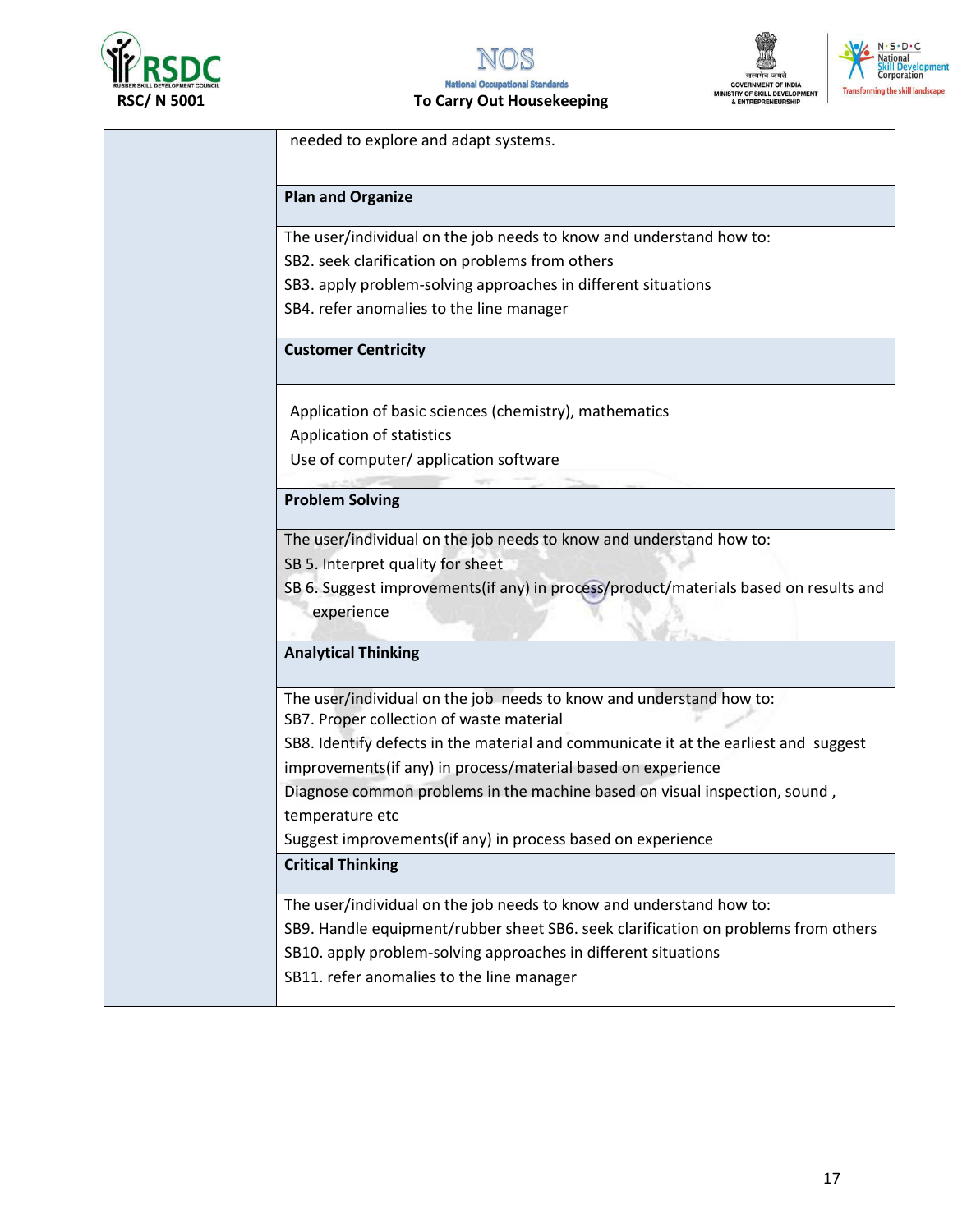





## **NOS Version Control**

| <b>NOS Code</b>            | <b>RSC / N 5001</b>         |                         |          |
|----------------------------|-----------------------------|-------------------------|----------|
| <b>Credits(NSQF)</b>       | 5                           | <b>Version number</b>   | 1.0      |
| Industry                   | <b>Rubber Manufacturing</b> | <b>Drafted on</b>       | 20/03/13 |
| <b>Industry Sub-sector</b> | <b>Tyre and Non-tyre</b>    | Last reviewed on        | 29/12/15 |
| <b>Occupation</b>          | <b>Lab Chemist</b>          | <b>Next review date</b> | 29/12/17 |



**Back to QP**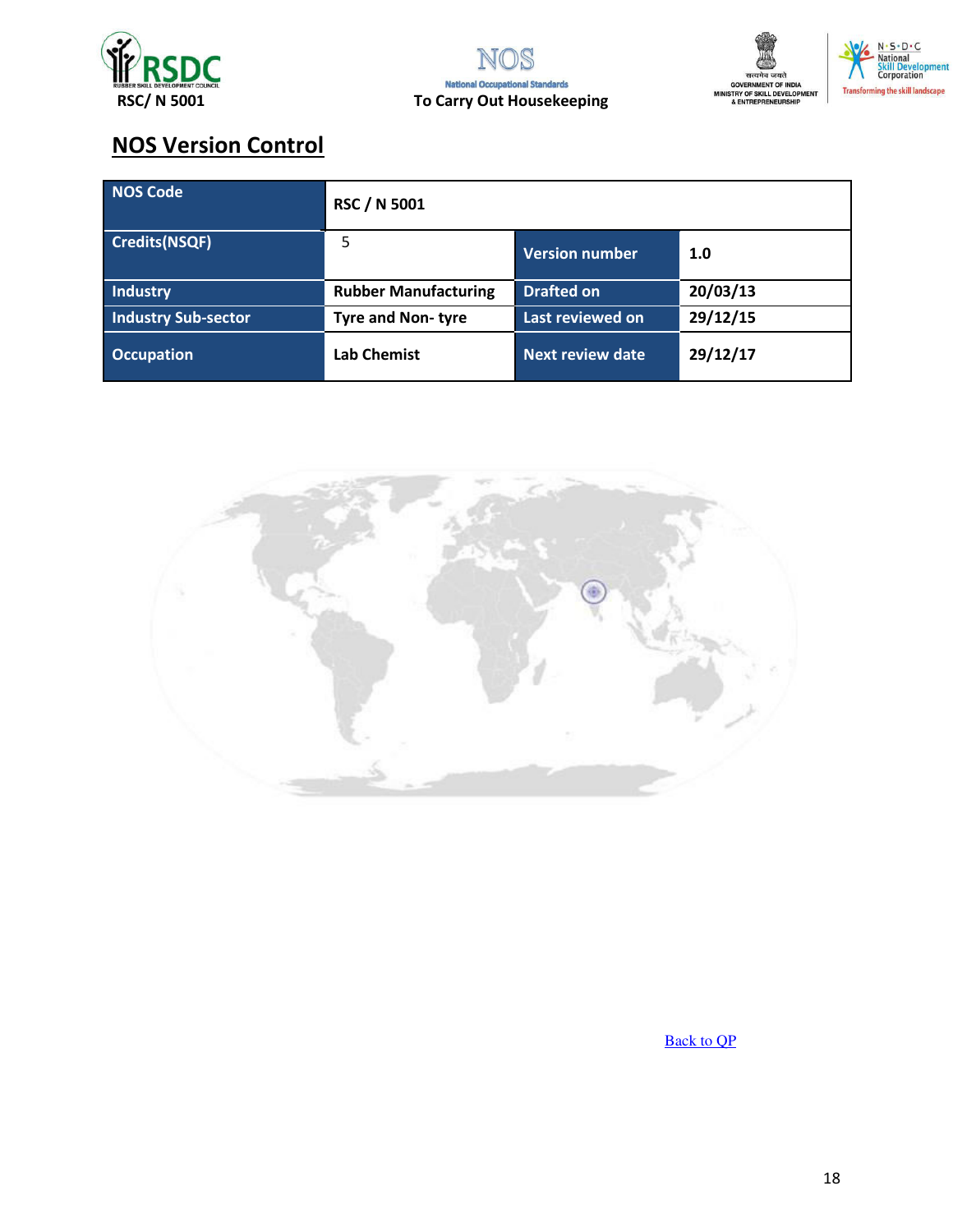







To Carry Out Reporting And Documentation

# **National Occupational Standard**



## **Overview**

This unit is about reporting and documentation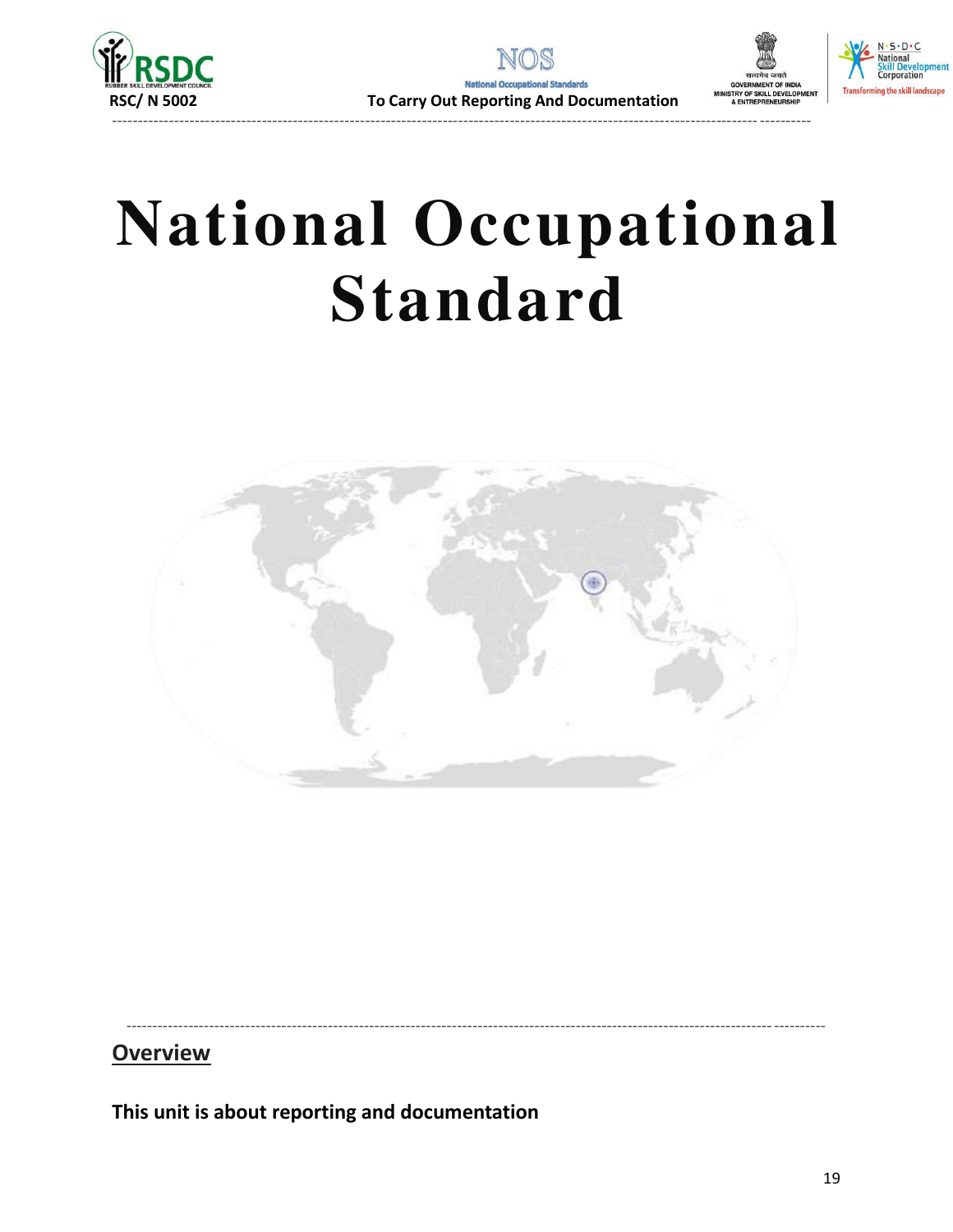



**National Occupational Standards** 



N · S · D · C<br>• National<br>Skill Development<br>Corporation **Transforming the skill landscape** 

National Occupational Standard

| <b>RSC/N 5002</b>                            | To Carry Out Reporting And Documentation                                                                                                                                                                                                                                                                                                                                                                                                                                                                                                                                                              |  |  |
|----------------------------------------------|-------------------------------------------------------------------------------------------------------------------------------------------------------------------------------------------------------------------------------------------------------------------------------------------------------------------------------------------------------------------------------------------------------------------------------------------------------------------------------------------------------------------------------------------------------------------------------------------------------|--|--|
| <b>Unit Code</b>                             | <b>RSC / N 5002</b>                                                                                                                                                                                                                                                                                                                                                                                                                                                                                                                                                                                   |  |  |
| <b>Unit Title</b>                            |                                                                                                                                                                                                                                                                                                                                                                                                                                                                                                                                                                                                       |  |  |
| (Task)                                       | To carry out reporting and documentation                                                                                                                                                                                                                                                                                                                                                                                                                                                                                                                                                              |  |  |
| <b>Description</b>                           | This unit is about carrying out reporting and documentation                                                                                                                                                                                                                                                                                                                                                                                                                                                                                                                                           |  |  |
| <b>Scope</b>                                 | This unit/task covers the following:                                                                                                                                                                                                                                                                                                                                                                                                                                                                                                                                                                  |  |  |
|                                              | Reporting of data/problem/incidents etc                                                                                                                                                                                                                                                                                                                                                                                                                                                                                                                                                               |  |  |
|                                              | Documentation                                                                                                                                                                                                                                                                                                                                                                                                                                                                                                                                                                                         |  |  |
|                                              | <b>Information Security</b>                                                                                                                                                                                                                                                                                                                                                                                                                                                                                                                                                                           |  |  |
| Performance Criteria (PC) w.r.t. the Scope   |                                                                                                                                                                                                                                                                                                                                                                                                                                                                                                                                                                                                       |  |  |
| <b>Element</b>                               | <b>Performance Criteria</b>                                                                                                                                                                                                                                                                                                                                                                                                                                                                                                                                                                           |  |  |
| <b>Reporting</b>                             | To be competent, the user/individual on the job must be able to:<br>PC1. Report data/problems/incidents as applicable in a timely manner<br>PC2. Report to the appropriate authority as laid down by the company<br>PC3. Follow reporting procedures as prescribed by the company                                                                                                                                                                                                                                                                                                                     |  |  |
| <b>Recording and</b><br><b>Documentation</b> | PC4. Identify documentation to be completed relating to one's role<br>PC5. Record details accurately an appropriate format<br>PC6. Complete all documentation within stipulated time according to company<br>procedure<br>PC7. Ensure that the final document meets with the requirements of the persons<br>who requested it or make any amendments accordingly<br>PC8. Make sure documents are available to all appropriate authorities to inspect                                                                                                                                                   |  |  |
| <b>Information Security</b>                  | PC9. Respond to requests for information in an appropriate manner whilst following<br>organizational procedures<br>PC10. Inform the appropriate authority of requests for information received                                                                                                                                                                                                                                                                                                                                                                                                        |  |  |
| Knowledge and Understanding (K)              |                                                                                                                                                                                                                                                                                                                                                                                                                                                                                                                                                                                                       |  |  |
| <b>Technical</b><br>В.<br>Knowledge          | The user/individual on the job needs to know and understand:<br>KA1. Different methods of recording information<br>KA2. Various documents that need to be maintained<br>KA3. Company procedure for filling/maintaining up the documents<br>KA4. Procedures for reporting to the appropriate authority<br>KA5. Procedures for recording damage, breakages etc<br>KA6. Reporting incidents where standard operating procedures are not followed<br>KA7. The importance of complete and accurate documentation<br>KA8. How to maintain complete documentation accurately and within agreed<br>timescales |  |  |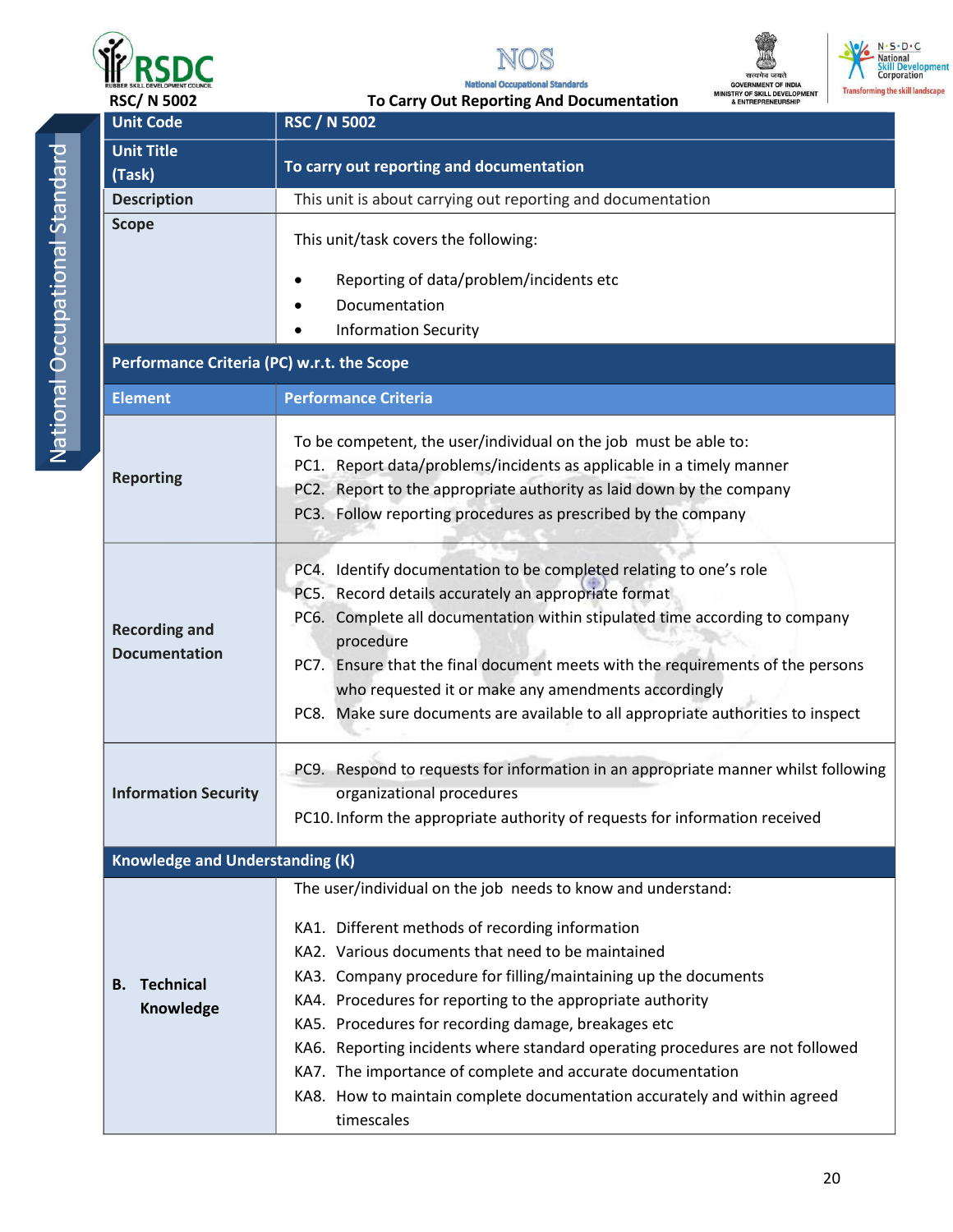







**National Occupational Standards** 

| <b>RSC/N 5002</b>     | To Carry Out Reporting And Documentation<br>י וטבונות שומונות וט<br><b>&amp; ENTREPRENEURSHIP</b> |
|-----------------------|---------------------------------------------------------------------------------------------------|
|                       | KA9. The importance of ensuring that the documents are correct                                    |
|                       | KA10. The actions to be taken if the documents are not correct                                    |
|                       | KA11. The importance of maintaining the security and confidentiality of recorded                  |
|                       | information                                                                                       |
|                       | KA12. Procedures to maintain confidentiality of information                                       |
|                       | KA13. The appropriate method for responding to requests for information                           |
|                       | KA14. The reporting procedures to followed before disclosing information to any                   |
|                       | outside party                                                                                     |
|                       |                                                                                                   |
| Skills (S)            |                                                                                                   |
|                       | <b>Writing Skills</b>                                                                             |
|                       | The user/individual on the job needs to know and understand how to:                               |
|                       | SA1. Construct simple sentences and express ideas clearly through written                         |
|                       | communication                                                                                     |
|                       | SA2. Fill up appropriate technical forms, process charts, activity logs in required               |
|                       | format of the company                                                                             |
|                       | SA3. Write simple letters, mails, etc                                                             |
|                       | SA4. Perform functional mathematical operations, including apply basic                            |
| A. Core Skills/       | mathematical principles, such as numbers and space, and techniques such as                        |
| <b>Generic Skills</b> | estimation and approximation, for practical purposes                                              |
|                       | <b>Reading Skills</b>                                                                             |
|                       | The user/individual on the job needs to know and understand how to:                               |
|                       | SA5. Read and understand manuals, health and safety instructions, memos, reports,                 |
|                       | job cards etc                                                                                     |
|                       | SA6. Read images, graphs, diagrams                                                                |
|                       | SA7. Understand the various coding systems as per company norms                                   |
|                       | <b>Oral Communication (Listening and Speaking skills)</b>                                         |
|                       |                                                                                                   |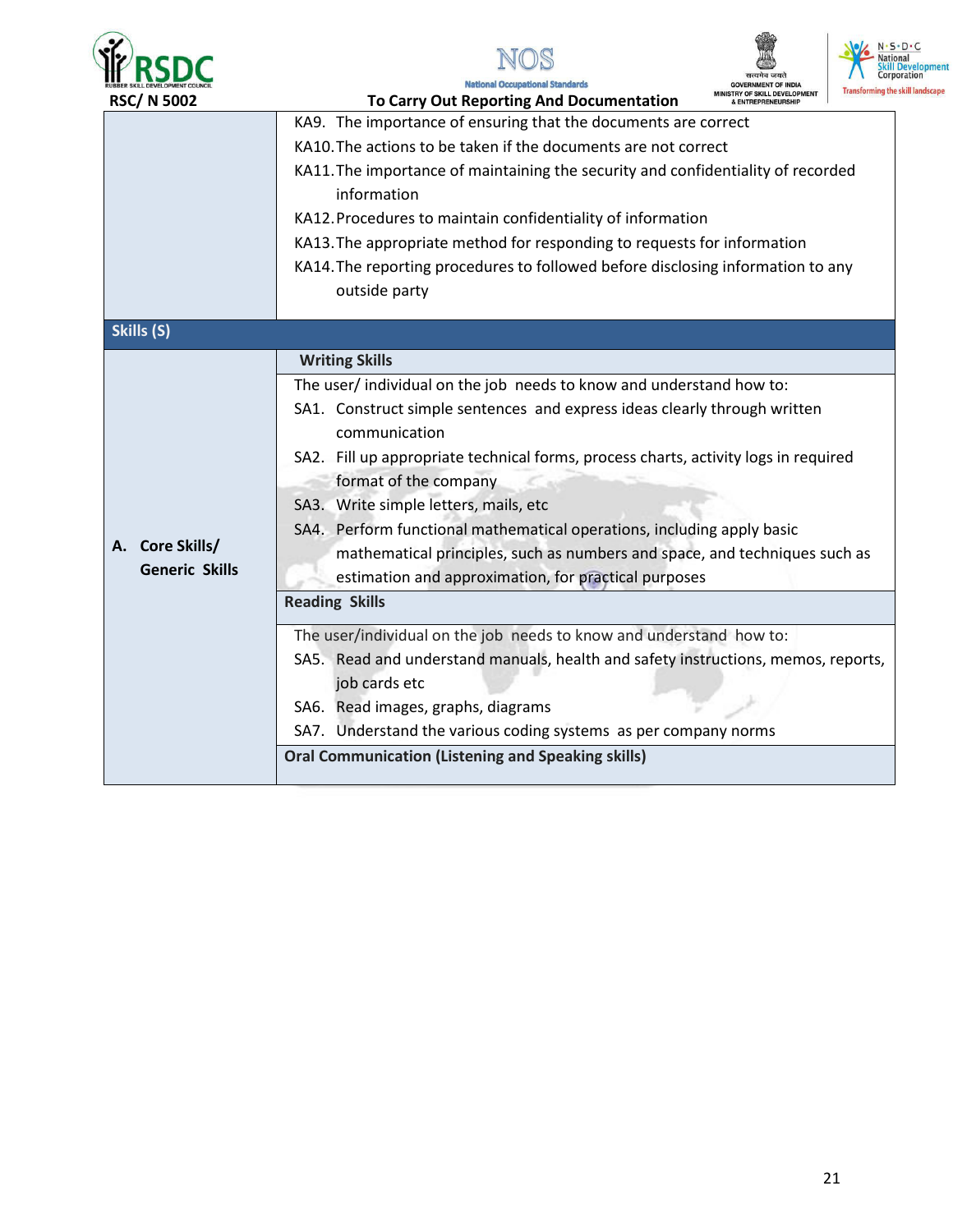| <b>RUBBER SKILL DEVELOPMENT COUNCIL</b> |
|-----------------------------------------|
| <b>RSC/N 5002</b>                       |



ards





| <b>RSC/N 5002</b>            | <b>Transforming the</b><br>MINISTRY OF SKILL DEVELOPMENT<br>To Carry Out Reporting And Documentation |
|------------------------------|------------------------------------------------------------------------------------------------------|
|                              | The user/individual on the job needs to know and understand how to:                                  |
|                              | SA8. Express statements, opinions or information clearly so that others can hear                     |
|                              | and understand                                                                                       |
|                              | SA9. Respond appropriately to any queries                                                            |
|                              | SA10. Communicate with supervisor                                                                    |
|                              | SA11. Communicate with upstream and downstream teams                                                 |
|                              | SA12. Work in a team and other behavioral skills required to support the small group                 |
|                              | activities (Quality Circle, Cross Functional Team, Suggestion Scheme)                                |
|                              | Integrity                                                                                            |
|                              | The user/individual on the job needs to know and understand how to:                                  |
|                              | SA13. Practice honesty with respect to company property and time                                     |
|                              | SA14. Communicate with people in a form and manner and using language that is                        |
|                              | open and respectful                                                                                  |
|                              | SA15. Resolve any difficulties in relationships with colleagues, or get help from an                 |
|                              | appropriate person, in a way that preserves goodwill and trust                                       |
|                              | <b>Motivation</b>                                                                                    |
|                              | The user/individual on the job needs to know and understand how to:                                  |
|                              | SA16. Take responsibility for completing one's own work assignment                                   |
|                              | SA17. Take initiative to enhance/learn skills in ones's area of work                                 |
|                              | SA18. The capacity to learn from experience in a range of settings and scenarios and                 |
|                              | the capacity to reflect on and analyse one's learning.                                               |
|                              | SA19. Is open to new ways of doing things                                                            |
|                              | SA20. The capacity to envisage and articulate personal goals; to develop strategies                  |
|                              | and take action to achieve them.                                                                     |
|                              | <b>Reliability</b>                                                                                   |
|                              | The user/individual on the job needs to know and understand how to:                                  |
|                              | SA21. Avoid absenteeism                                                                              |
|                              | SA22. Act objectively, rather than impulsively or emotionally when faced with                        |
|                              | difficult/stressful or emotional situations                                                          |
|                              | SA23. Work in disciplined factory environment                                                        |
|                              | SA24. Be punctual                                                                                    |
|                              |                                                                                                      |
|                              | <b>Decision Making</b>                                                                               |
|                              |                                                                                                      |
| <b>B.Professional Skills</b> | The user/individual on the job needs to know and understand how to:                                  |
|                              | Handle internal mixer, accessories                                                                   |
|                              |                                                                                                      |
|                              | Handle rubber compound<br>Handle chemicals                                                           |
|                              | Handling of various types of material handling equipment like forklifts, trolleys                    |
|                              | The capacity to apply technology, combining the physical and sensory skills needed to                |
|                              |                                                                                                      |
|                              | operate equipment with the understanding of scientific and technological principles                  |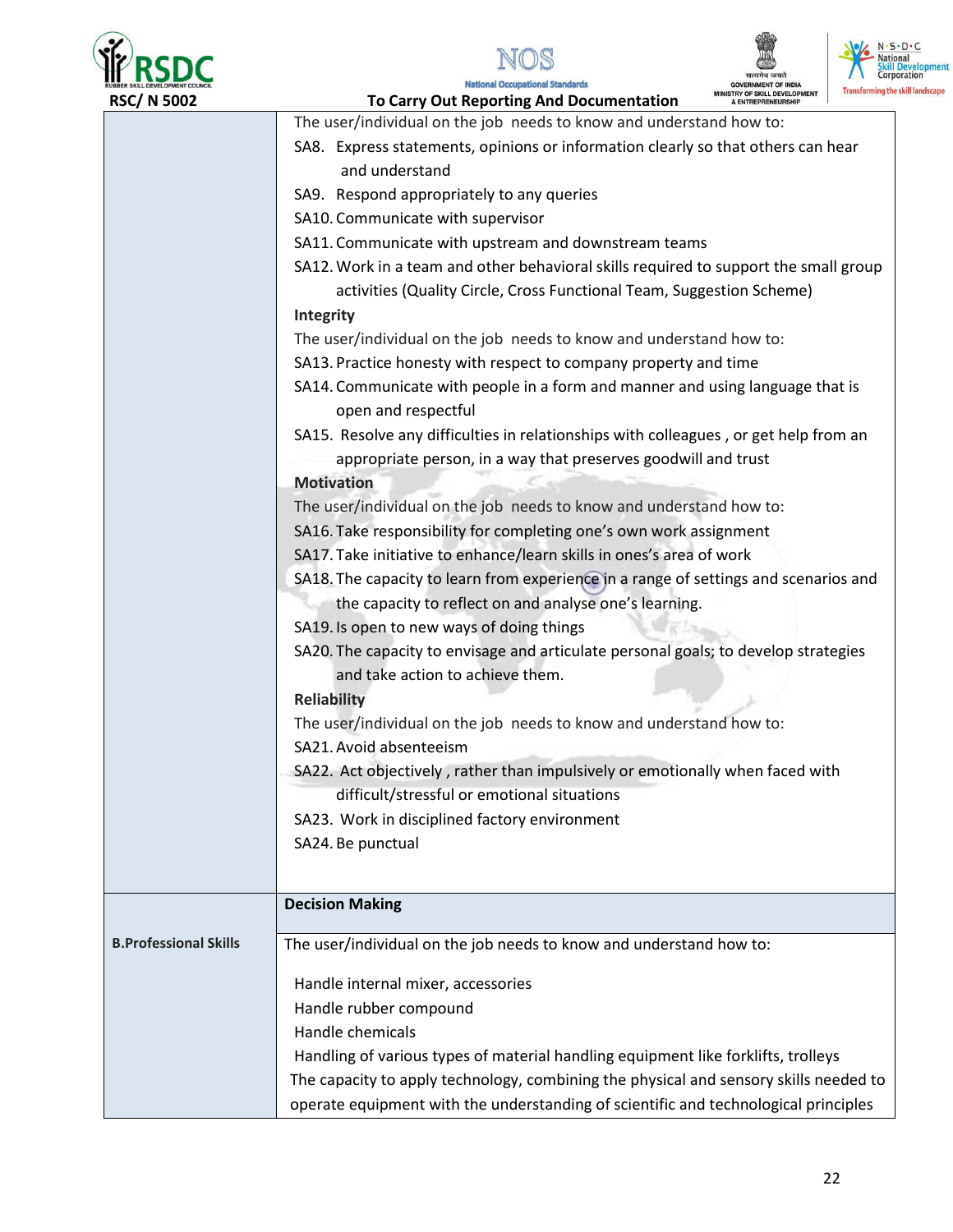







To Carry Out Reporting And Documentation

needed to explore and adapt systems.

#### **Plan and Organize**

The user/individual on the job needs to know and understand how to:

SB2. seek clarification on problems from others

SB3. apply problem-solving approaches in different situations

SB4. refer anomalies to the line manager

### **Customer Centricity**

Application of basic sciences (chemistry), mathematics Application of statistics

Use of computer/ application software

### **Problem Solving**

The user/individual on the job needs to know and understand how to:

SB 5. Interpret quality for sheet

SB 6. Suggest improvements(if any) in process/product/materials based on results and experience

### **Analytical Thinking**

The user/individual on the job needs to know and understand how to:

SB7. Proper collection of waste material

SB8. Identify defects in the material and communicate it at the earliest and suggest improvements(if any) in process/material based on experience

Diagnose common problems in the machine based on visual inspection, sound,

temperature etc

Suggest improvements(if any) in process based on experience

**Critical Thinking** 

The user/individual on the job needs to know and understand how to:

SB9. Handle equipment/rubber sheet SB6. seek clarification on problems from others

SB10. apply problem-solving approaches in different situations

SB11. refer anomalies to the line manager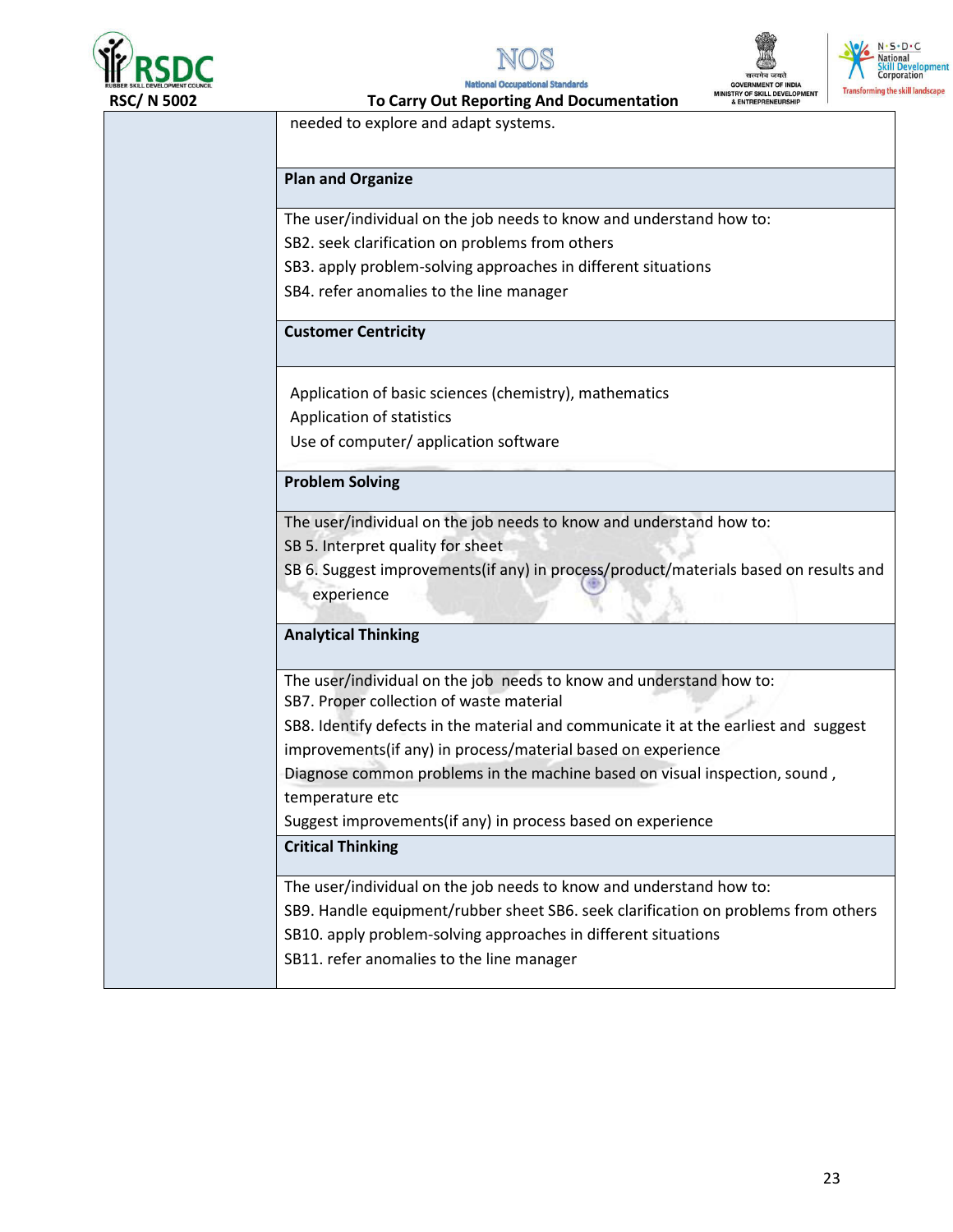







To Carry Out Reporting And Documentation

## **NOS Version Control**

| <b>NOS Code</b>            | <b>RSC / N 5002</b>         |                         |          |
|----------------------------|-----------------------------|-------------------------|----------|
| Credits(NSQF)              |                             | Version number          | 1.0      |
| <b>Industry</b>            | <b>Rubber Manufacturing</b> | <b>Drafted on</b>       | 20/03/13 |
| <b>Industry Sub-sector</b> | <b>Tyre and Non-tyre</b>    | Last reviewed on        | 29/12/15 |
| <b>Occupation</b>          | <b>Lab Chemist</b>          | <b>Next review date</b> | 29/12/17 |



**Back to QP**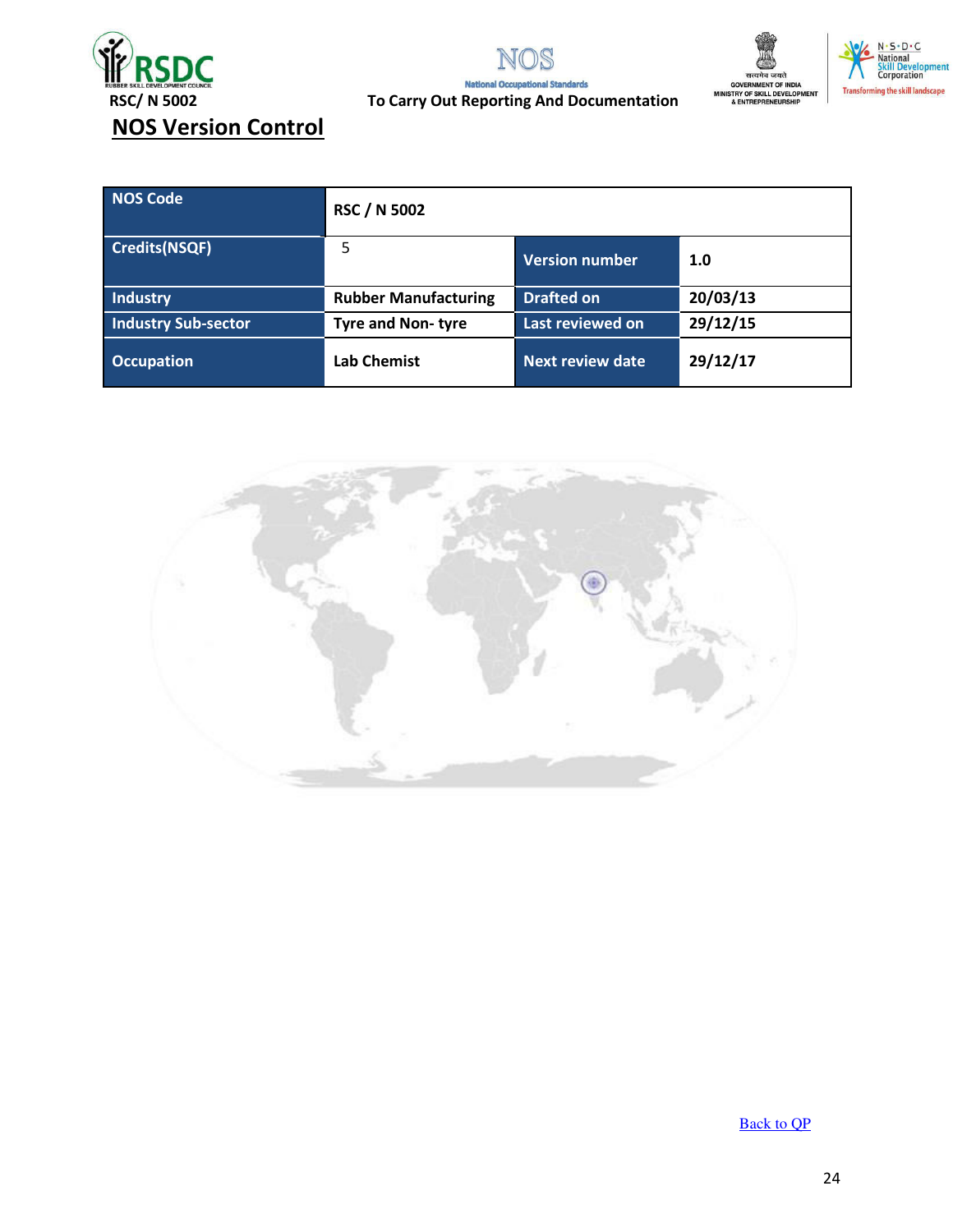







**National Occupational Standard** 



## **Overview**

This unit is about carrying out quality checks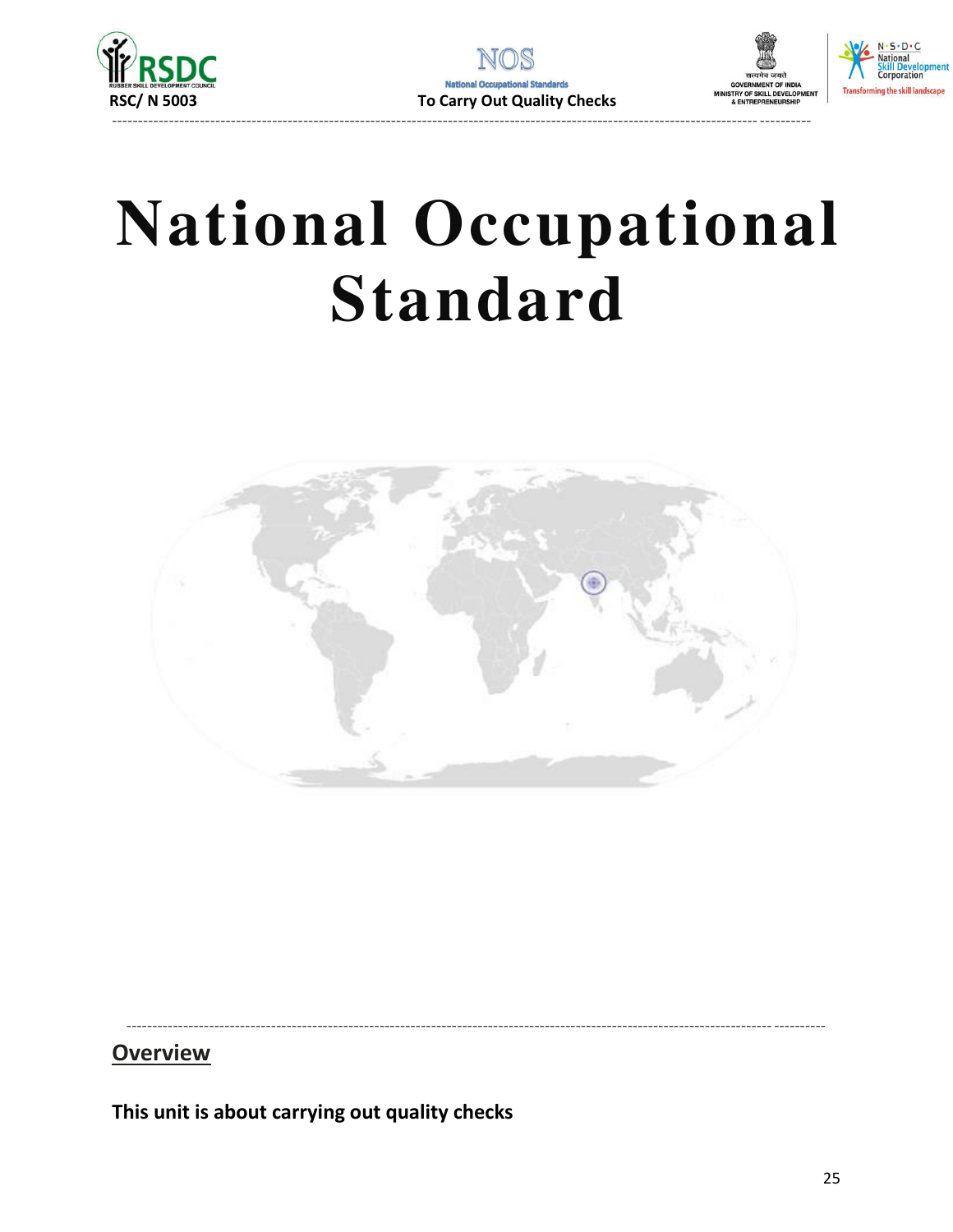



## To Carry Out Quality Checks



 $\begin{tabular}{ c c} N-S-D+C\\ National \\ Skill Development Corporation \\ \end{tabular}$ **Transforming the skill landscape** 

| ï |
|---|
|   |
|   |
|   |
|   |
|   |
|   |
|   |
|   |
|   |
|   |
|   |
|   |
|   |
|   |
|   |
| I |
|   |
|   |
|   |
|   |
|   |
|   |
|   |
|   |
| I |
|   |
| I |
|   |
|   |
|   |
| ı |
| í |
|   |
|   |
| Ï |
|   |
|   |
|   |
| I |
|   |
|   |
|   |
|   |
|   |
|   |
|   |
|   |
|   |
|   |
|   |
|   |
|   |

| <b>Unit Code</b>                           | <b>RSC / N 5003</b>                                                                                                                                                                                                                                                                                                                                                                                                                                                                    |  |  |  |
|--------------------------------------------|----------------------------------------------------------------------------------------------------------------------------------------------------------------------------------------------------------------------------------------------------------------------------------------------------------------------------------------------------------------------------------------------------------------------------------------------------------------------------------------|--|--|--|
| <b>Unit Title</b>                          | To carry out quality checks                                                                                                                                                                                                                                                                                                                                                                                                                                                            |  |  |  |
| (Task)                                     |                                                                                                                                                                                                                                                                                                                                                                                                                                                                                        |  |  |  |
| <b>Description</b>                         | This unit is about carrying out quality control activities                                                                                                                                                                                                                                                                                                                                                                                                                             |  |  |  |
| <b>Scope</b>                               | This unit/task covers the following:<br>Carrying out quality checks to identify problems<br>Take corrective actions<br>Reporting the results                                                                                                                                                                                                                                                                                                                                           |  |  |  |
| Performance Criteria (PC) w.r.t. the Scope |                                                                                                                                                                                                                                                                                                                                                                                                                                                                                        |  |  |  |
| <b>Element</b>                             | <b>Performance Criteria</b>                                                                                                                                                                                                                                                                                                                                                                                                                                                            |  |  |  |
| Inspection                                 | To be competent, the user/individual on the job must be able to:<br>PC1. Ensure that total range of checks are regularly and consistently performed<br>PC2. Use appropriate measuring instruments, equipment, tools, accessories etc, as<br>required                                                                                                                                                                                                                                   |  |  |  |
| <b>Analysis</b>                            | PC3. Identify non-conformities to quality assurance standards<br>PC4. Identify potential causes of non-conformities to quality assurance standards<br>PC5. Identify impact on final product due to non-conformance to company<br>standards<br>PC6. Evaluating the need for action to ensure that problems do not recur<br>PC7. Suggest corrective action to address problem<br>PC8. Review effectiveness of corrective action                                                          |  |  |  |
| <b>Reporting</b>                           | PC9. Interpret the results of the quality check correctly<br>PC10. Take up results of the findings with QC in charge/appropriate authority.<br>PC11. Take up the results of the findings within stipulated time<br>PC12. Record of results of action taken<br>PC13. Record adjustments not covered by established procedures for future<br>reference<br>PC14. Review effectiveness of action taken<br>PC15. Follow reporting procedures where the cause of defect cannot be identified |  |  |  |
| <b>Knowledge and Understanding (K)</b>     |                                                                                                                                                                                                                                                                                                                                                                                                                                                                                        |  |  |  |
| <b>Technical</b><br>А.<br>Knowledge        | The user/individual on the job needs to know and understand:<br>KB1. The importance of quality control procedures<br>KB2. Relevance and importance of activities and how they contribute to the<br>achievement of the quality objectives,                                                                                                                                                                                                                                              |  |  |  |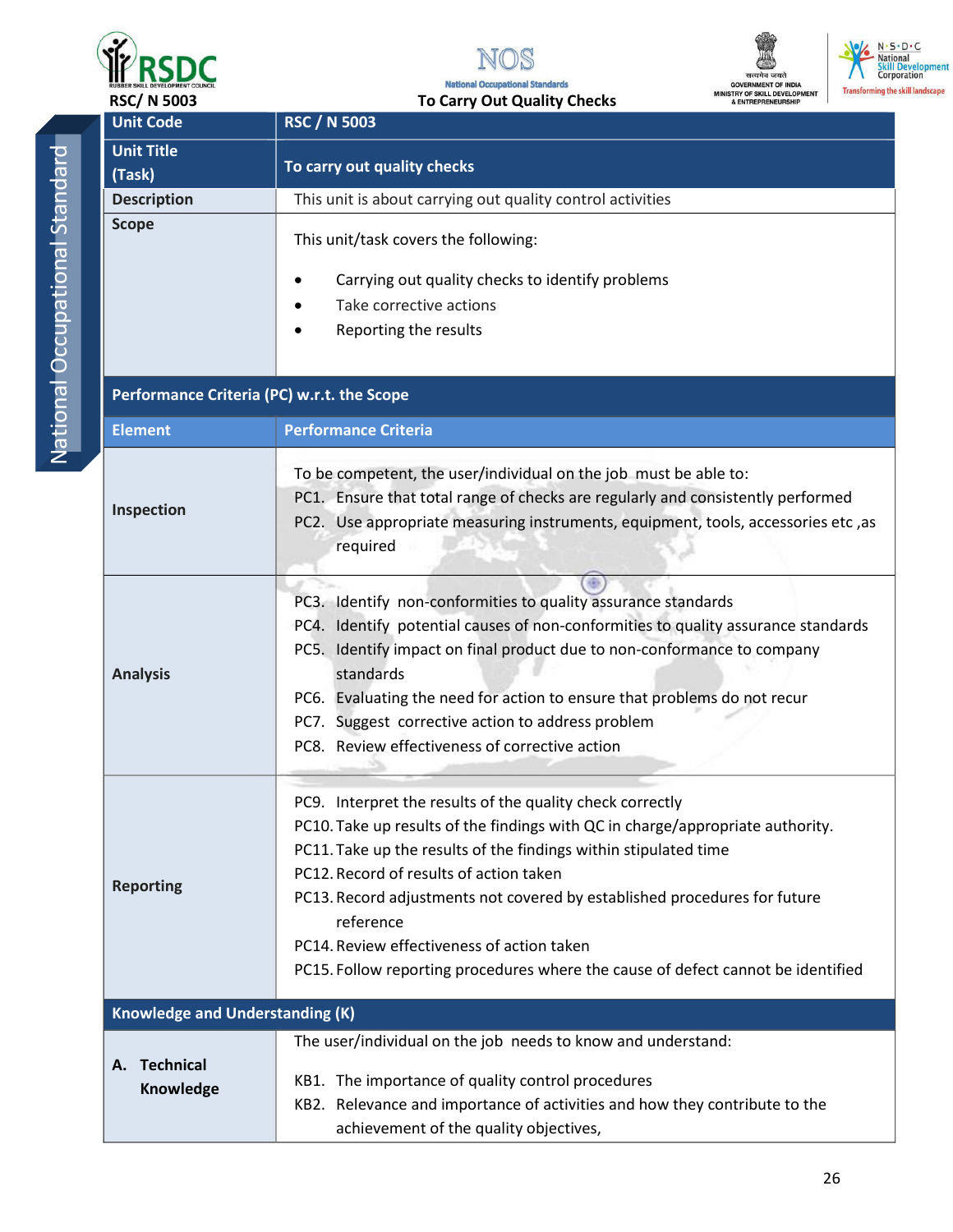



National Occupational Standards<br>Carry Out Ouality Chock



| <b>RSC/ N 5003</b>    | To Carry Out Quality Checks<br><b>&amp; ENTREPRENEURSHIP</b>                       |
|-----------------------|------------------------------------------------------------------------------------|
|                       | KB3. Proper procedure for selecting the material/product and performing quality    |
|                       | checks without affecting the material                                              |
|                       | KB4. Availability of work instructions, as necessary,                              |
|                       | KB5. Characteristics of the product/material                                       |
|                       | KB6. Use of suitable equipment                                                     |
|                       | KB7. Availability and use of monitoring and measuring devices,                     |
|                       | KB8. Requirements of records                                                       |
|                       | KB9. Importance of maintaining accurate up-to-date records                         |
|                       | KB10. The need to report within the stipulated time                                |
|                       | KB11. Implications of inaccurate measuring and testing instruments and equipment   |
|                       | KB12. The cost of non-conformance to quality standards                             |
|                       | KB13. Implications (impact on internal/external customers) of defective products,  |
|                       | materials or components                                                            |
|                       |                                                                                    |
| Skills (S)            |                                                                                    |
|                       | <b>Writing Skills</b>                                                              |
|                       | The user/ individual on the job needs to know and understand how to:               |
|                       | SA1. Express ideas clearly through written communication                           |
|                       | SA2. Fill up quality inspection reports clearly, concisely and accurately as per   |
|                       | company procedures                                                                 |
|                       | SA3. Write simple letters, mails, etc                                              |
|                       |                                                                                    |
|                       |                                                                                    |
|                       | <b>Reading Skills</b>                                                              |
|                       | The user/individual on the job needs to know and understand how to:                |
|                       | SA4. Read and understand manuals, health and safety instructions, memos, reports   |
| A. Core Skills/       | etc                                                                                |
| <b>Generic Skills</b> | SA5. Read images, graphs, diagrams and interpret them                              |
|                       | SA6. Ability to read from different material sources - books, screens in machines, |
|                       | web, etc                                                                           |
|                       | SA7. Understand the various color codes, as per company nomenclature               |
|                       | <b>Oral Communication (Listening and Speaking skills)</b>                          |
|                       | The user/individual on the job needs to know and understand how to:                |
|                       | SA8. Express statements, opinions or information clearly so that others can hear   |
|                       | and understand                                                                     |
|                       | SA9. Participate in and understand the main points of simple discussions           |
|                       | SA10. Respond appropriately to any queries                                         |
|                       | SA11. Communicate with supervisor                                                  |
|                       |                                                                                    |
|                       | <b>Decision Making</b>                                                             |
|                       |                                                                                    |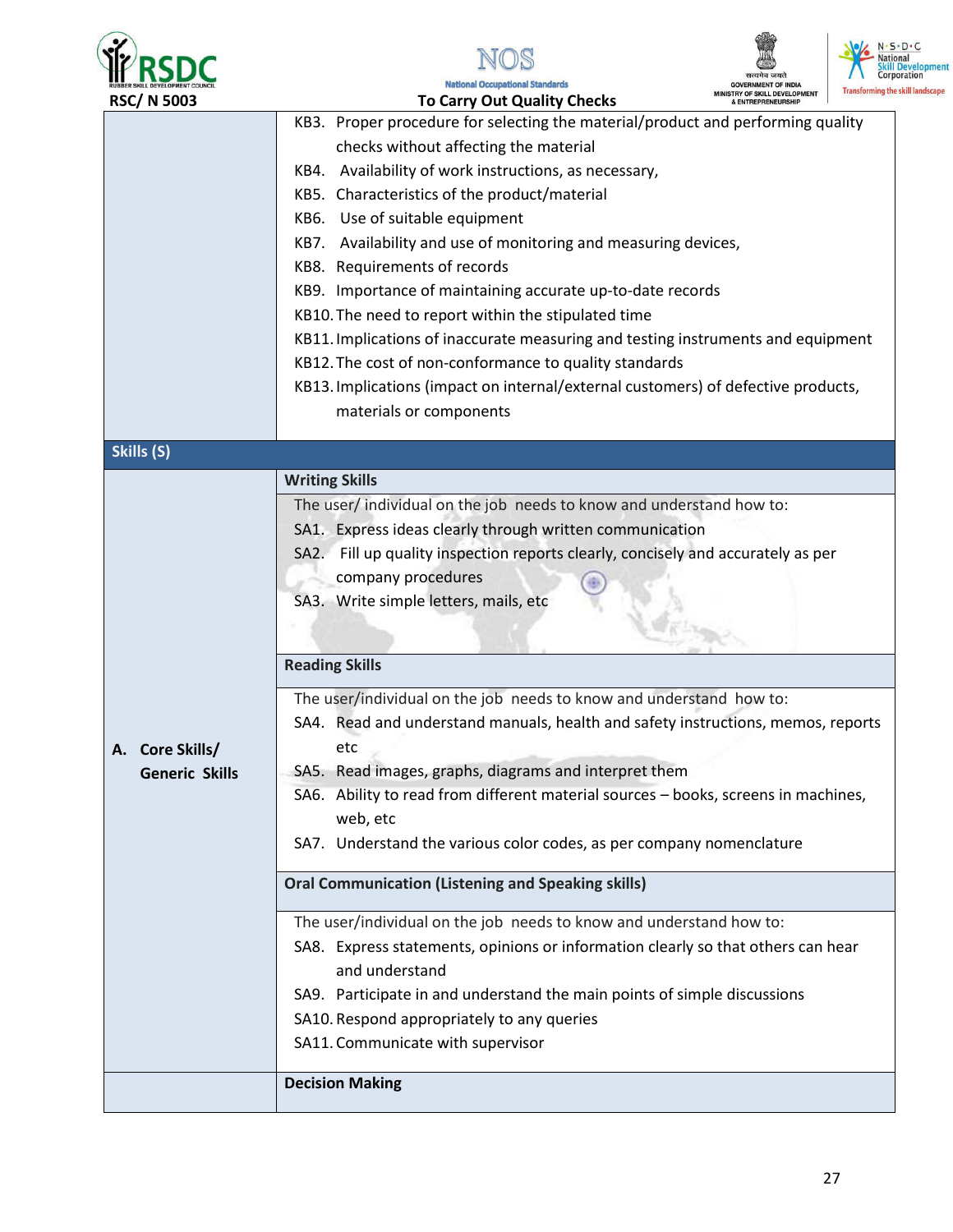



National Occupational Standards  $\overline{\phantom{a}}$ 



| RSC/ N 5003                  | <b>To Carry Out Quality Checks</b>                                                    | STRY OF SKILL DEVELOPMENT<br><b>ENTREPRENEURSHIP</b> | <b>Transforming the skil</b> |
|------------------------------|---------------------------------------------------------------------------------------|------------------------------------------------------|------------------------------|
| <b>B.Professional Skills</b> | The user/individual on the job needs to know and understand how to:                   |                                                      |                              |
|                              | Handle internal mixer, accessories                                                    |                                                      |                              |
|                              | Handle rubber compound                                                                |                                                      |                              |
|                              | Handle chemicals                                                                      |                                                      |                              |
|                              | Handling of various types of material handling equipment like forklifts, trolleys     |                                                      |                              |
|                              | The capacity to apply technology, combining the physical and sensory skills needed to |                                                      |                              |
|                              | operate equipment with the understanding of scientific and technological principles   |                                                      |                              |
|                              | needed to explore and adapt systems.                                                  |                                                      |                              |
|                              |                                                                                       |                                                      |                              |
|                              | <b>Plan and Organize</b>                                                              |                                                      |                              |
|                              | The user/individual on the job needs to know and understand how to:                   |                                                      |                              |
|                              | SB2. seek clarification on problems from others                                       |                                                      |                              |
|                              | SB3. apply problem-solving approaches in different situations                         |                                                      |                              |
|                              | SB4. refer anomalies to the line manager                                              |                                                      |                              |
|                              | <b>Customer Centricity</b>                                                            |                                                      |                              |
|                              |                                                                                       |                                                      |                              |
|                              | Application of basic sciences (chemistry), mathematics                                |                                                      |                              |
|                              | Application of statistics                                                             |                                                      |                              |
|                              | Use of computer/ application software                                                 |                                                      |                              |
|                              | <b>Problem Solving</b>                                                                |                                                      |                              |
|                              | The user/individual on the job needs to know and understand how to:                   |                                                      |                              |
|                              | SB 5. Interpret quality for sheet                                                     |                                                      |                              |
|                              | SB 6. Suggest improvements(if any) in process/product/materials based on results and  |                                                      |                              |
|                              | experience                                                                            |                                                      |                              |
|                              | <b>Analytical Thinking</b>                                                            |                                                      |                              |
|                              | The user/individual on the job needs to know and understand how to:                   |                                                      |                              |
|                              | SB7. Proper collection of waste material                                              |                                                      |                              |
|                              | SB8. Identify defects in the material and communicate it at the earliest and suggest  |                                                      |                              |
|                              | improvements(if any) in process/material based on experience                          |                                                      |                              |
|                              | Diagnose common problems in the machine based on visual inspection, sound,            |                                                      |                              |
|                              | temperature etc                                                                       |                                                      |                              |
|                              | Suggest improvements(if any) in process based on experience                           |                                                      |                              |
|                              | <b>Critical Thinking</b>                                                              |                                                      |                              |
|                              | The user/individual on the job needs to know and understand how to:                   |                                                      |                              |
|                              | SB9. Handle equipment/rubber sheet SB6. seek clarification on problems from others    |                                                      |                              |
|                              | SB10. apply problem-solving approaches in different situations                        |                                                      |                              |
|                              | SB11. refer anomalies to the line manager                                             |                                                      |                              |
|                              |                                                                                       |                                                      |                              |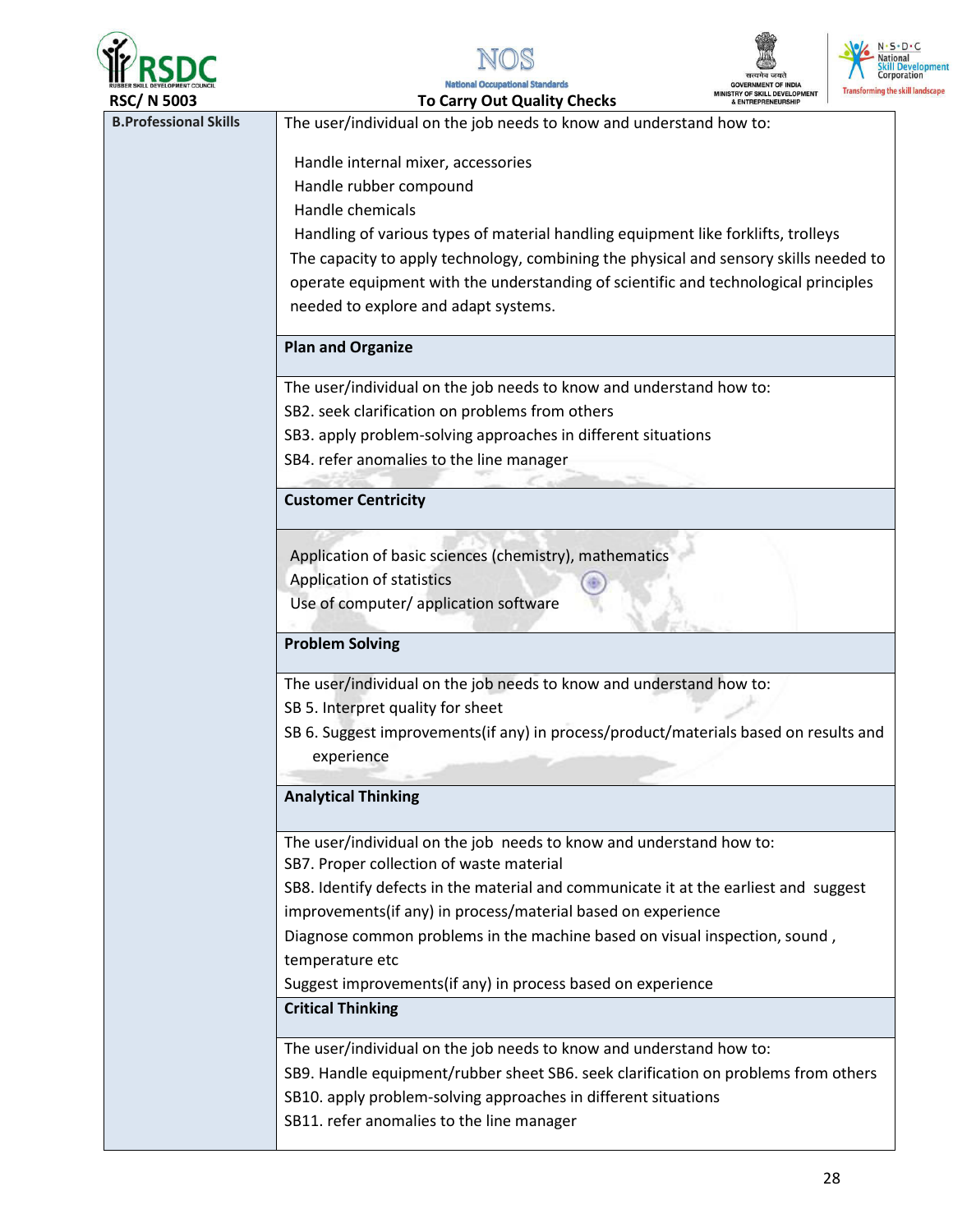





## **NOS Version Control**

| NOS Code                   | <b>RSC / N 5003</b>         |                         |          |  |  |
|----------------------------|-----------------------------|-------------------------|----------|--|--|
| Credits(NSQF)              | 5                           | <b>Version number</b>   | 1.0      |  |  |
| Industry                   | <b>Rubber Manufacturing</b> | <b>Drafted on</b>       | 20/03/13 |  |  |
| <b>Industry Sub-sector</b> | <b>Tyre and Non-tyre</b>    | Last reviewed on        | 29/12/15 |  |  |
| <b>Occupation</b>          | <b>Lab Chemist</b>          | <b>Next review date</b> | 29/12/17 |  |  |



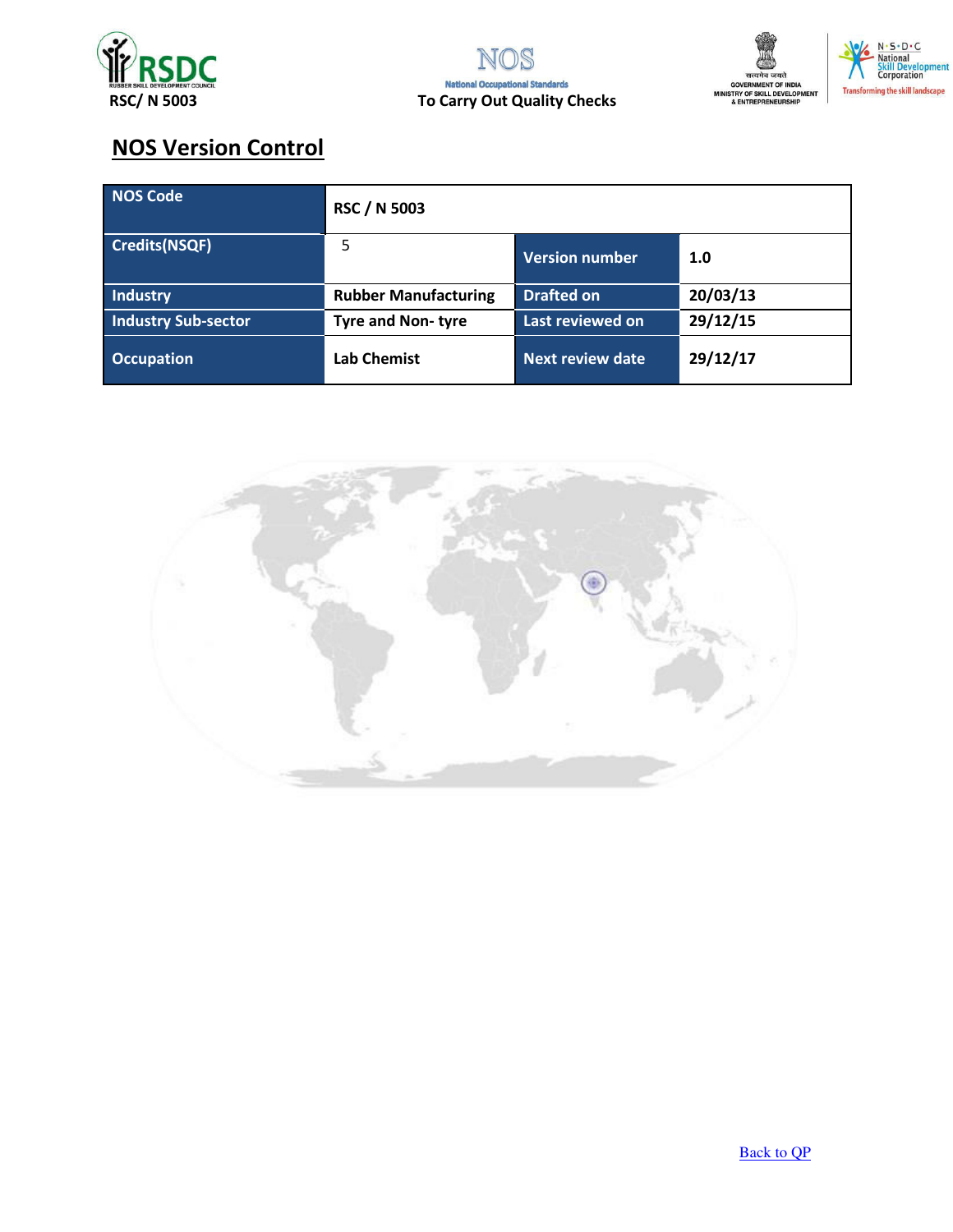





To Carry Out Problem Identification And Escalation

# **National Occupational Standard**



## **Overview**

This unit is about problem identification and escalation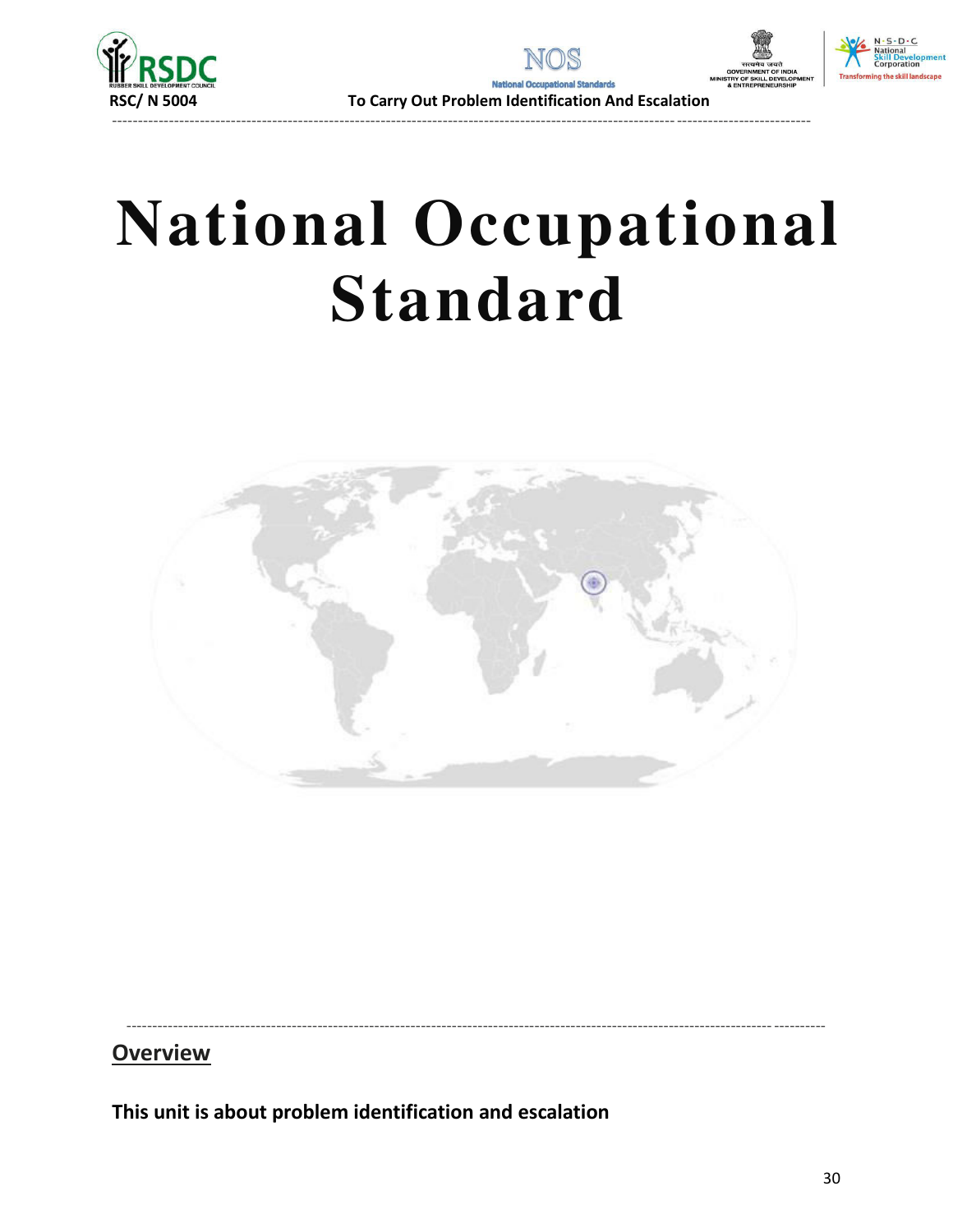







**National Occupational Standards** To Carry Out Problem Identification And Escalation

| <b>Unit Code</b>                           | <b>RSC / N 5004</b>                                                                                                                                                                                                                                                                                                                                                                                                                                                                                                                                                                                                                                                                                                                                                                                                     |
|--------------------------------------------|-------------------------------------------------------------------------------------------------------------------------------------------------------------------------------------------------------------------------------------------------------------------------------------------------------------------------------------------------------------------------------------------------------------------------------------------------------------------------------------------------------------------------------------------------------------------------------------------------------------------------------------------------------------------------------------------------------------------------------------------------------------------------------------------------------------------------|
| <b>Unit Title</b><br>(Task)                | To carry out problem identification and escalation                                                                                                                                                                                                                                                                                                                                                                                                                                                                                                                                                                                                                                                                                                                                                                      |
| <b>Description</b>                         | This unit is about problem identification and escalation                                                                                                                                                                                                                                                                                                                                                                                                                                                                                                                                                                                                                                                                                                                                                                |
| <b>Scope</b>                               | This unit/task covers the following:                                                                                                                                                                                                                                                                                                                                                                                                                                                                                                                                                                                                                                                                                                                                                                                    |
|                                            | Identify problems across:<br>$\bullet$                                                                                                                                                                                                                                                                                                                                                                                                                                                                                                                                                                                                                                                                                                                                                                                  |
|                                            | Raw materials                                                                                                                                                                                                                                                                                                                                                                                                                                                                                                                                                                                                                                                                                                                                                                                                           |
|                                            | Compounds                                                                                                                                                                                                                                                                                                                                                                                                                                                                                                                                                                                                                                                                                                                                                                                                               |
|                                            | Product                                                                                                                                                                                                                                                                                                                                                                                                                                                                                                                                                                                                                                                                                                                                                                                                                 |
|                                            | Equipment                                                                                                                                                                                                                                                                                                                                                                                                                                                                                                                                                                                                                                                                                                                                                                                                               |
|                                            | Others                                                                                                                                                                                                                                                                                                                                                                                                                                                                                                                                                                                                                                                                                                                                                                                                                  |
|                                            | Identify solutions to problems                                                                                                                                                                                                                                                                                                                                                                                                                                                                                                                                                                                                                                                                                                                                                                                          |
|                                            | • Take corrective action                                                                                                                                                                                                                                                                                                                                                                                                                                                                                                                                                                                                                                                                                                                                                                                                |
|                                            | • Escalation of unresolved identified problems                                                                                                                                                                                                                                                                                                                                                                                                                                                                                                                                                                                                                                                                                                                                                                          |
| Performance Criteria (PC) w.r.t. the Scope |                                                                                                                                                                                                                                                                                                                                                                                                                                                                                                                                                                                                                                                                                                                                                                                                                         |
| <b>Element</b>                             | <b>Performance Criteria</b>                                                                                                                                                                                                                                                                                                                                                                                                                                                                                                                                                                                                                                                                                                                                                                                             |
| Problem<br>Identification                  | To be competent, the user/individual on the job must be able to:<br>PC1. Identify defects/indicators of problems<br>PC2. Identify any wrong practices that may lead to problems<br>PC3. Identify practices that may impact the final product quality<br>PC4. Identify if the problem has occurred before<br>PC5. Identify other operations that might be impacted by the problem<br>PC6. Ensure that no delays are caused as a result of failure to escalate problems                                                                                                                                                                                                                                                                                                                                                   |
| <b>Necessary Action</b>                    | PC7. Take appropriate materials and sample, conduct tests and evaluate results to<br>establish reasons to confirm suspected reasons for non-conformance (where<br>required)<br>PC8. Consider possible reasons for identification of problems<br>PC9. Consider applicable corrections and formulate corrective action<br>PC10. Formulate action in a timely manner<br>PC11. Communicate problem/remedial action to appropriate parties<br>PC12. Take corrective action in a timely manner<br>PC13. Take corrective action for problems identified according to the company<br>procedures<br>PC14. Report/document problem and corrective action in an appropriate manner<br>PC15. Monitor corrective action<br>PC16. Evaluate implementation of corrective action taken to determine if the<br>problem has been resolved |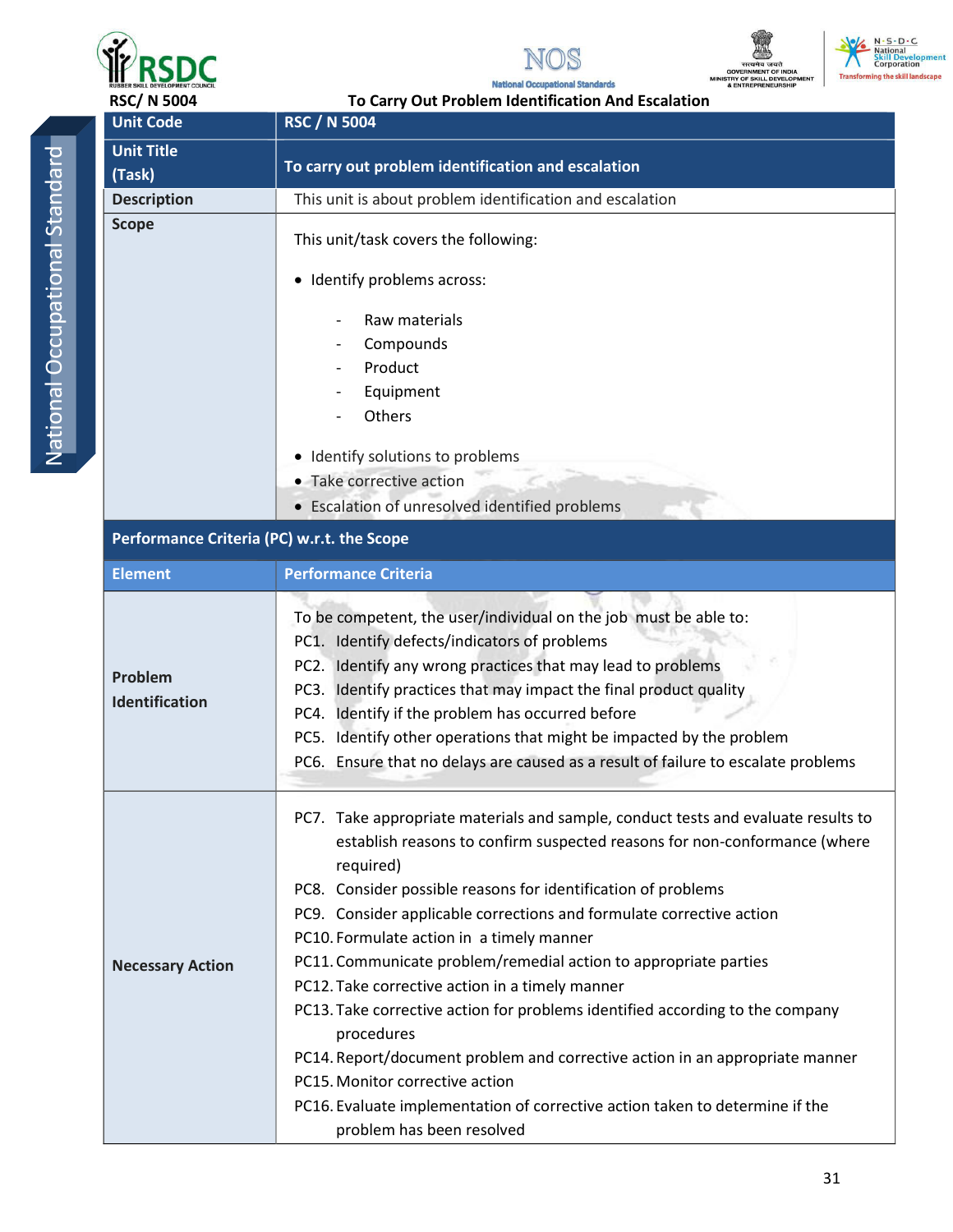







| <b>RSC/N 5004</b>                      | To Carry Out Problem Identification And Escalation                                     |
|----------------------------------------|----------------------------------------------------------------------------------------|
|                                        | PC17. Ensure that corrective action selected is viable and practical                   |
|                                        | PC18. Ensure that correct solution is identified to an identified problem              |
|                                        | PC19. Take corrective action for problems identified according to the company          |
|                                        | procedures                                                                             |
|                                        | PC20. Ensure that no delays are caused as a result of failure to take necessary action |
|                                        |                                                                                        |
|                                        | PC21. Escalate problem as per laid down escalation matrix                              |
| <b>Problem Escalation</b>              | PC22. Escalate the problem within stipulated time                                      |
|                                        | PC23. Escalate the problem in an appropriate manner                                    |
|                                        | PC24. Ensure that no delays are caused as a result of failure to escalate problems     |
| <b>Knowledge and Understanding (K)</b> |                                                                                        |
|                                        | The user/individual on the job needs to know and understand:                           |
|                                        | KB1. Indicators of problems                                                            |
|                                        | KB2. The working of the equipment and accessories( if applicable)                      |
|                                        | KB3. The impact of operations on the user and equipment( if applicable)                |
|                                        | KB4. The impact of operations on the final product (if applicable)                     |
|                                        | KB5. The effect of not rectifying the problems identified                              |
|                                        | KB6. The reason for the occurrence of previous problems                                |
|                                        | KB7. Measures and steps that have been taken to address the previous problems          |
| <b>B. Technical</b>                    | KB8. Possible solutions for various problems                                           |
| <b>Knowledge</b>                       | KB9. The correct method for carrying out corrective actions outlined for each          |
|                                        | problem                                                                                |
|                                        | KB10. The impact of not carrying out the corrective actions                            |
|                                        | KB11. The documentation procedure for recording such problems, as per company          |
|                                        | norms                                                                                  |
|                                        | KB12. The escalation matrix for reporting problems                                     |
|                                        | KB13. Escalation matrix for reporting unresolved problems                              |
|                                        | KB14. The time frame within which in which each problem needs to be escalated          |
|                                        | KB15. Manner in which each problem needs to be escalated                               |
|                                        |                                                                                        |
| Skills (S)                             |                                                                                        |
|                                        | <b>Writing Skills</b>                                                                  |
|                                        | The user/individual on the job needs to know and understand how to:                    |
|                                        | SA1. Construct simple sentences and express ideas clearly through written              |
| <b>Core Skills/</b><br>А.              | communication                                                                          |
|                                        | SA2. Fill up appropriate technical forms, process charts, activity logs in required    |
| <b>Generic Skills</b>                  | format of the company                                                                  |
|                                        | SA3. Write simple letters, mails, etc                                                  |
|                                        | SA4. Perform functional mathematical operations, including apply basic                 |
|                                        | mathematical principles, such as numbers and space, and techniques such as             |
|                                        | estimation and approximation, for practical purposes                                   |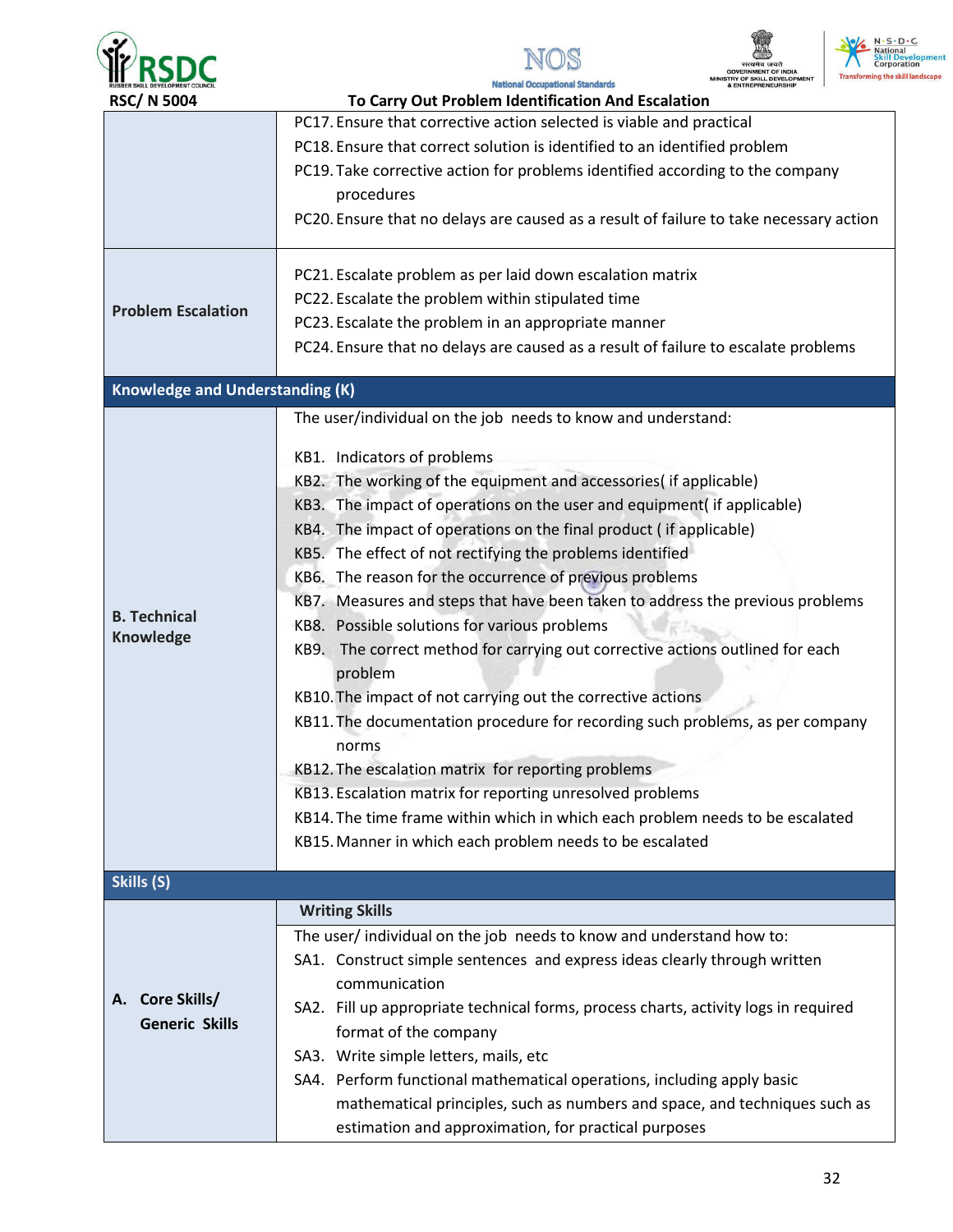



N · S · D · C<br>National<br>Skill Development<br>Corporation

Transforming the skill landscape



| <b>National Occupational Standards</b>                    |  |  |  |
|-----------------------------------------------------------|--|--|--|
| <b>To Carry Out Problem Identification And Escalation</b> |  |  |  |

| דטטכ וו וסטרו | TO Carry Out I TODICHI RECHENGATION AND ESCARGEON<br><b>Reading Skills</b>                                                                             |
|---------------|--------------------------------------------------------------------------------------------------------------------------------------------------------|
|               | The user/individual on the job needs to know and understand how to:                                                                                    |
|               | SA5. Read and understand manuals, health and safety instructions, memos, reports,                                                                      |
|               | job cards etc                                                                                                                                          |
|               | SA6. Read images, graphs, diagrams                                                                                                                     |
|               | SA7. Understand the various coding systems as per company norms                                                                                        |
|               | <b>Oral Communication (Listening and Speaking skills)</b>                                                                                              |
|               | The user/individual on the job needs to know and understand how to:                                                                                    |
|               | SA8. Express statements, opinions or information clearly so that others can hear                                                                       |
|               | and understand                                                                                                                                         |
|               | SA9. Respond appropriately to any queries                                                                                                              |
|               | SA10. Communicate with supervisor                                                                                                                      |
|               | SA11. Communicate with upstream and downstream teams                                                                                                   |
|               | SA12. Work in a team and other behavioral skills required to support the small group                                                                   |
|               | activities (Quality Circle, Cross Functional Team, Suggestion Scheme)                                                                                  |
|               | Integrity                                                                                                                                              |
|               | The user/individual on the job needs to know and understand how to:                                                                                    |
|               | SA13. Practice honesty with respect to company property and time                                                                                       |
|               | SA14. Communicate with people in a form and manner and using language that is<br>open and respectful                                                   |
|               | SA15. Resolve any difficulties in relationships with colleagues, or get help from an<br>appropriate person, in a way that preserves goodwill and trust |
|               | <b>Motivation</b>                                                                                                                                      |
|               | The user/individual on the job needs to know and understand how to:                                                                                    |
|               | SA16. Take responsibility for completing one's own work assignment                                                                                     |
|               | SA17. Take initiative to enhance/learn skills in ones's area of work                                                                                   |
|               | SA18. The capacity to learn from experience in a range of settings and scenarios and                                                                   |
|               | the capacity to reflect on and analyse one's learning.                                                                                                 |
|               | SA19. Is open to new ways of doing things                                                                                                              |
|               | SA20. The capacity to envisage and articulate personal goals; to develop strategies                                                                    |
|               | and take action to achieve them.                                                                                                                       |
|               | <b>Reliability</b>                                                                                                                                     |
|               | The user/individual on the job needs to know and understand how to:                                                                                    |
|               | SA21. Avoid absenteeism                                                                                                                                |
|               | SA22. Act objectively, rather than impulsively or emotionally when faced with                                                                          |
|               | difficult/stressful or emotional situations                                                                                                            |
|               | SA23. Work in disciplined factory environment                                                                                                          |
|               | SA24. Be punctual                                                                                                                                      |
|               |                                                                                                                                                        |
|               | <b>Decision Making</b>                                                                                                                                 |
|               |                                                                                                                                                        |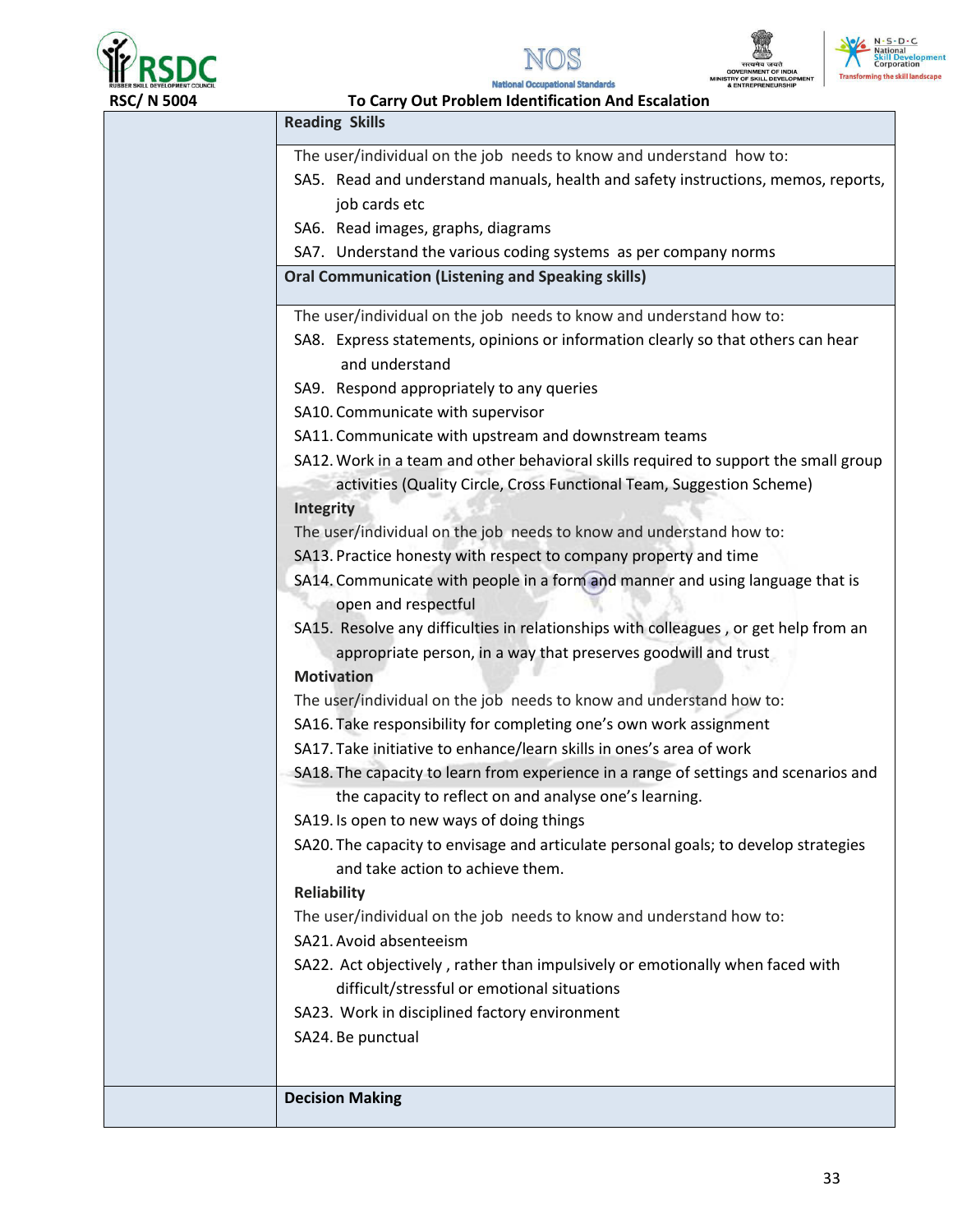







السمائد  $\mathbf{a}$ 

| RUBBER SKILL DEVELOPMENT COUNCIL<br><b>RSC/N 5004</b> | National Occupational Standards<br><b>&amp; ENTREPRENEURSHIP</b><br>To Carry Out Problem Identification And Escalation           |
|-------------------------------------------------------|----------------------------------------------------------------------------------------------------------------------------------|
| <b>B.Professional Skills</b>                          | The user/individual on the job needs to know and understand how to:                                                              |
|                                                       | Handle internal mixer, accessories                                                                                               |
|                                                       | Handle rubber compound                                                                                                           |
|                                                       | Handle chemicals                                                                                                                 |
|                                                       | Handling of various types of material handling equipment like forklifts, trolleys                                                |
|                                                       | The capacity to apply technology, combining the physical and sensory skills needed to                                            |
|                                                       | operate equipment with the understanding of scientific and technological principles                                              |
|                                                       | needed to explore and adapt systems.                                                                                             |
|                                                       | <b>Plan and Organize</b>                                                                                                         |
|                                                       | The user/individual on the job needs to know and understand how to:                                                              |
|                                                       | SB2. seek clarification on problems from others                                                                                  |
|                                                       | SB3. apply problem-solving approaches in different situations                                                                    |
|                                                       | SB4. refer anomalies to the line manager                                                                                         |
|                                                       |                                                                                                                                  |
|                                                       | <b>Customer Centricity</b>                                                                                                       |
|                                                       | Application of basic sciences (chemistry), mathematics                                                                           |
|                                                       | Application of statistics                                                                                                        |
|                                                       | Use of computer/ application software                                                                                            |
|                                                       | <b>Problem Solving</b>                                                                                                           |
|                                                       | The user/individual on the job needs to know and understand how to:                                                              |
|                                                       | SB 5. Interpret quality for sheet                                                                                                |
|                                                       | SB 6. Suggest improvements(if any) in process/product/materials based on results and                                             |
|                                                       | experience                                                                                                                       |
|                                                       |                                                                                                                                  |
|                                                       | <b>Analytical Thinking</b>                                                                                                       |
|                                                       | The user/individual on the job needs to know and understand how to:                                                              |
|                                                       | SB7. Proper collection of waste material<br>SB8. Identify defects in the material and communicate it at the earliest and suggest |
|                                                       | improvements(if any) in process/material based on experience                                                                     |
|                                                       | Diagnose common problems in the machine based on visual inspection, sound,                                                       |
|                                                       | temperature etc                                                                                                                  |
|                                                       | Suggest improvements(if any) in process based on experience                                                                      |
|                                                       | <b>Critical Thinking</b>                                                                                                         |
|                                                       | The user/individual on the job needs to know and understand how to:                                                              |
|                                                       | SB9. Handle equipment/rubber sheet SB6. seek clarification on problems from others                                               |
|                                                       | SB10. apply problem-solving approaches in different situations                                                                   |
|                                                       | SB11. refer anomalies to the line manager                                                                                        |
|                                                       |                                                                                                                                  |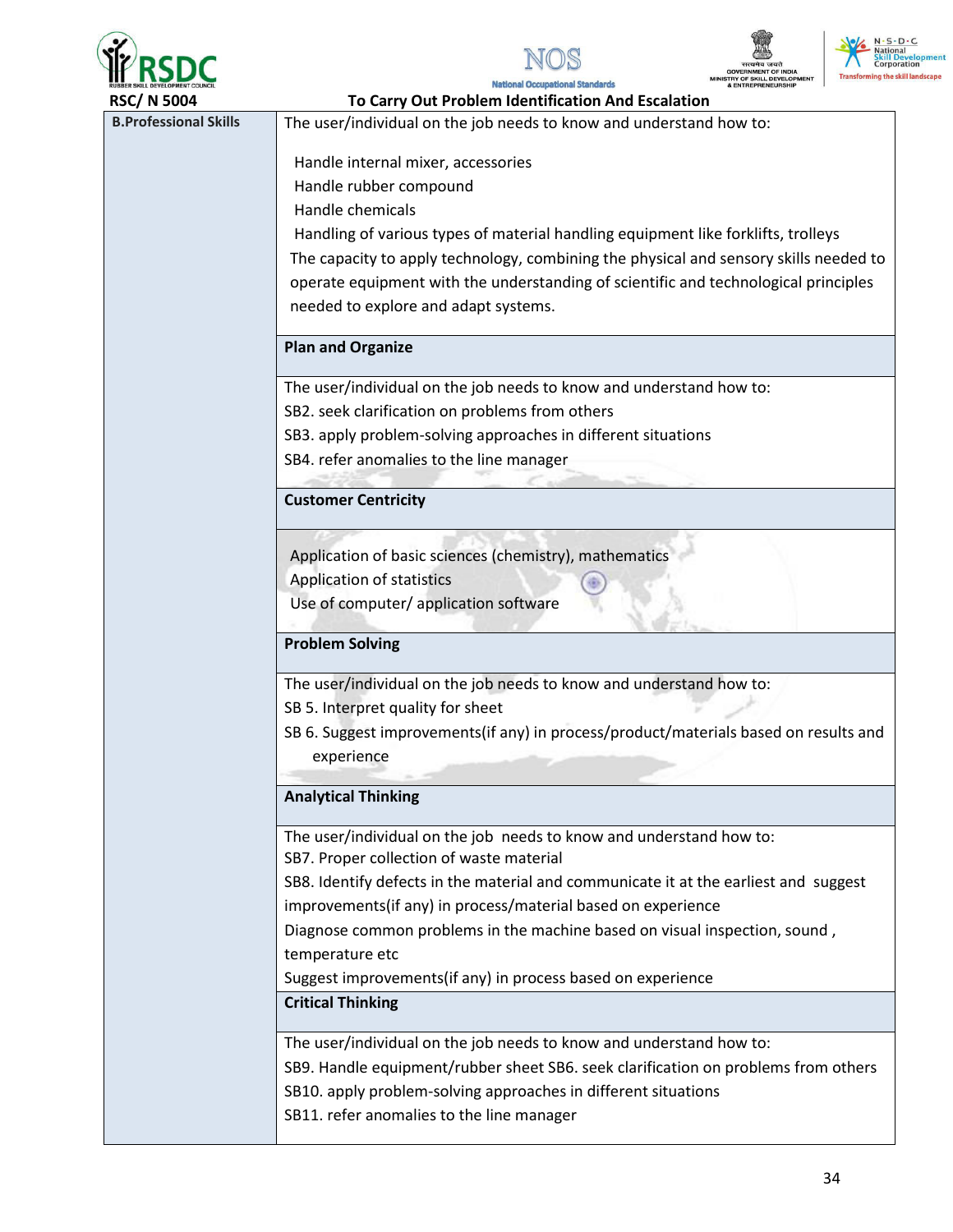







**National Occupational Standards** To Carry Out Problem Identification And Escalation

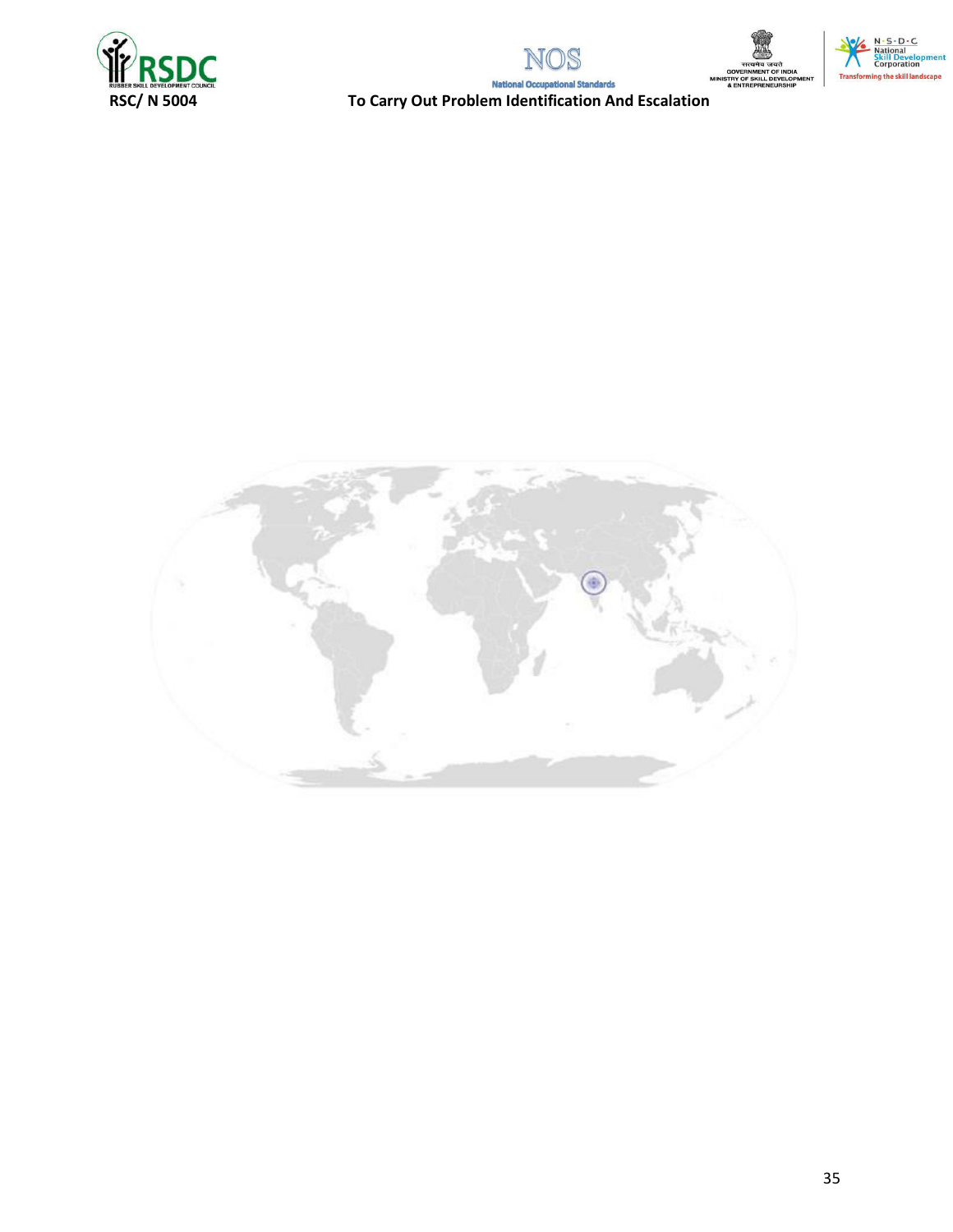







**National Occupational Standards** To Carry Out Problem Identification And Escalation

## **NOS Version Control**

| <b>NOS Code</b>            | <b>RSC / N 5004</b>         |                         |          |  |  |  |
|----------------------------|-----------------------------|-------------------------|----------|--|--|--|
| Credits(NSQF)              | 5                           | <b>Version number</b>   | 1.0      |  |  |  |
| Industry                   | <b>Rubber Manufacturing</b> | <b>Drafted on</b>       | 20/03/13 |  |  |  |
| <b>Industry Sub-sector</b> | <b>Tyre and Non-tyre</b>    | Last reviewed on        | 29/12/15 |  |  |  |
| <b>Occupation</b>          | <b>Lab Chemist</b>          | <b>Next review date</b> | 29/12/17 |  |  |  |



**Back to QP**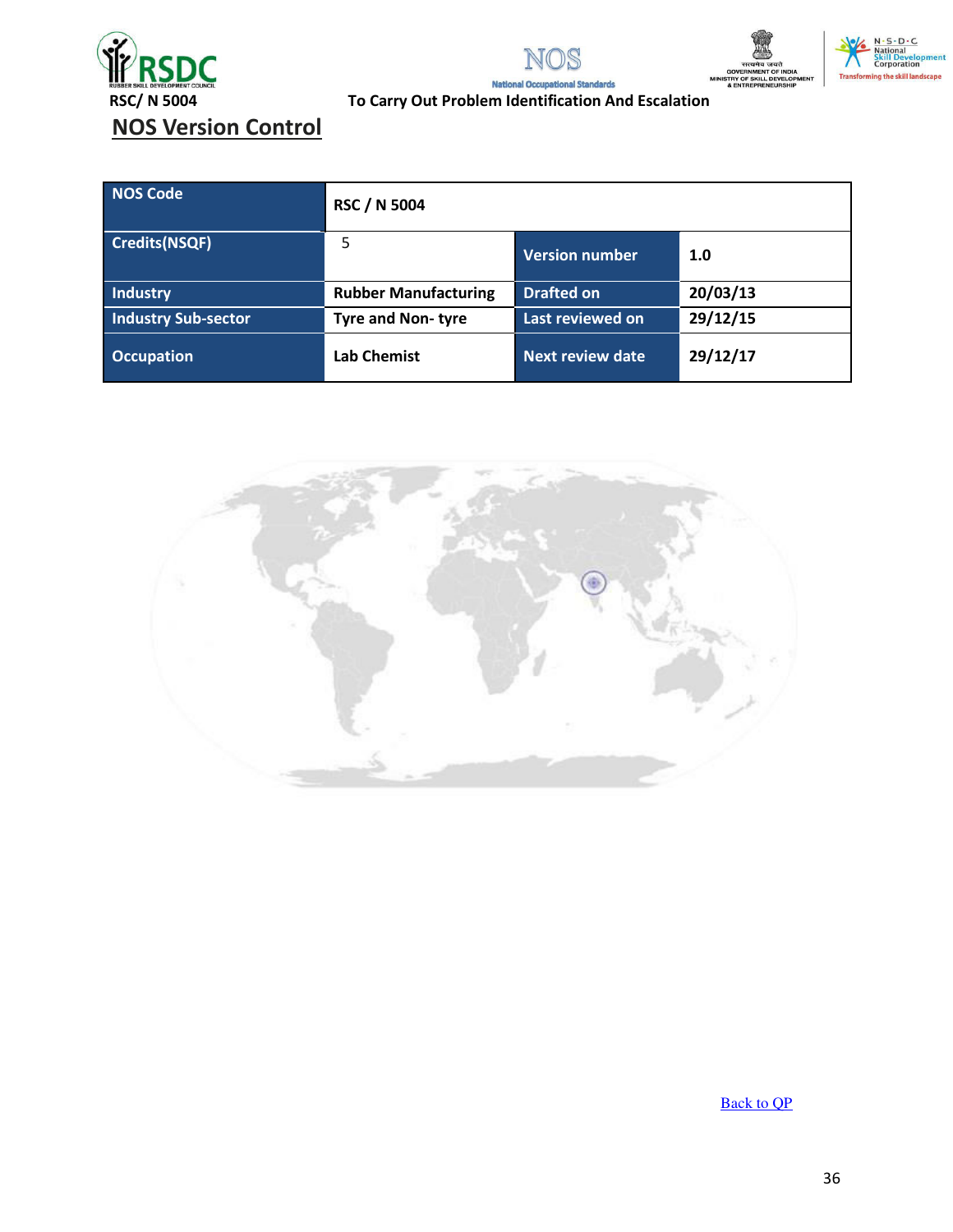## **CRITERIA FOR ASSESSMENT OF TRAINEES**

**Job Role:** Lab Chemist - Cured Compound testing

**Qualification Pack Code:** RSC/ Q 0314

**Sector Skill Council:** Rubber Skill Development Council

## **Guidelines for Assessment**

1. Criteria for assessment for each Qualification Pack will be created by the Sector Skill Council. Each Performance Criteria (PC) will be assigned marks proportional to its importance in NOS. SSC will also lay down proportion of marks for Theory and Skills Practical for each PC

2. The assessment for the theory part will be based on knowledge bank of questions created by the SSC 3. Individual assessment agencies will create unique question papers for theory part for each candidate at each examination/training center (as per assessment criteria below)

4. Individual assessment agencies will create unique evaluations for skill practical for every student at each examination/training center based on this criteria

5. To pass the Qualification Pack, every trainee should score a minimum of 70% in every NOS

6. In case of successfully passing only certain number of NOS's, the trainee is eligible to take subsequent assessment on the balance NOS's to pass the Qualification Pack

| <b>Assessment Strategy</b>        |                        | <b>Marks Allocation</b>                                                                                                                          |                |                |                |
|-----------------------------------|------------------------|--------------------------------------------------------------------------------------------------------------------------------------------------|----------------|----------------|----------------|
| <b>NOS</b>                        | <b>Elements</b>        | <b>Performance Criteria</b>                                                                                                                      | <b>Tot</b>     | <b>Theo</b>    | <b>Practic</b> |
|                                   |                        |                                                                                                                                                  | al             | ry             | al             |
|                                   |                        | PC1. Determine the minimum amount of<br>compound required for testing to achieve the<br>desired level of confidence in the tests.                | $\overline{2}$ | $\Omega$       | $\overline{2}$ |
|                                   |                        | PC2. Sample the compound as per SOP                                                                                                              | $\mathbf{1}$   | $\mathbf 0$    | $\mathbf{1}$   |
|                                   |                        | PC3. Sampling should be as per process flow<br>sheet with control points                                                                         | $\overline{2}$ | $\mathbf 0$    | $\overline{2}$ |
|                                   | Sample<br>collection   | PC4. Ensure that sample is suitable for<br>test/analysis                                                                                         | $\overline{2}$ | $\overline{2}$ | 0              |
| 1.<br>RSC/N1401                   |                        | PC5. Mould compound to appropriate standard<br>test specimens (button/dumbbell / slab)for<br>testing                                             | $\overline{2}$ | $\Omega$       | $\overline{2}$ |
| To Carry Out<br><b>Testing Of</b> |                        | PC6. Identify the defect/problem in<br>inappropriate sample                                                                                      | 4              | 3              | $\mathbf{1}$   |
| Cured<br>Compund                  |                        | PC7. Follow the procedure (SOP) laid down by<br>the company while labeling/numbering<br>samples                                                  | 4              | 4              | $\mathbf 0$    |
|                                   | Sample<br>integrity    | PC8. Follow procedures (SOP) to maintain<br>conditioning of the sample (eg. Time,<br>temperature, humidity, mechanical stress etc)<br>as per SOP | 4              | $\mathbf{1}$   | 3              |
|                                   |                        | PC9. Follow SOP to store sample for<br>future/further testing                                                                                    | 3              | $\overline{2}$ | $\mathbf{1}$   |
|                                   | Equipment<br>readiness | PC10. Identify the most appropriate equipment<br>such as Rheometer, Mooney Viscometer and                                                        | 4              | $\overline{2}$ | $\overline{2}$ |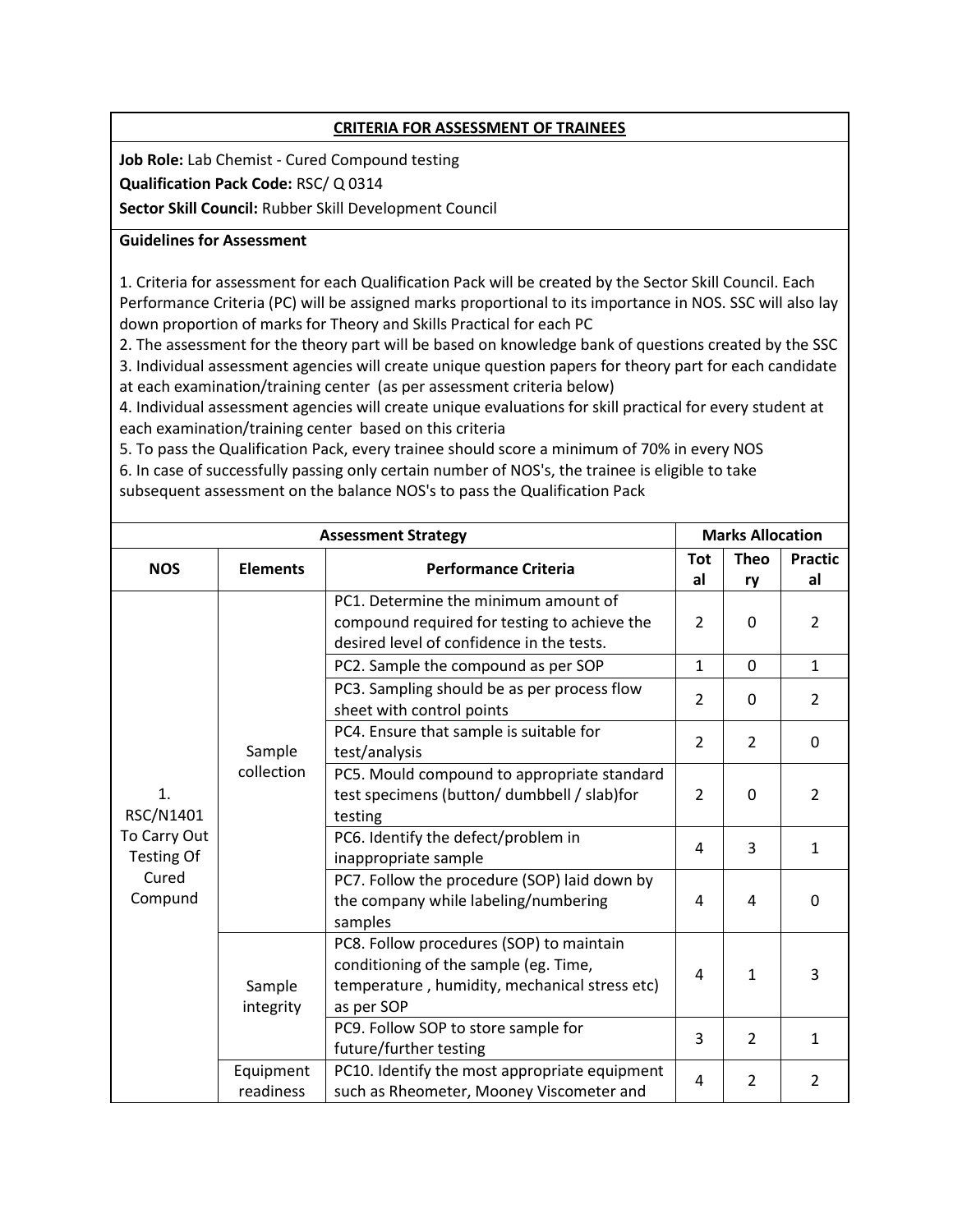|            | accessories for testing                           |                |                |                |
|------------|---------------------------------------------------|----------------|----------------|----------------|
|            | PC11. Set up appropriate equipment or             |                |                |                |
|            | apparatus for testing as per SOP, by running      | 6              | 2              | 4              |
|            | the reference test specimen                       |                |                |                |
|            | PC12. Calibrate/validate/verify the testing       |                |                |                |
|            | equipment periodically as per standard            | 6              | 2              | 4              |
|            | procedures.                                       |                |                |                |
|            | PC13. Identify defective equipment/apparatus      | 4              |                |                |
|            | and steps to be taken                             |                | $\overline{2}$ | $\overline{2}$ |
|            | PC14. Identify appropriate tests like Specific    |                |                |                |
|            | Gravity, Dispersion, Rheometry, Mooney            |                |                |                |
|            | viscosity, Hardness, Tensile, Elongation,         |                |                |                |
|            | Modulus, Tear, low temperature properties,        |                |                |                |
|            | ozone resistance, aging properties, abrasion      | 6              | 2              | 4              |
| Sample     | resistance, rebound resilience, set properties,   |                |                |                |
| testing    | electrical properties, Tear resistance,           |                |                |                |
|            | Dispersion, Heat build up, swelling as per        |                |                |                |
|            | requirement / Standards.                          |                |                |                |
|            | PC15. Carry out tests as per requirement and in   |                |                |                |
|            | accordance with SOP and desired individual        | 8<br>2         | 6              |                |
|            | test frequency                                    |                |                |                |
|            | PC16. Keep tools and accessories like calculator  |                |                |                |
|            | ready before starting the analysis in accordance  |                |                |                |
|            | to the standard (IS/ISO or other international    | 2              | $\Omega$       | $\overline{2}$ |
|            | standards)                                        |                |                |                |
| Data       | PC17. Ensure that the accuracy and periodicity    |                |                |                |
| analysis   | of the data captured in records is as per SOP     | 3              | 1              | $\overline{2}$ |
|            | PC18. Identify appropriate technique in           |                |                |                |
|            | evaluating result                                 | 4              | $\mathbf{1}$   | 3              |
|            | PC19. Interpret the results correctly using the   |                |                |                |
|            | identified technique(s)                           | 4              | 2              | $\overline{2}$ |
|            | PC20. Record and maintain data as per             |                |                |                |
|            | company SOP                                       | 2              | 0              | 2              |
| Recording  | PC21. Ensure that reports/records are accurate    |                |                |                |
|            | and clear                                         | 2              | 0              | $\overline{2}$ |
|            | PC22. Release or Hold the raw material as per     |                |                |                |
|            | finding for further processing.                   | 2              | 2              | 0              |
| Reporting  | PC23. Take up the results of the findings with    |                |                |                |
|            | supplier/QC in-charge/appropriate authority.      | $\overline{2}$ | $\overline{2}$ | 0              |
|            | PC24. Ensure Housekeeping and Safety in           |                |                |                |
|            | mixing area                                       | $\overline{2}$ | 2              | 0              |
|            | PC25. Handle the equipment properly               | 4              | 0              | 4              |
| Health and | PC26. Ensure samples and chemicals are            |                |                |                |
| Safety     | carefully handled to avoid accidental spillage of | $\overline{2}$ | 0              | $\overline{2}$ |
|            | chemicals.                                        |                |                |                |
|            | PC27. Conduct the experiments wearing the         |                |                |                |
|            | appropriate attire such as safety goggles,        | 3              | 0              | 3              |
|            |                                                   |                |                |                |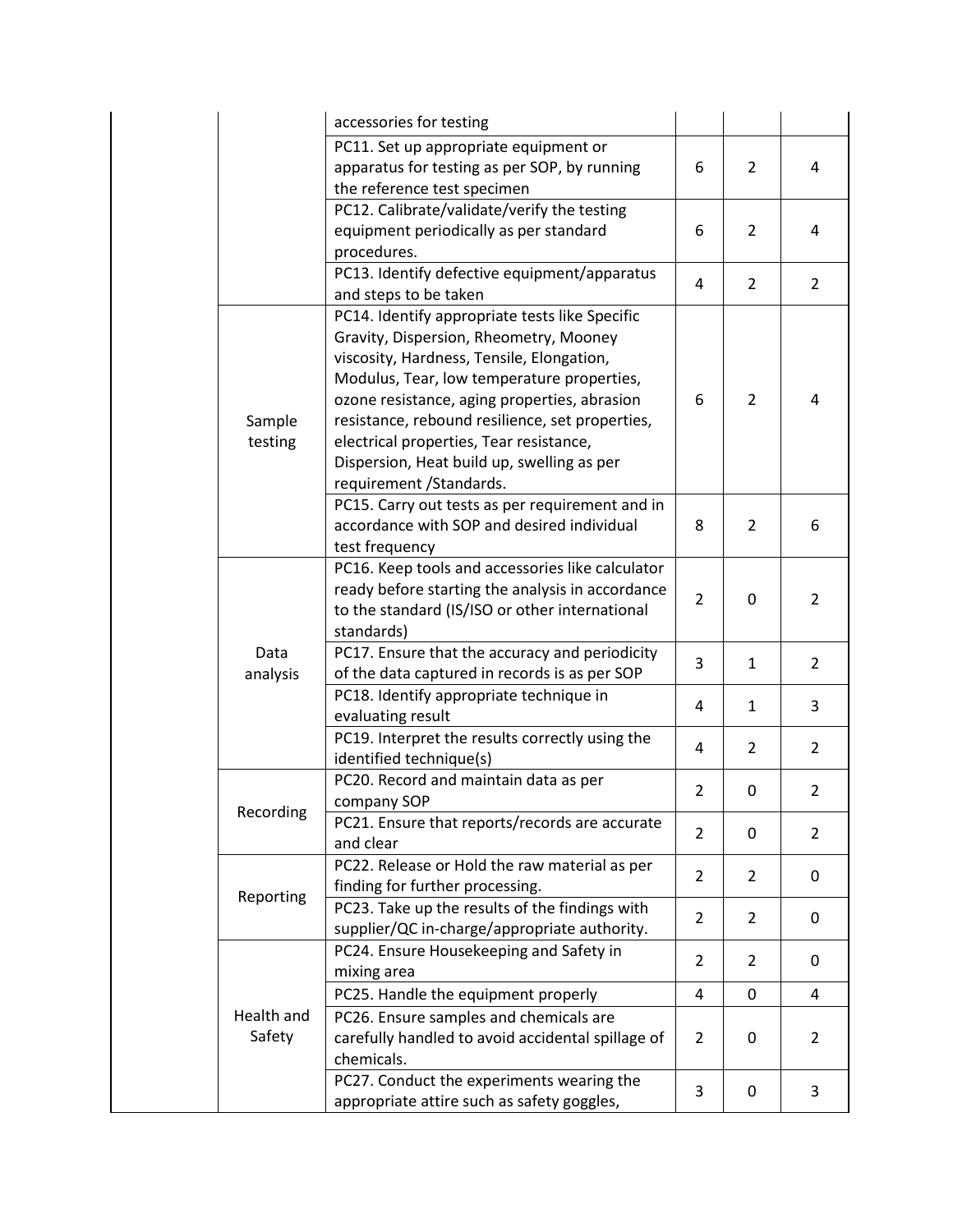|              |                                       | gloves, closed toe shoes, long pants, tied hair                                           |                |                |                |
|--------------|---------------------------------------|-------------------------------------------------------------------------------------------|----------------|----------------|----------------|
|              |                                       | PC28. Dispose all the materials used in the                                               |                |                |                |
|              |                                       | experiment safely                                                                         | $\overline{2}$ | $\overline{2}$ | 0              |
|              |                                       | PC29. Use safety equipment such as fire                                                   |                |                |                |
|              |                                       | extinguishers, fire blankets, and eye-wash                                                | $\overline{2}$ | $\overline{2}$ | $\mathbf 0$    |
|              |                                       | stations.                                                                                 |                |                |                |
|              |                                       | PC30. Escalate matters in case of any accidents,                                          | $\mathbf{1}$   | $\mathbf{1}$   | $\pmb{0}$      |
|              |                                       | spills etc.                                                                               |                |                |                |
|              |                                       | PC31. Comply with health, safety, environment                                             |                |                |                |
|              |                                       | guidelines, regulations etc in accordance with                                            | $\mathbf{1}$   | $\mathbf{1}$   | 0              |
|              |                                       | international/national standards or                                                       |                |                |                |
|              |                                       | organizational standards                                                                  |                |                |                |
|              |                                       | PC32. Carry out disposal of waste and left over                                           | $\overline{2}$ | 0              | $\overline{2}$ |
|              | Material                              | tested material safely as per SOP                                                         |                |                |                |
|              | disposal                              | PC33. Dispose all materials used in the                                                   |                |                |                |
|              |                                       | experiment safely as per Health and Safety                                                | $\overline{2}$ | 0              | $\overline{2}$ |
|              |                                       | management system of the company                                                          |                |                |                |
|              |                                       |                                                                                           | 100            | 40             | 60             |
|              |                                       | PC1. Inspect the area while taking into account                                           | 3              | 3              | 0              |
|              |                                       | various surfaces                                                                          |                |                |                |
|              |                                       | PC2. Identify the material requirements for                                               |                |                |                |
|              |                                       | cleaning the areas inspected, by considering                                              | 3              | 3              | 0              |
|              |                                       | risk, time, efficiency and type of stain<br>PC3. Ensure that the cleaning equipment is in |                |                |                |
|              |                                       | proper working condition                                                                  | 3              | 3              | 0              |
|              |                                       | PC4. Select the suitable alternatives for                                                 |                |                |                |
|              | Pre<br>housekeepin<br>g<br>activities | cleaning the areas in case the appropriate                                                |                |                |                |
|              |                                       | equipment and materials are not available and                                             | 3              | 3              | 0              |
|              |                                       | inform the appropriate person                                                             |                |                |                |
|              |                                       | PC5. Plan the sequence for cleaning the area to                                           |                |                |                |
| 2.           |                                       | avoid re-soiling clean areas and surfaces                                                 | 3              | 3              | $\mathbf 0$    |
| RSC/N5001    |                                       | PC6. Inform the affected people about the                                                 |                |                |                |
| To Carry Out |                                       | cleaning activity                                                                         | $\overline{2}$ | $\overline{2}$ | 0              |
| Housekeepin  |                                       | PC7. Display the appropriate signage for the                                              | 3              | 3              | 0              |
| g            |                                       | work being conducted                                                                      |                |                |                |
|              |                                       | PC8. Ensure that there is adequate ventilation                                            | 3              | 3              | 0              |
|              |                                       | for the work being carried out                                                            |                |                |                |
|              |                                       | PC9. Wear the personal protective equipment                                               |                |                |                |
|              |                                       | required for the cleaning method and materials                                            | 3              | 3              | 0              |
|              |                                       | being used                                                                                |                |                |                |
|              |                                       | PC10. Use the correct cleaning method for the                                             | 3              | 3              | 0              |
|              |                                       | work area, type of soiling and surface                                                    |                |                |                |
|              |                                       | PC11. Carry out cleaning activity without                                                 | 3              | 3              | 0              |
|              | Operations                            | disturbing others                                                                         |                |                |                |
|              |                                       | PC12. Deal with accidental damage, if any,                                                | 3              | 3              | 0              |
|              |                                       | caused while carrying out the work                                                        |                |                |                |
|              |                                       | PC13. Report to the appropriate person any                                                | 3              | 3              | $\mathbf 0$    |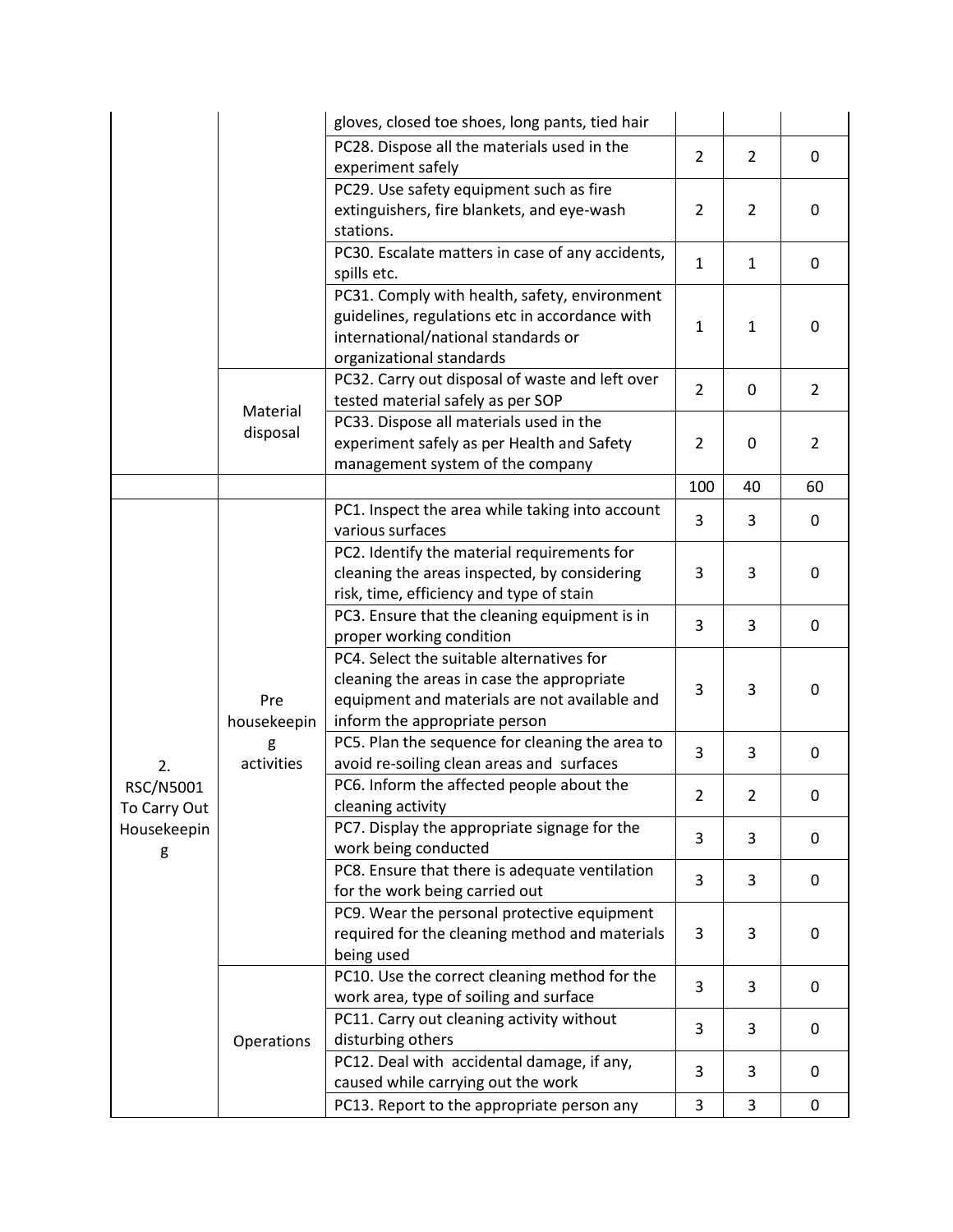|                                       |                 | difficulties in carrying out your work           |     |                |                |
|---------------------------------------|-----------------|--------------------------------------------------|-----|----------------|----------------|
|                                       |                 | PC14. Identify and report to the appropriate     |     |                |                |
|                                       |                 | person any additional cleaning required that is  | 3   | 3              | 0              |
|                                       |                 | outside one's responsibility or skill            |     |                |                |
|                                       |                 | PC15. Ensure that there is no oily substance on  |     |                |                |
|                                       |                 | the floor to avoid slippage                      | 9   | 3              | 6              |
|                                       |                 | PC16. Ensure that no scrap material is lying     |     |                |                |
|                                       |                 | around                                           | 9   | 3              | 6              |
|                                       |                 | PC17. Maintain and store housekeeping            |     |                |                |
|                                       |                 | equipment and supplies                           | 3   | 3              | 0              |
|                                       |                 | PC18. Follow workplace procedures to deal        |     |                |                |
|                                       |                 | with any accidental damage caused during the     | 3   | 3              | $\mathbf 0$    |
|                                       |                 | cleaning process                                 |     |                |                |
|                                       | Post            | PC19. Ensure that, on completion of the work,    |     |                |                |
|                                       | housekeepin     | the area is left clean and dry and meets         | 8   | $\overline{2}$ | 6              |
|                                       | g<br>activities | requirements                                     |     |                |                |
|                                       |                 | PC20. Return the equipment, materials and        |     |                |                |
|                                       |                 | personal protective equipment that were used     | 3   |                |                |
|                                       |                 | to the right places making sure they are clean,  |     | 3              | 0              |
|                                       |                 | safe and securely stored                         |     |                |                |
|                                       |                 | PC21. Dispose the waste garnered from the        | 9   | 3              | 6              |
|                                       |                 | activity in an appropriate manner                |     |                |                |
|                                       |                 | PC22. Dispose of used and un-used solutions      |     |                |                |
|                                       |                 | according to manufacturer's instructions, and    | 9   | 3              | 6              |
|                                       |                 | clean the equipment thoroughly                   |     |                |                |
|                                       |                 | PC23. Maintain schedules and records for         | 3   | 3              | 0              |
|                                       | General         | housekeeping duty                                |     |                |                |
|                                       |                 | PC24. Replenish any necessary supplies or        | 3   | 3              | 0              |
|                                       |                 | consumables                                      |     |                |                |
|                                       |                 |                                                  | 100 | 70             | 30             |
|                                       |                 | PC1. Report data/problems/incidents as           | 12  | 8              | 4              |
|                                       |                 | applicable in a timely manner                    |     |                |                |
|                                       | Reporting       | PC2. Report to the appropriate authority as laid | 12  | 8              | 4              |
|                                       |                 | down by the company                              |     |                |                |
|                                       |                 | PC3. Follow reporting procedures as prescribed   | 12  | 8              | 4              |
| 3. RSC/N                              |                 | by the company                                   |     |                |                |
| 5002 To                               |                 | PC4. Identify documentation to be completed      | 10  | 6              | 4              |
| Carry Out                             |                 | relating to one's role                           |     |                |                |
| Reporting<br>And<br>Documentati<br>on |                 | PC5. Record details accurately an appropriate    | 16  | 6              | 10             |
|                                       | Recording       | format                                           |     |                |                |
|                                       | and             | PC6. Complete all documentation within           |     |                | 10             |
|                                       | Documentati     | stipulated time according to company             | 14  | 4              |                |
|                                       | on              | procedure                                        |     |                |                |
|                                       |                 | PC7. Ensure that the final document meets with   |     |                |                |
|                                       |                 | the requirements of the persons who              | 6   | 4              | $\overline{2}$ |
|                                       |                 | requested it or make any amendments              |     |                |                |
|                                       |                 | accordingly                                      |     |                |                |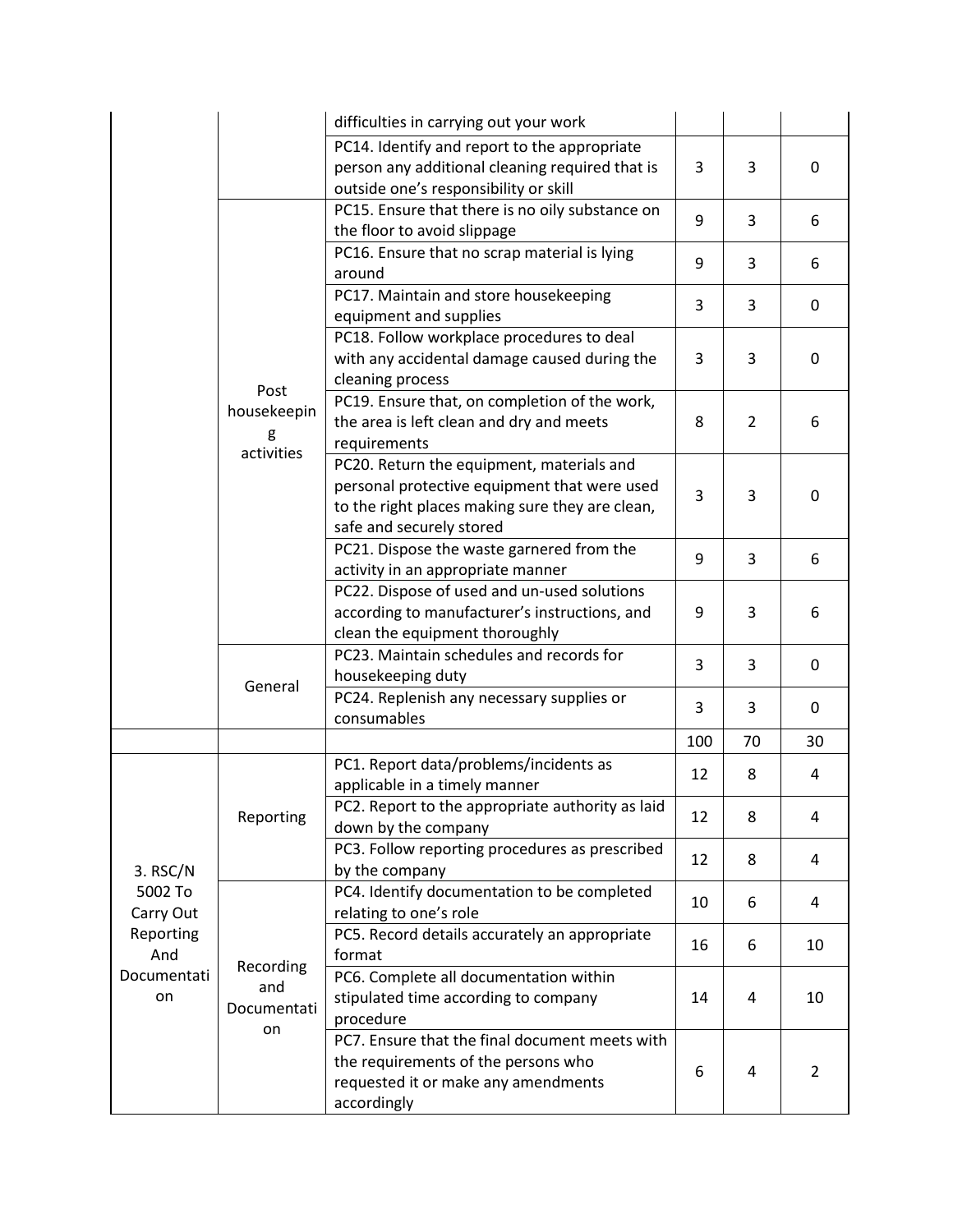|                           |                    | PC8. Make sure documents are available to all<br>appropriate authorities to inspect                                | 6              | 4              | $\overline{2}$ |
|---------------------------|--------------------|--------------------------------------------------------------------------------------------------------------------|----------------|----------------|----------------|
|                           | Information        | PC9. Respond to requests for information in an<br>appropriate manner whilst following<br>organizational procedures | 6              | 6              | 0              |
|                           | Security           | PC10. Inform the appropriate authority of<br>requests for information received                                     | 6              | 6              | 0              |
|                           |                    |                                                                                                                    | 100            | 60             | 40             |
|                           | Inspection         | PC1. Ensure that total range of checks are<br>regularly and consistently performed                                 | 24             | 10             | 14             |
|                           |                    | PC2. Use appropriate measuring instruments,<br>equipment, tools, accessories etc, as required                      | 24             | 10             | 14             |
|                           |                    | PC3. Identify non-conformities to quality<br>assurance standards                                                   | 6              | 4              | $\overline{2}$ |
|                           |                    | PC4. Identify potential causes of non-<br>conformities to quality assurance standards                              | 5              | 3              | $\overline{2}$ |
|                           | Analysis           | PC5. Identify impact on final product due to<br>non-conformance to company standards                               | 5              | 3              | $\overline{2}$ |
| 4.                        |                    | PC6. Evaluating the need for action to ensure<br>that problems do not recur                                        | 6              | 4              | $\overline{2}$ |
| RSC/N5003<br>To Carry Out |                    | PC7. Suggest corrective action to address<br>problem                                                               | 5              | 3              | $\overline{2}$ |
| Quality                   |                    | PC8. Review effectiveness of corrective action                                                                     | 5              | 3              | $\overline{2}$ |
| Checks                    | Reporting          | PC9. Interpret the results of the quality check<br>correctly                                                       | 4              | 4              | 0              |
|                           |                    | PC10. Take up results of the findings with QC in<br>charge/appropriate authority.                                  | $\overline{3}$ | 3              | 0              |
|                           |                    | PC11. Take up the results of the findings within<br>stipulated time                                                | 3              | 3              | 0              |
|                           |                    | PC12. Record of results of action taken                                                                            | 3              | 3              | 0              |
|                           |                    | PC13. Record adjustments not covered by<br>established procedures for future reference                             | 3              | 3              | 0              |
|                           |                    | PC14. Review effectiveness of action taken                                                                         | $\overline{2}$ | $\overline{2}$ | 0              |
|                           |                    | PC15. Follow reporting procedures where the<br>cause of defect cannot be identified                                | $\overline{2}$ | $\overline{2}$ | 0              |
|                           |                    |                                                                                                                    | 100            | 60             | 40             |
|                           |                    | PC1. Identify defects/indicators of problems                                                                       | 7              | 4              | 3              |
| 5.                        |                    | PC2. Identify any wrong practices that may lead<br>to problems                                                     | 6              | 3              | 3              |
| RSC/N5004<br>To Carry Out | Problem            | PC3. Identify practices that may impact the<br>final product quality                                               | 6              | 3              | 3              |
| Problem<br>Identificatio  | Identificatio<br>n | PC4. Identify if the problem has occurred<br>before                                                                | 5              | 3              | $\overline{2}$ |
| n And<br>Escalation       |                    | PC5. Identify other operations that might be<br>impacted by the problem                                            | 6              | 4              | $\overline{2}$ |
|                           |                    | PC6. Ensure that no delays are caused as a                                                                         | 5              | 3              | $\overline{2}$ |